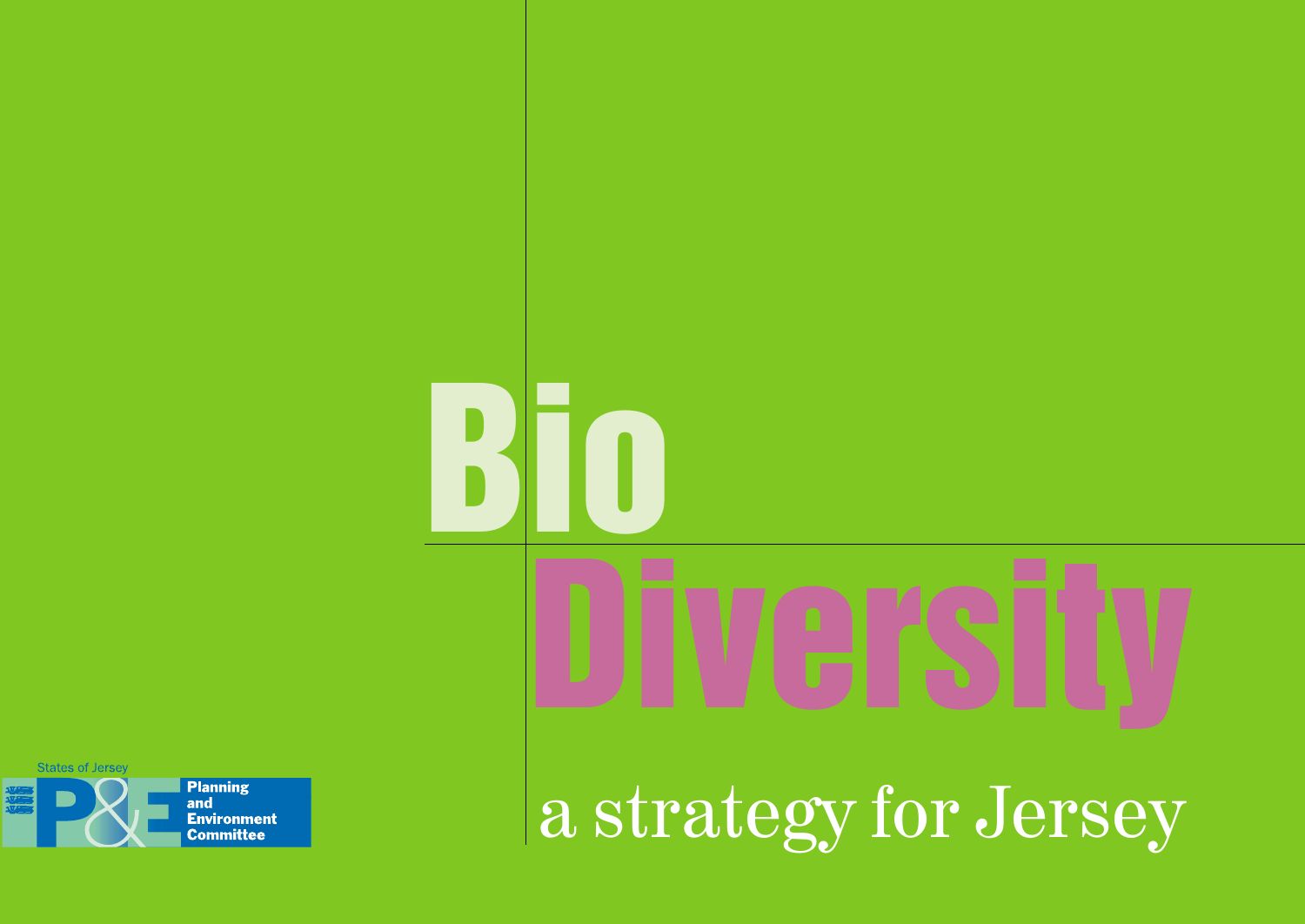#### **Forward by Senator Nigel Quérée President, Planning and Environment Committee**

**This document succeeds in bringing together all the facets of Jersey's uniquely diverse environmental landscape. It describes the contrasting habitats which exist in this small Island and explains what should be done to preserve them, so that we can truly hand Jersey on to future generations with minimal environmental damage. It is a document which should be read by anyone who wants to know more about the different species which exist in Jersey and what should be done to protect them. I hope that it will help to foster a much greater understanding of the delicate balance that should be struck when development in the Island is considered and for that reason this is a valuable supporting tool for the Jersey Island Plan.**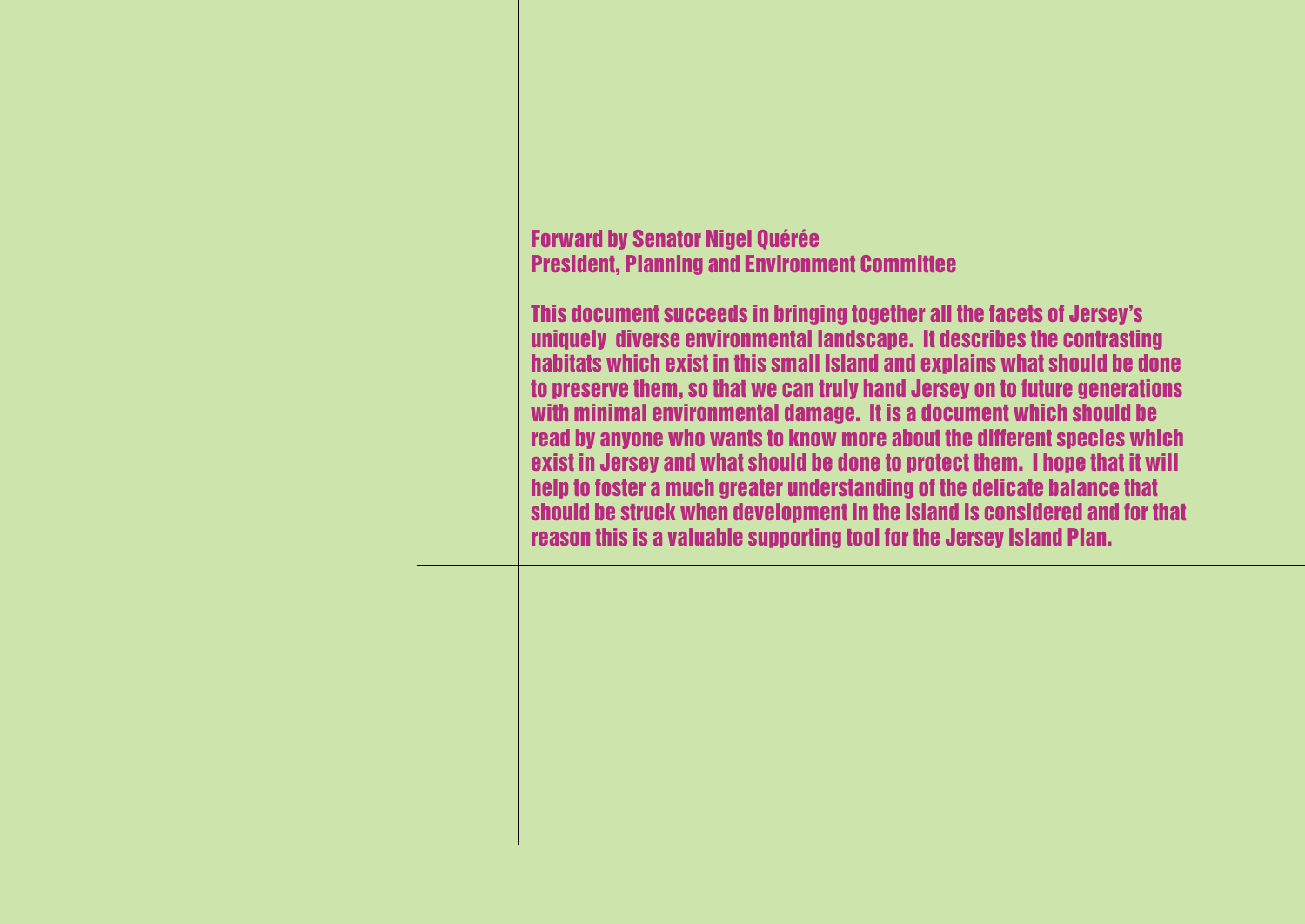# **Index**

## **Section 1**

| <b>Biodiversity</b>                        |                |
|--------------------------------------------|----------------|
| <b>Biodiversity and Jersey</b>             | $\overline{2}$ |
| Methodology                                | $\overline{2}$ |
| Approach                                   | 3              |
| Process                                    | 3              |
| <b>Key International Obligations</b>       | 3              |
| <b>Current Legislation</b>                 | 5              |
| <b>Evaluation of Natural History Sites</b> | 5              |
|                                            |                |

| Key Habitat Types in Jersey               | 19 |
|-------------------------------------------|----|
| <b>Coastal Heathland and Cliff Slopes</b> | 19 |
| Sand Dune                                 | 19 |
| Intertidal                                | 21 |
| Marine                                    | 23 |
| Other Habitats                            | 23 |
| Wet Meadow                                | 23 |
| Woodland                                  | 24 |
| Marsh and Freshwater                      | 24 |
| <b>Walls and Banques</b>                  | 25 |
| People-modified Habitats                  | 25 |
| <b>Species</b>                            | 27 |
|                                           |    |

## **Loss of biodiversity and other issues**

| 33 |
|----|
| 34 |
| 34 |
| 36 |
| 36 |
| 38 |
| 38 |
|    |

| Introduction                      | 42 |
|-----------------------------------|----|
| <b>Habitats</b>                   | 42 |
| <b>Species</b>                    | 46 |
| The Identification of Key Species | 47 |
| Limitations                       | 48 |
| <b>Species Action Plans</b>       | 49 |
| Sample Action Plan                | 51 |
| <b>Habitat Statements</b>         | 54 |

|  |              | nnonnann ann an S |  |  |
|--|--------------|-------------------|--|--|
|  | Introduction |                   |  |  |

| Data Requirements                 | 59.  |
|-----------------------------------|------|
| The Jersey Environmental Database | 60.  |
| Monitoring Climatic Change        | 61 I |
| <b>Habitat Classification</b>     | 62.  |

## **Section 7**

| <b>Public awareness and involvem</b>    |
|-----------------------------------------|
|                                         |
| Development of a Co-ordinated Education |
|                                         |
|                                         |
|                                         |

| References       |    |
|------------------|----|
| Acknowledgements | 78 |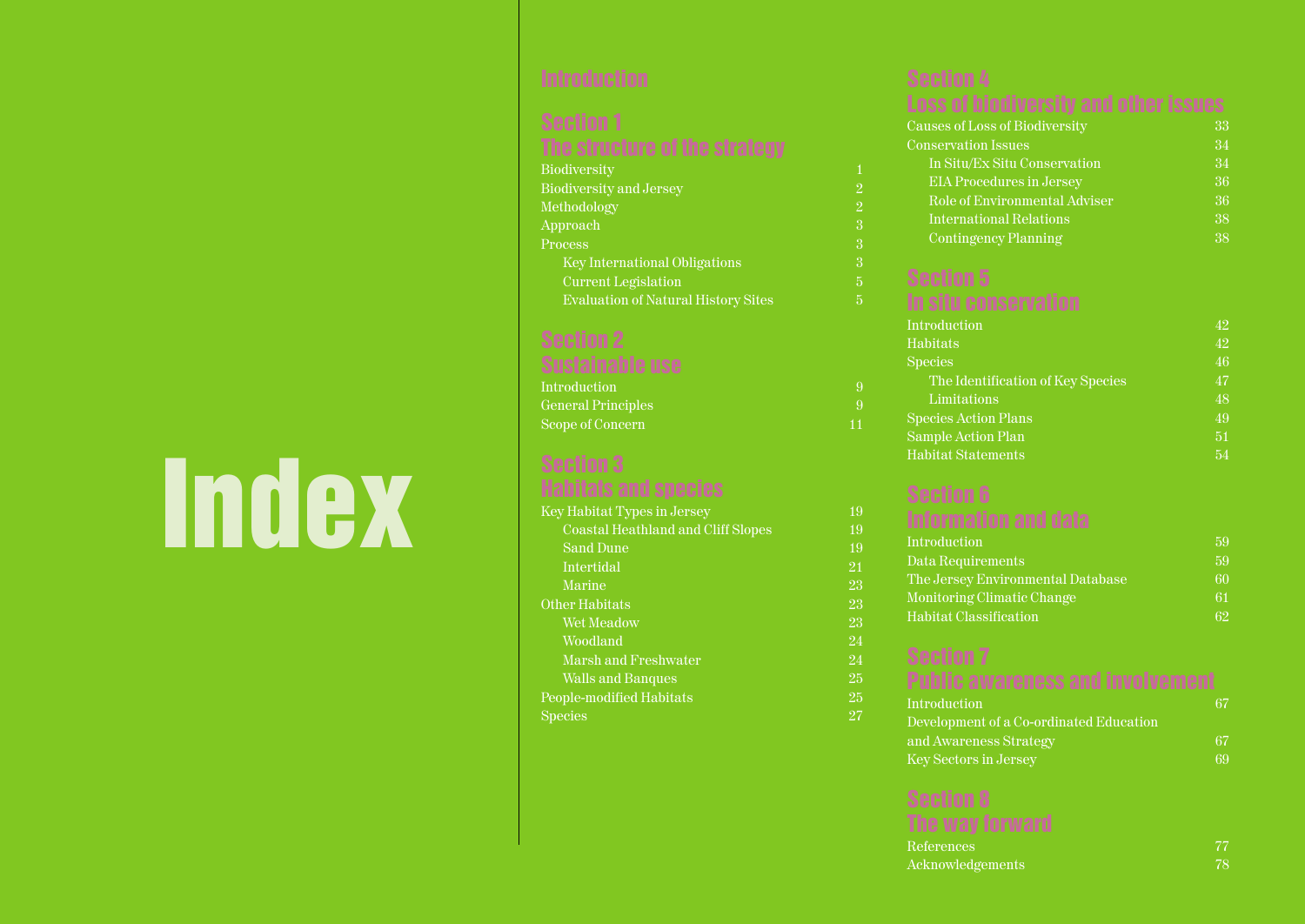

**"By and large , our present problem is one of attitudes and implements . We are remodeling the Alhambra with a steam shovel and we are proud of our yardage. We shall hardly relinquish the shovel , which after all has many good points, but we are in need of gentler and more objective criteria for its successful use".**

**Aldo Leopold**



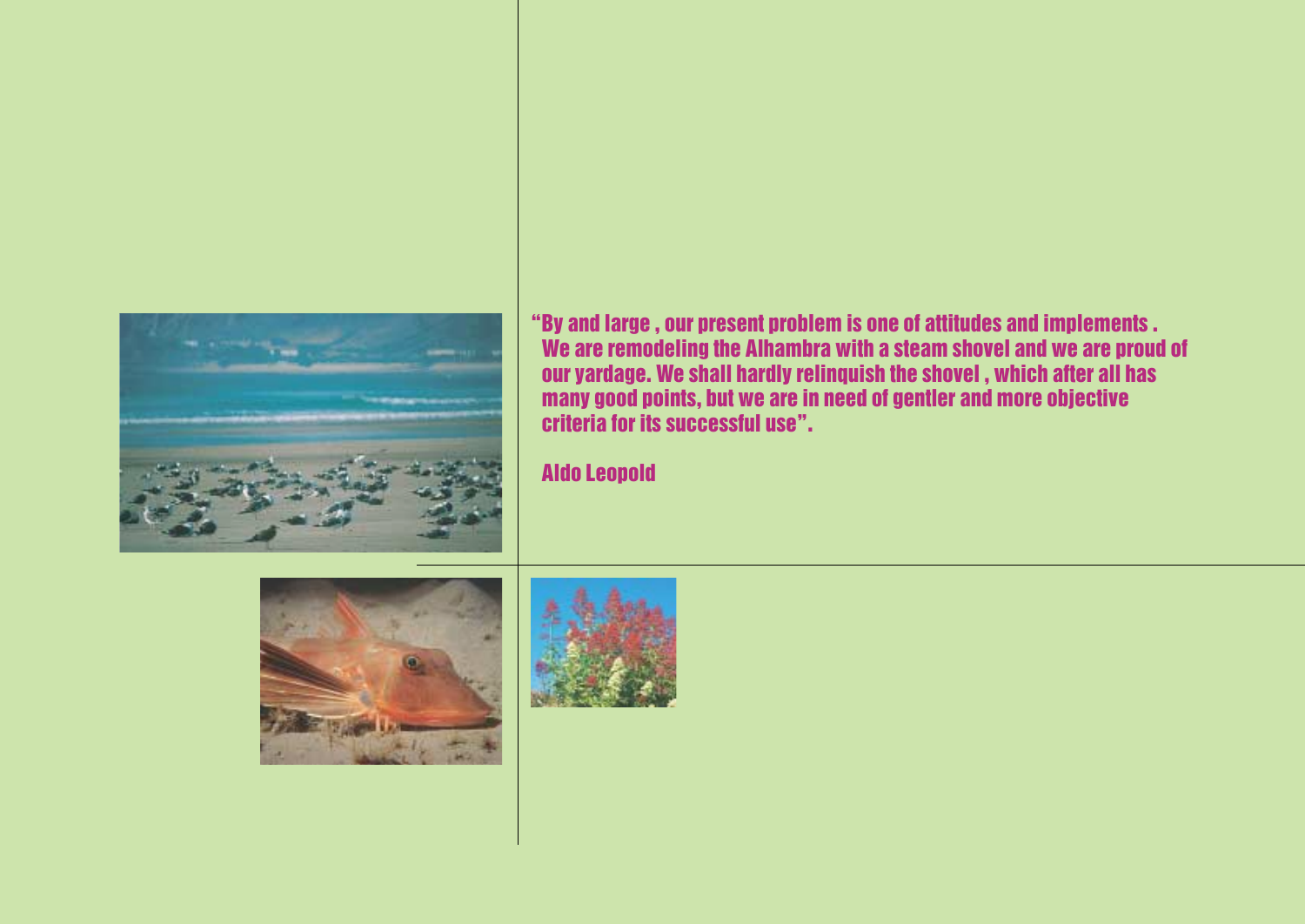#### **ARTICLE 1 OF THE CONVENTION EXPLAINS THE OBJECTIVES:**

**The objectives of this convention, to be pursued in accordance with its relevant provisions, are the conservation of biological diversity, the sustainable use of its components and the fair and equitable sharing of the benefits arising out of the utilization of genetic resources, including by appropriate access to genetic resources and by appropriate transfer of relevant technologies, taking into account all rights over those resources and to technologies, and by appropriate funding.**

The United Nations Conference on Environment and Development (the "Earth Summit") held at Rio de Janeiro in 1992 was the largest ever gathering of world leaders. It was evidence that environmental issues should receive the highest priority on the world's political agenda.

The signing by over 150 Heads of State or Governments of the Convention of Biological Diversity (The Convention) was a major outcome of the Earth Summit. This action reflected a shared belief that measures were necessary to halt the worldwide loss of animal and plant species and genetic resources. The Convention requires Governments to draw up national plans and programmes for the sustainable use and conservation of biological resources.

Other major initiatives emanating from the Earth Summit included a Statement of Principles, which addressed the need to balance the protection of our environment with the need for sustainable development, and Agenda 21, an action plan for the next century aimed at the integration of environmental concerns across a broad range of activities. Also a Convention on Climate Change which seeks to contain greenhouse gas emissions.

These Rio initiatives, and their related national responses, are inter-connected. Thus, although many Governments are producing separate action plans to respond to each initiative, they are structured in a manner to complement one another, and this Biodiversity Plan should be seen as complementary to the Island Sustainable Development Strategy.

Each section of this strategy is specifically linked to the relevant international commitment. Boxes quoting from the Convention precede each section which places the subject in a local context.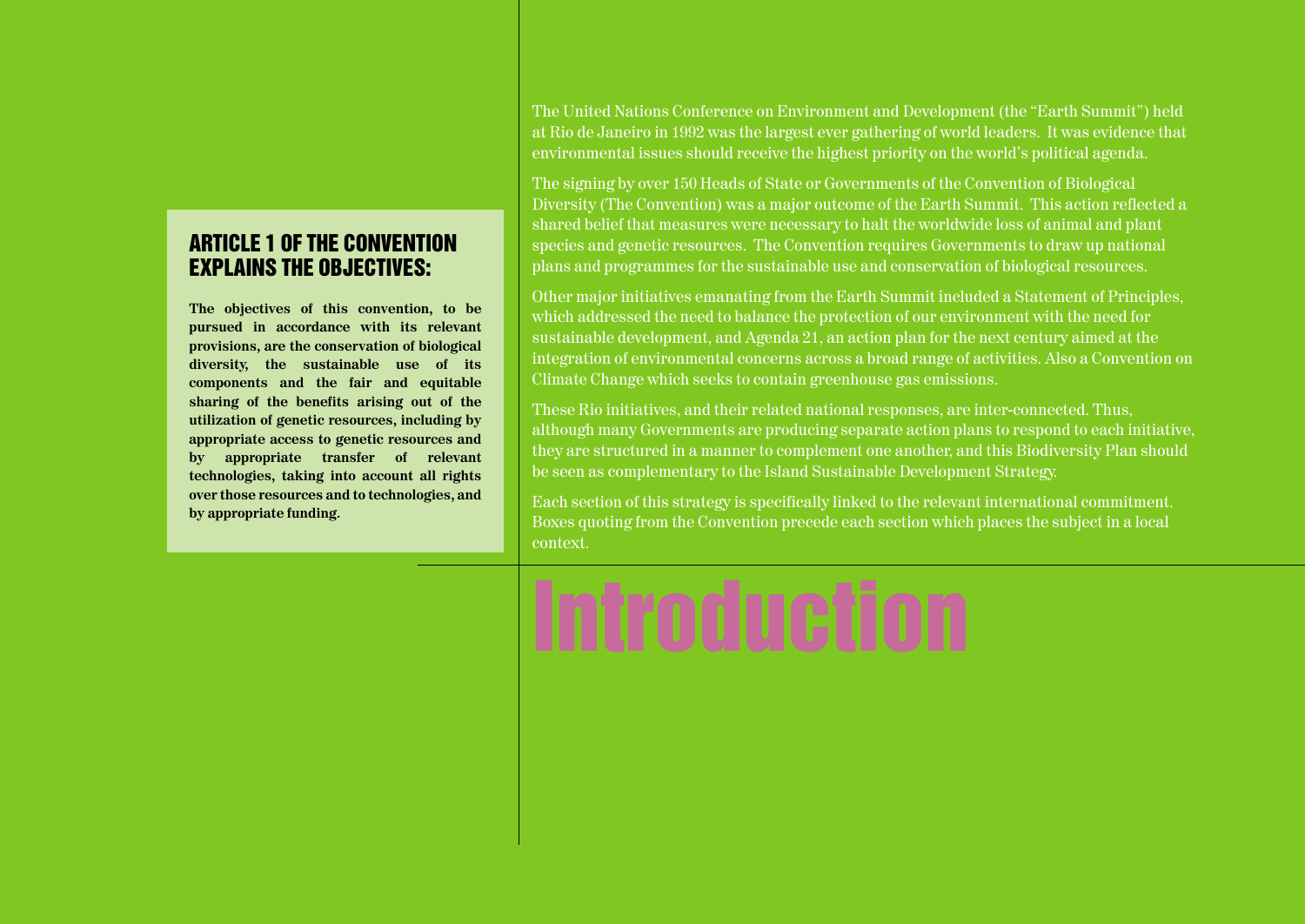

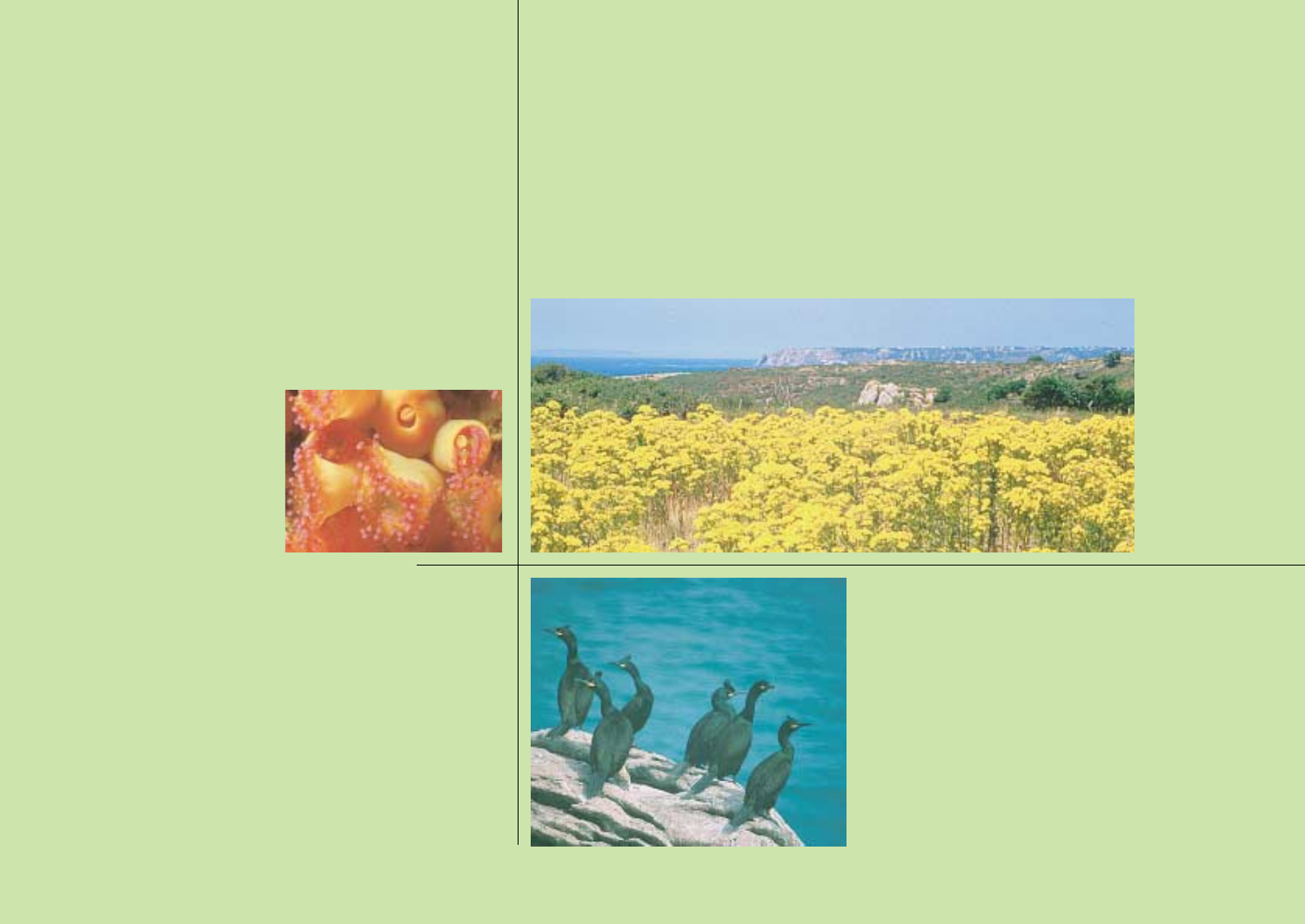# **Section 1**

**Biodiversity Biodiversity and Jersey Methodology Approach Process** Key International Obligations Current Legislation Evaluation of Natural History Sites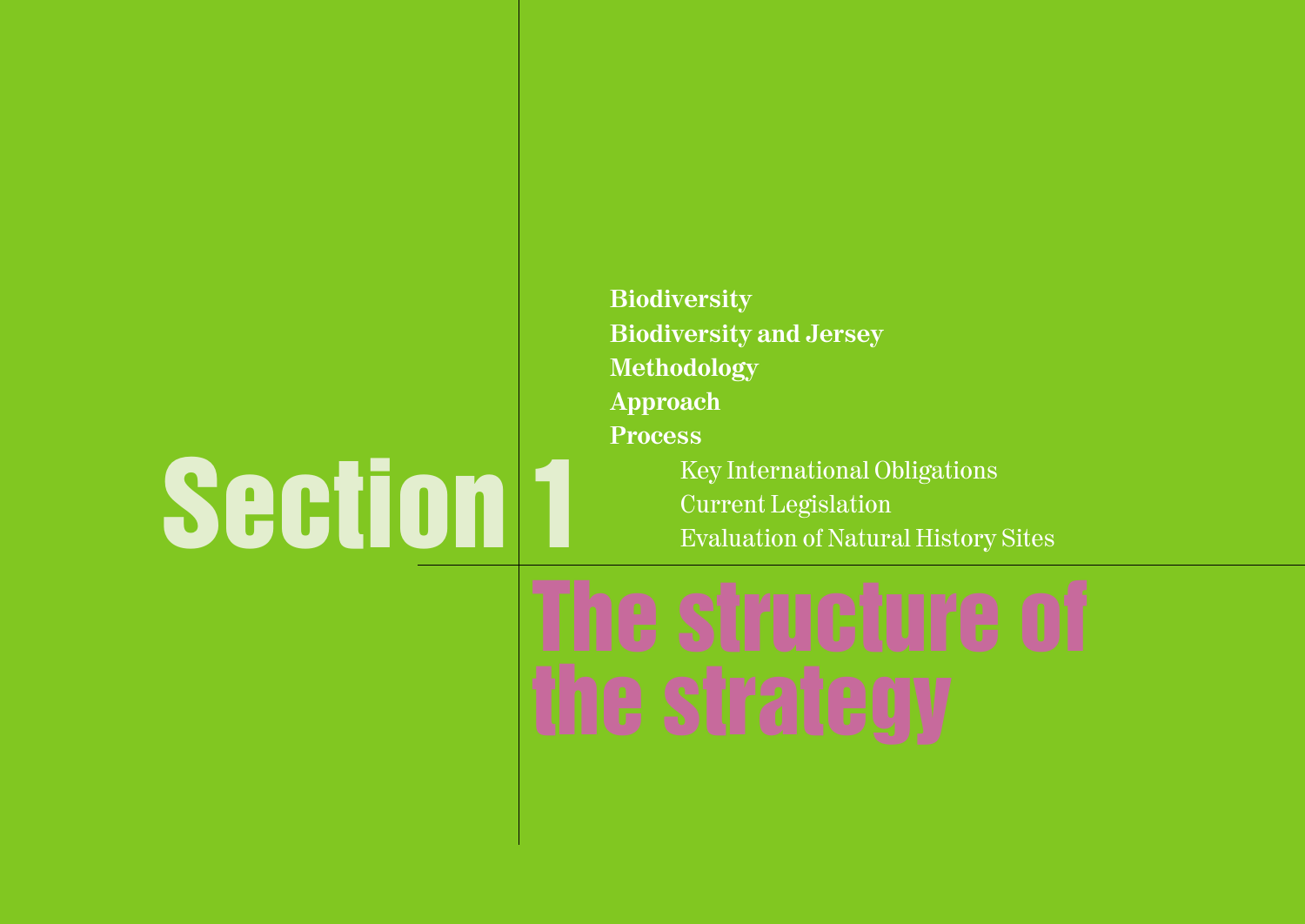#### **OVERALL GOAL**

**To conserve and enhance biological diversity in Jersey and to contribute towards the conservation of global biodiversity when appropriate**

#### **OBJECTIVES FOR CONSERVING BIODIVERSITY**

**To conserve and where practicable to enhance:**

- **a) The overall populations and natural ranges of native species and range of wildlife habitats and ecosystems;**
- **b) Internationally important species, habitats and ecosystems;**
- **c) Species, habitats and natural and managed ecosystems that are characteristic of local areas;**
- **d) The biodiversity of natural and seminatural habitats where this has been diminished over recent past decades;**
- **e) Increase public awareness of, and involvement in, conserving biodiversity; and to contribute to the conservation of biodiversity on a European and global scale.**

**1**

The Strategy has taken into account best international practice as well as incorporating the substantial work carried out to date within the Island by local naturalist groups and Government bodies. Principles enshrined by the Bern and Bonn Conventions and EC Directives are also adopted.

A consultation process has been conducted involving nearly 30 individuals from the main relevant NGOs.

The aims will be to:

- Identify the major issues and key concerns affecting Biodiversity in the Island.
- Clarify the location of expertise on Biodiversity issues.
- Confirm areas of responsibility for Biodiversity issues among States' departments and other groups.

This strategy also represents an opportunity to compare existing local practices against our commitments. Each section of the Rio Convention will be considered in terms of achievements to date.

#### **BIODIVERSITY**

#### **Biodiversity is the variety of life forms that we see around us. It includes the whole range of mammals, birds, reptiles, amphibians, fish, insects and other invertebrates, plants, fungi and microorganisms. Biodiversity also encompasses ecosystem variation and genetic variation.**

No organism lives in isolation from other living things. The inter-dependence of species, including man and the successful functioning of all its components is vital to the health of the planet as a whole. Moreover our understanding of ecosystems remains inadequate and we are not certain of the impact of removing any component.

Thus the conservation of biological diversity is an issue which is in all our interests and must be taken seriously.

Genetic diversity provides the variability, which enables a species to adapt to changing conditions. It was genetic variability that enabled early man to develop the crops and livestock, which is the foundation of settled agriculture. It facilitates the development of new varieties and the continued success and stability of agriculture, especially in the long term, is likely to depend on our capacity to maintain these opportunities. It is a point of some significance in Jersey where agriculture plays an important role in Island life.

The loss of genetic diversity within small island populations is also a matter for concern. Genetic drift describes the random fluctuations of gene frequencies due to small population sizes. In an island it is likely that populations are adapted to local conditions.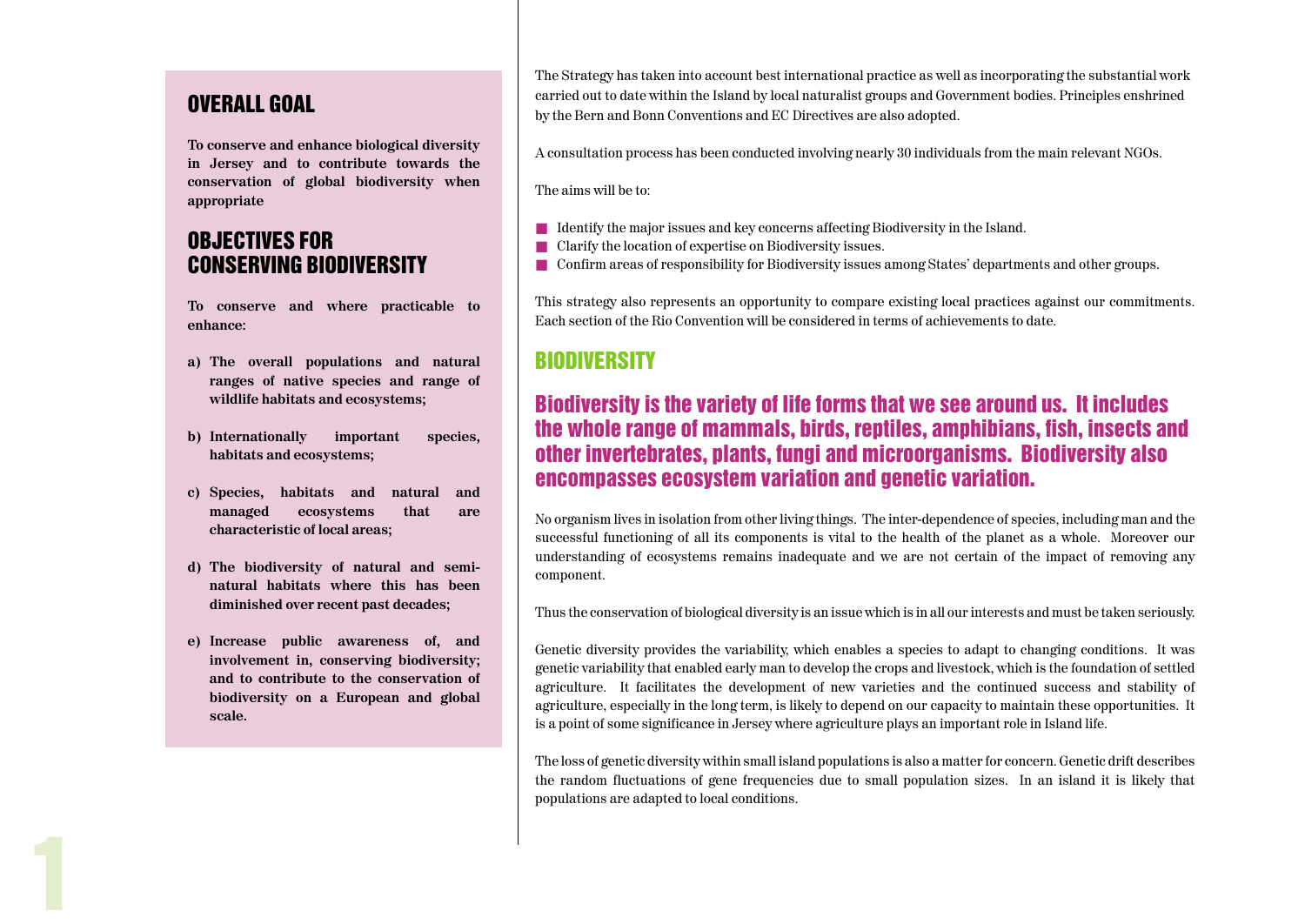#### **ARTICLE 6 OF THE CONVENTION ON BIOLOGICAL DIVERSITY**

**Each Contracting Party shall, in accordance with its particular conditions and capabilities:**

- **(a) Develop national strategies, plans or programmes for the conservation and sustainable use of biological diversity or adapt for this purpose existing strategies, plans or programmes which shall reflect, inter alia, the measures set out in this Convention relevant to the Contracting Party concerned; and**
- **(b) Integrate, as far as possible and as appropriate, the conservation and sustainable use of biological diversity into relevant sectorial or cross-sectoral plans, programmes and policies.**

Although less tangible, the moral and aesthetic reasons for conserving biodiversity are of great importance. The culture of a nation is closely allied to its landscapes and wildlife. All those who care about the countryside, who notice when a butterfly visits their garden, when a bird sings or when the autumn tints colour our woods and hedgerows are, whether they know it or not, appreciating biodiversity. The quality of our lives is closely bound up with the maintenance of biodiversity.

#### **BIODIVERSITY AND JERSEY**

Despite its relatively small size, Jersey is highly prized for its rich and diverse habitats. The variety of the Island's landscape supports a myriad of wildlife and the particular mix of wildlife is unique.

Jersey's geographical position and favourable climate allows many species normally restricted to either Britain or the European continent to extend their range, resulting in an overlapping mixture of animals and plants found only in the Channel Islands.

Jersey has a responsibility to protect and promote its unique biological heritage for all the environmental reasons already indicated. Our landscapes, seascapes and wildlife not only enrich our lives but they constitute a valuable component of the Island's tourist resource base.

The Island also has a responsibility beyond its shores. The inter-dependence of ecosystems knows no political boundaries. Some migratory birds, for example, depend on habitats in Jersey for 'refuelling' along their migratory route. Our contribution to their welfare may be critical. Their welcome and valued presence here is dependent on the continued existence of suitable ecosystems on their migratory paths thus demonstrating our shared responsibility on a global scale.

Jersey's responsibilities are a requirement of its own ratification, through the UK, of the Convention on Biological Diversity agreed at the Earth Summit. These responsibilities were recognised by the States of Jersey when in September 1993 various objectives of the Strategic Policy Review were agreed which confirmed the States' commitment to the Convention of Biological Diversity (2000 and Beyond). A draft Biodiversity Strategy was produced in 1993. This has been refined, taking into account international experience in implementing such strategies.

## **METHODOLOGY**

**Section 2** - introduces and explains the concept of Sustainable Use. General Principles are defined, the underlying influences on biodiversity are explained and issues are discussed.

**Section 3** - presents a brief account of the main habitats in Jersey. The criteria adopted to identify key species and habitats are explained.

**2**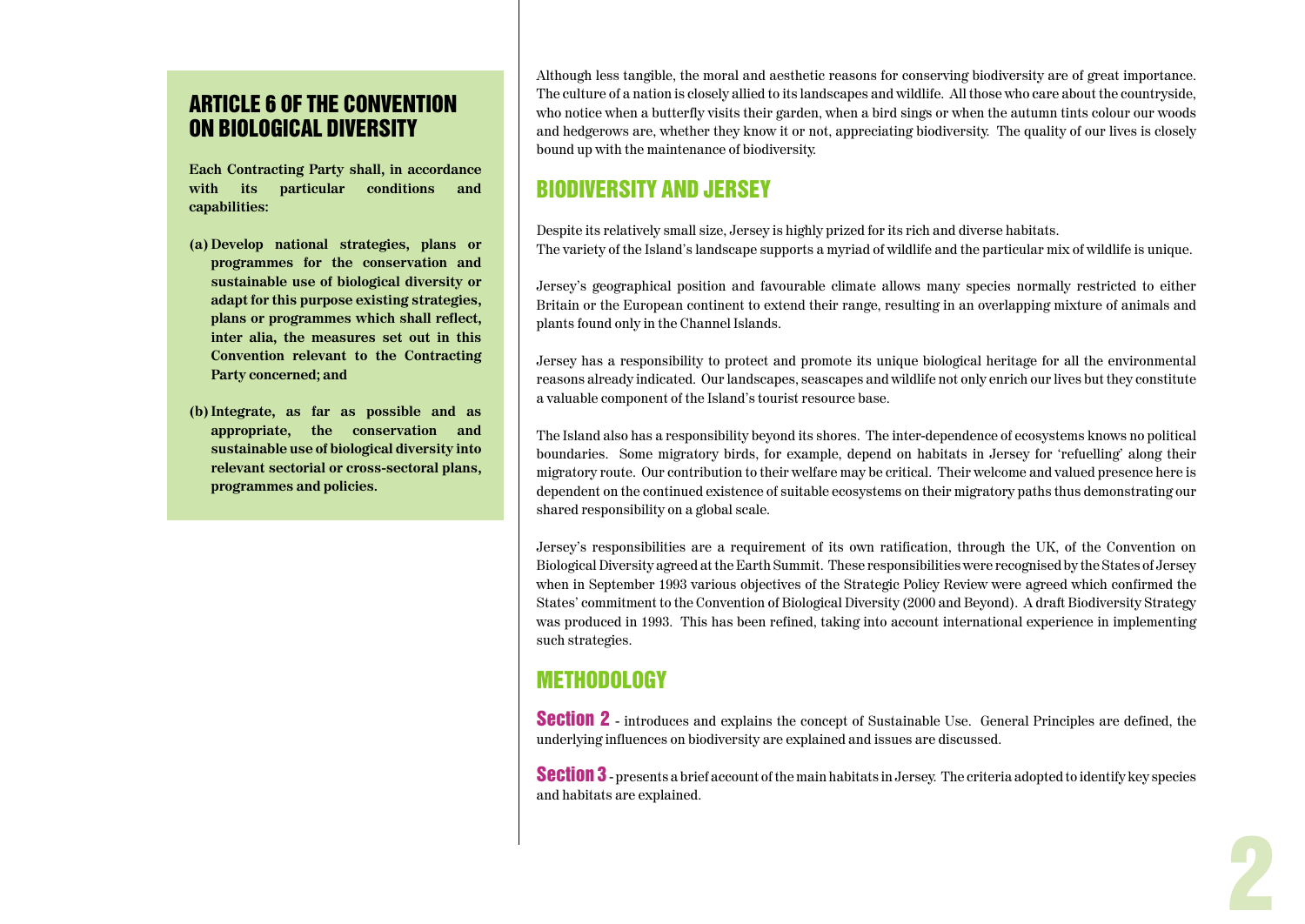**Section 4** - looks at the causes of the loss of biodiversity and explains the way in which conservation is furthered in other ways in Jersey, for example by means of Species Action Plans.

**Section 5** - deals with site-based conservation in Jersey and how it will be furthered.

**Section 6** - deals with the requirements for information and data gathering and storage. Proposals are made for the setting up of The Jersey Biological Database and progress to date is outlined.

**Section 7**- covers the requirements for public awareness and involvement. The development of consultation with the public is outlined and measures to involve key sectors in the population in the maintenance and enhancement of biodiversity are proposed. It also describes progress to date and the way forward.

#### **APPROACH**

Biodiversity is not only about preserving rarities. This Strategy provides an approach, which links Species, Habitats and Land Use and subordinate issues in a consistent fashion. It demonstrates the process adopted to ensure that Jersey fulfils its commitments under the Convention on Biological Diversity and the international obligations to which Jersey through the UK government is a signatory. Table 1.1. Demonstrates how the range of individual issues and processes involved in biodiversity are integrated.

#### **PROCESS**

## **Key International Obligations. Jersey wishes to comply with:**

- The Convention on Biological Diversity
- The "Bern" Convention on the conservation of European Wildlife and Natural Habitats
- The "Bonn" Convention on the Conservation of Migratory species of Wild Animals
- The "Ramsar" Convention on Wetlands of International Importance especially as Waterfowl Habitat (Command 6464)
- The Convention on International Trade in Endangered Species (CITES)
- EC Council Directive on the Conservation of Wild Birds-The Birds Directive (79/409/EEC).
- EC Directive on the Conservation of Natural Habitats of Wild Fauna and Flora, adopted by the Council in May 1992-The Habitats and Species Directive (92/43/EEC)
- Agreement on the conservation of small cetaceans of the Baltic and North Seas (ASCOBANS)
- Agreement on the conservation of European Chiroptera (EUROBATS)
- OSPAR annex V

In the light of these key international obligations, Habitat and Species Action Plans for Jersey will be drawn up and implemented.

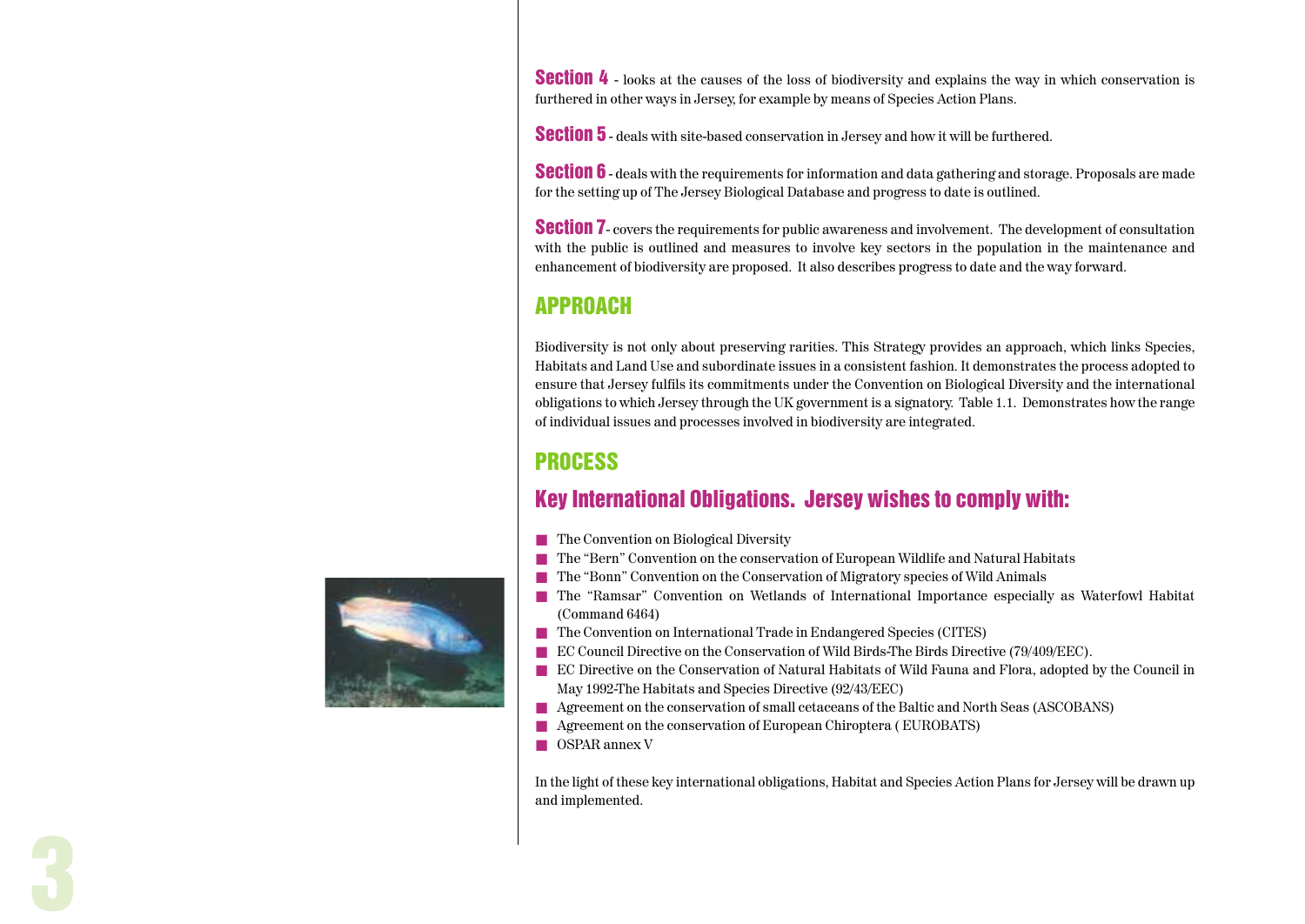|                                                                               | <b>SPECIES</b>                                                                                                                 | <b>HABITATS</b>                                                                   | <b>LANDUSE</b>                                                      |
|-------------------------------------------------------------------------------|--------------------------------------------------------------------------------------------------------------------------------|-----------------------------------------------------------------------------------|---------------------------------------------------------------------|
| INTERNATIONAL<br><b>OBLIGATIONS</b>                                           | <b>CBD</b><br><b>Bonn Convention</b><br><b>CITES</b><br><b>EC Birds Directive</b><br>Eurobats                                  | <b>CBD</b><br><b>Bern Convention</b><br><b>EC Habitats Directive</b><br>Ramsar    | <b>CBD</b>                                                          |
| <b>LEGISLATION</b><br><b>&amp; POLICY</b>                                     | <b>Conservation of Wildlife</b><br>(Jersey) Law 2000<br><b>Biodiversity Strategy</b>                                           | <b>SSI</b> Designations<br>Island Planning (Jersey)<br>Law 1964 (as amended)      | <b>Island Plan</b>                                                  |
| <b>SURVEY</b><br><b>Broad Scale</b><br>(Data Collection)                      | Species Survey,<br>(Vascular plants,<br>lichens and bryophytes,<br>animals invertebrates)<br>(ESU, Société Jersiase,<br>RSPB.) | <b>Habitat Survey</b><br>Phase I and II<br><b>Intertidal Zone</b><br>Surveys      | Countryside<br>Character<br>Assessment                              |
| <b>RESEARCH</b><br><b>Detailed Scale</b><br>(Data Collection<br>and analysis) | Rabbits<br>Squirrels<br><b>Small Mammals</b><br><b>Bats</b><br>Herring gulls<br>Agile Frog                                     | <b>Heathland Restoration</b><br>Trials<br>Vegetation Surveys<br>Sand Dune Grazing | St Ouen's Bay<br>Planning<br>Framework<br>Phase 1<br>Habitat Survey |
|                                                                               | Plant recovery<br><b>Invertebrates</b>                                                                                         | Wet Meadows                                                                       |                                                                     |
| <b>MONITORING</b><br>(Data Collection,                                        | <b>Invertebrate Population</b><br><b>Studies</b>                                                                               | <b>Woodland Survey</b>                                                            | Aerial Photography                                                  |
| Storage and analysis)                                                         | <b>Bird Population Studies</b><br><b>Botanical Studies</b><br><b>Biodiversity Action Plans</b><br><b>Species Action Plans</b>  | <b>Biodiversity Action Plans</b><br>Photo-monitoring                              | Geographical<br><b>Information Systems</b><br>Satellite Imagery     |
| <b>AWARENESS</b>                                                              | <b>School Visits</b><br>Nature Walks<br>Leaflets, videos etc<br>Members of NGOs                                                | <b>School Visits</b><br>Nature Walks<br>Leaflets, videos etc                      | <b>School Visits</b><br>Nature Walks<br>Leaflets, videos etc        |

**4**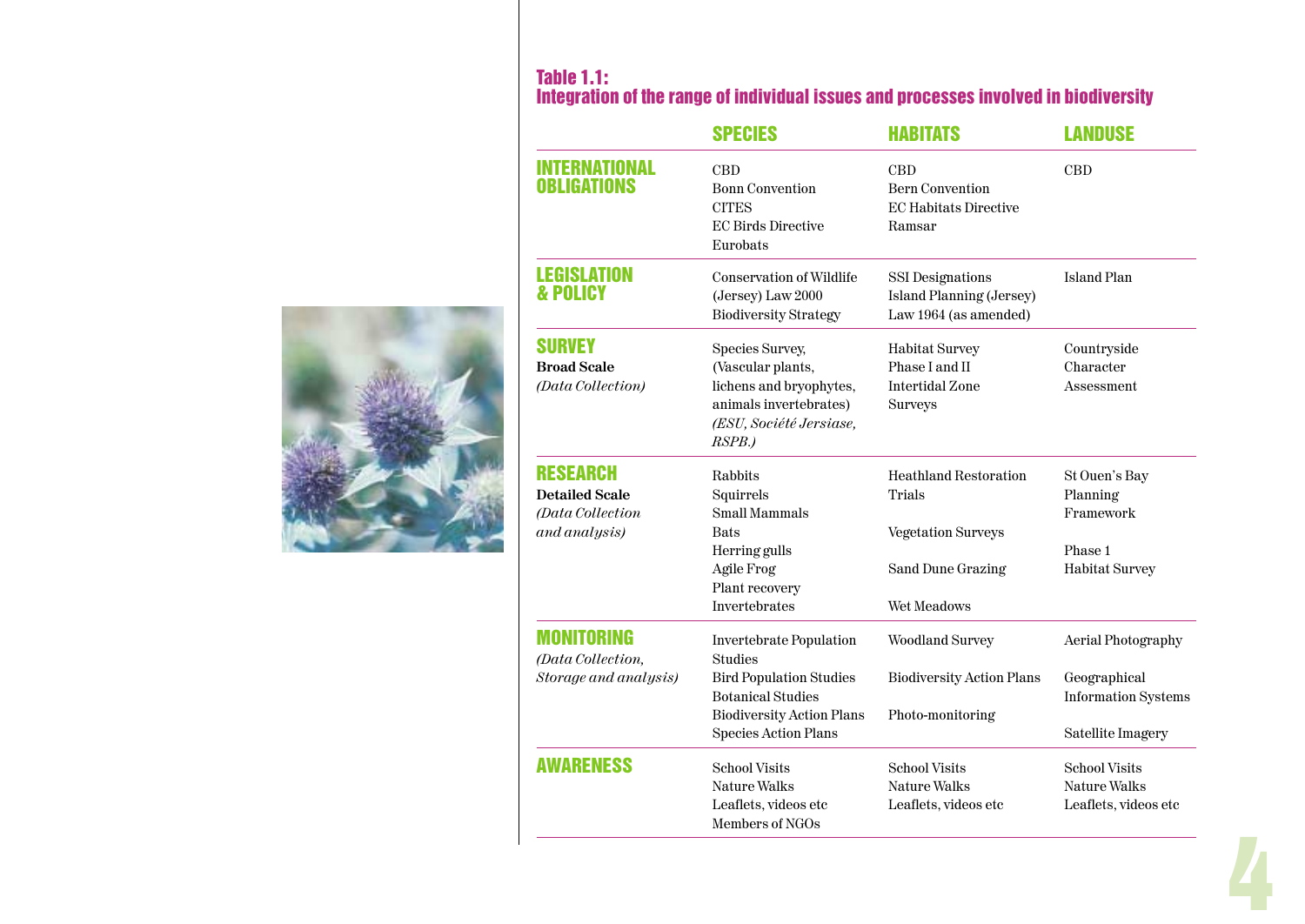

#### **CURRENT LEGISLATION**

Implementing legislation will provide the legal powers:

- the Conservation of Wildlife (Jersey) Law 2000 for the protection of species and
- the Island Planning Law for the protection of Habitats through powers to designate Sites of Special Interest (SSIs)

## **EVALUATION OF NATURAL HISTORY SITES**

#### **A Site of Special Interest may be designated due to its special zoological, ecological, botanical or geological interest. Justification criteria for the designation of SSIs include the following (Ratcliffe 1977):**

**a) Size** - In general nature conservation value increases with size. Large sites in general contain more species and larger populations of animals and plants than small ones. Chance extinction of species, either as a result of natural or man-made factors, is reduced if a species is present in large numbers. Some species require a large territory size or home range and, consequently, large sites are required to support reasonable populations.

**b) Diversity** - large numbers of species, particularly when represented by large populations are to be valued. A high species diversity is usually also reflected by a high diversity of different communities which show variation in environmental conditions.

**c) Ecological Continuity** - a site which has been occupied by a semi-natural habitat for a long time is usually more valuable than one which has only recently arisen. Ancient habitats, and particularly those, which have been subject to a uniform management regime, will have had the time to acquire rich assemblages of plants and animals.

**d) Naturalness** - the application of inappropriate management regimes, pollution or other damaging influences by man, is deleterious to ecological quality. Sites supporting largely native plants and animals are of greater merit than those with significant populations of non-native or introduced species.

**e) Rarity** - the presence of rare species adds to overall ecological value, especially when the habitat ranks highly on other criteria as well, and the populations are of a reasonable size. Habitat types too may be rare nationally or regionally.

**f) Position in an ecological unit** - the presence of other areas of semi-natural habitat adjacent or close to a site, enhances the value of both habitats. This factor is especially important in an island context,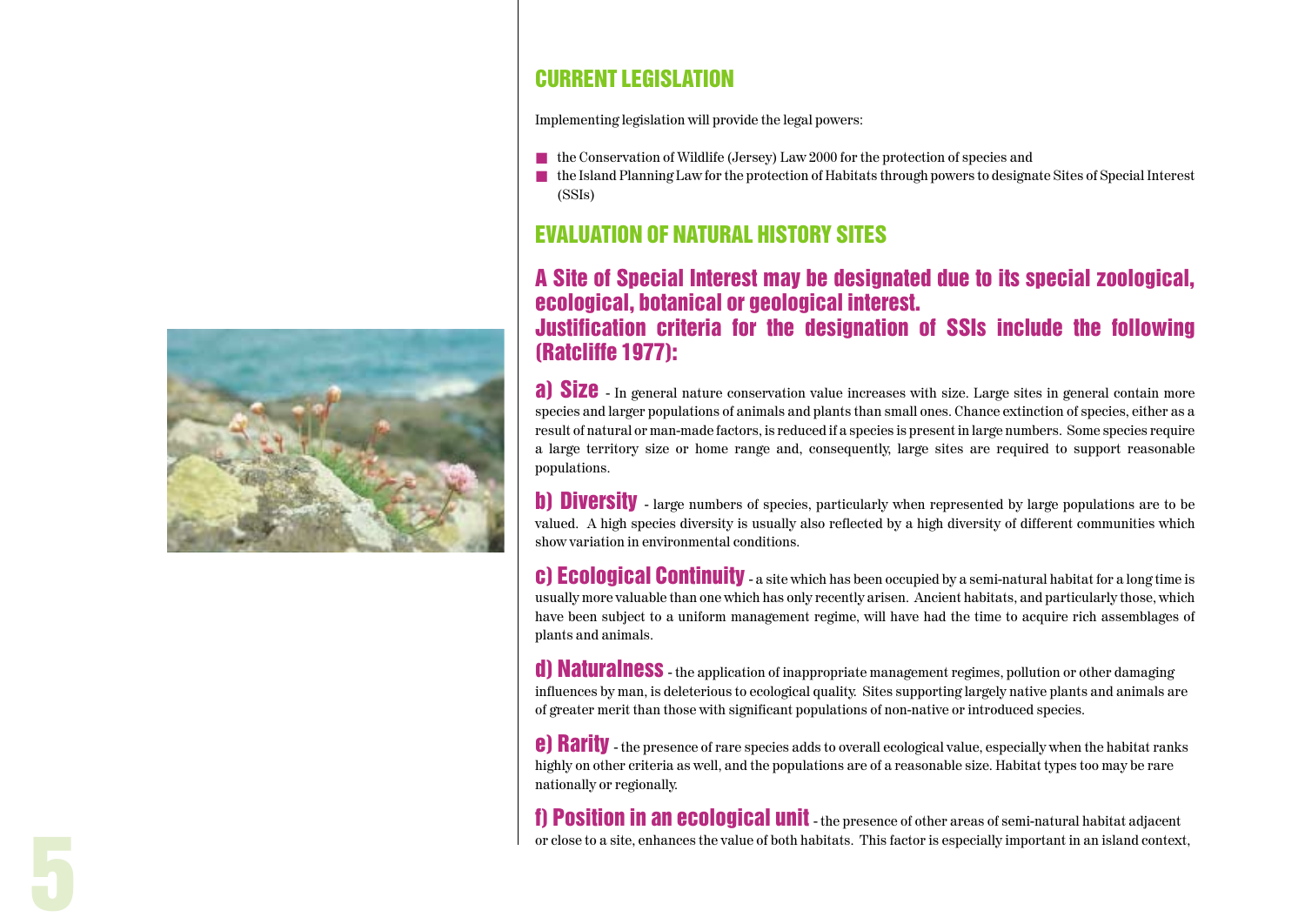where individual sites are small, and fragmentation high. The close proximity of different habitats allows for the existence of species, which are particularly adapted for life at such interfaces. Each habitat also acts as a buffer zone for the other through which the impact of damaging external influences can be reduced. Contiguity with other habitats of a similar type can be useful as links for the more mobile species. Isolated habitats do not share these advantages.

**g) Potential value** - the potential value of a site is related to the possibility of managing it in such a way that the wildlife interest can be substantially enhanced. This depends usually on the availability of resources and the practicalities and extent of the measures required.

**h) Fragility** - sites which are highly sensitive to environmental change are usually highly valued, in that they so often represent ecosystems which are highly fragmented, dwindling rapidly, difficult to recreate or perhaps threatened with total disappearance.

**i) Typicalness** - as well as choosing the best examples of particular ecosystems, it is also necessary to represent the typical and commonplace within a field of ecological variation which contains habitats, communities and species that occur extensively or commonly.

**j) Intrinsic appeal** - some sites, habitats or species may be regarded as more intrinsically appealing than others from a non-scientific point of view. Similarly, some sites are more appealing and valuable as places where people may experience and enjoy wildlife and the natural world.

Anthropogenic factors while not criteria for selection are extremely important. These biological features associated with human activities have important implications for management of semi-natural areas, but also are important culturally as a part of social history.

To qualify as a SSI the area should rate highly according to as many criteria as possible. However, few sites will rate highly in all qualities. Due to the lack of choice of important habitats in Jersey, some sites may be selected for a combination of factors, while others may be chosen for a single important attribute.

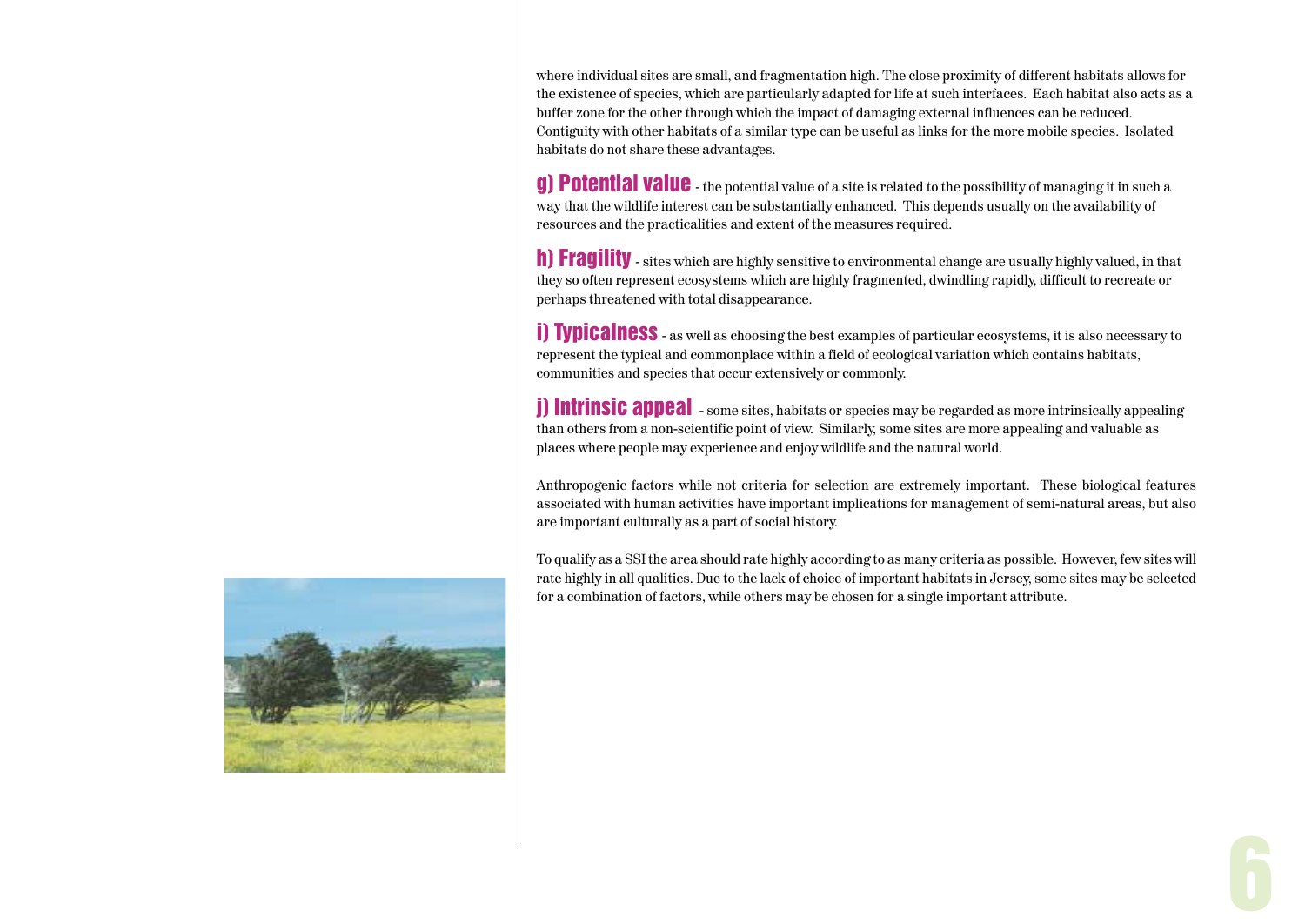



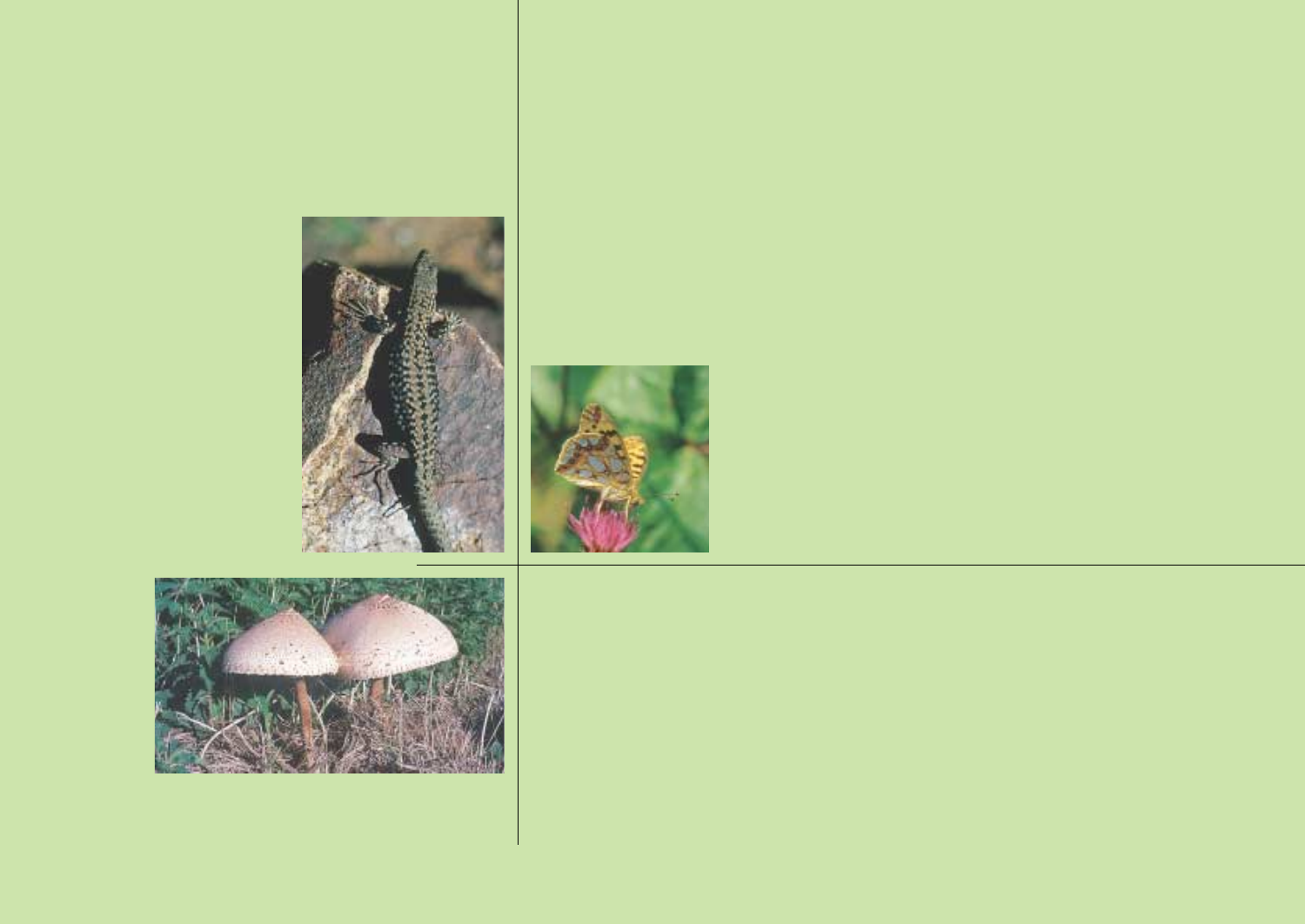# **Section 2 Introduction**

**General Principles Scope of Concern**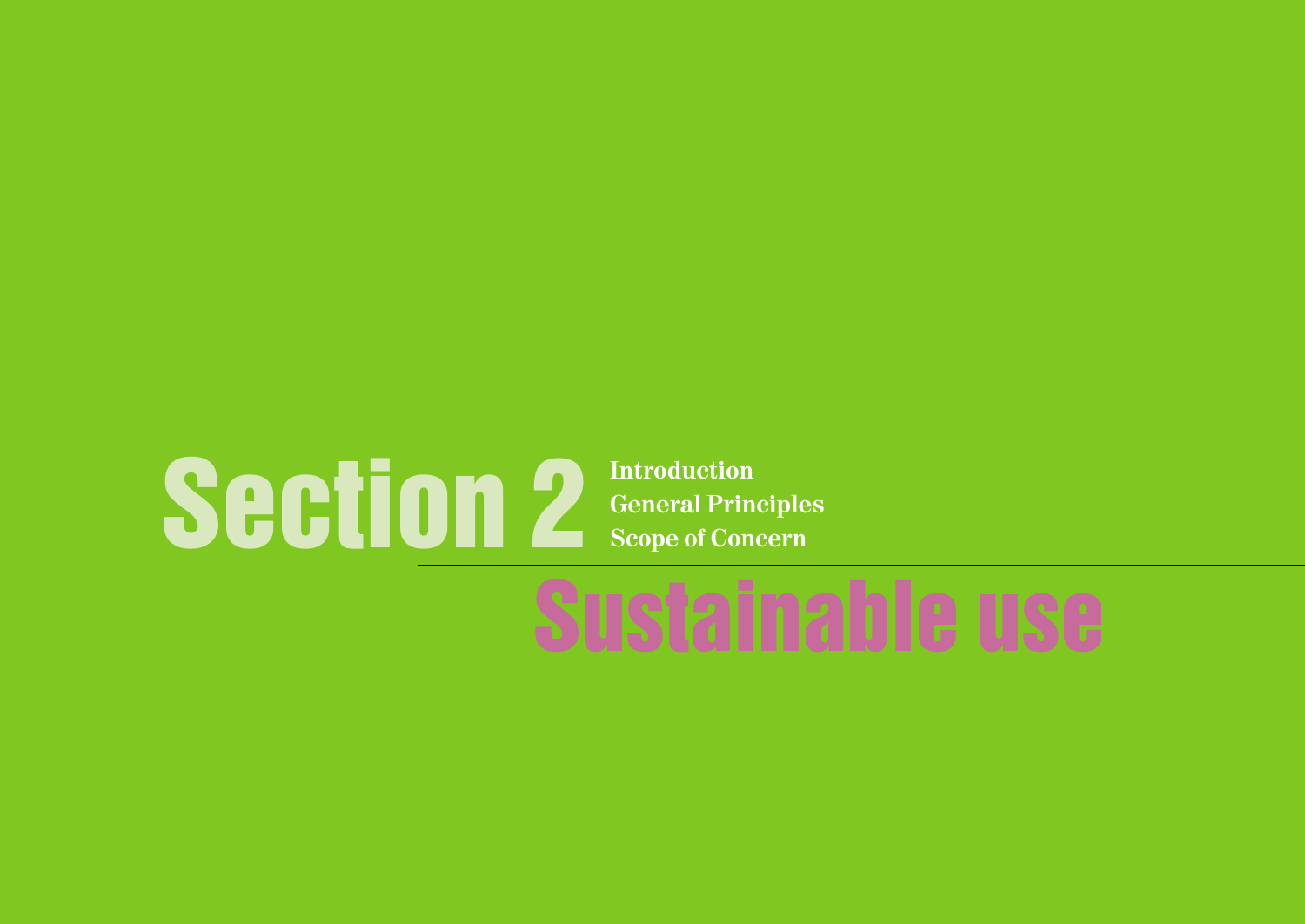#### **ARTICLE 10 OF THE CONVENTION ON BIOLOGICAL DIVERSITY SAYS:**

**'Each Contracting Party shall, as far as possible and appropriate:**

**Integrate consideration of the conservation and sustainable use into national decision making;**

**Adopt measures relating to the use of biological resources to avoid or minimise adverse impacts on biological diversity;**

**Protect and encourage customary use of biological resources in accordance with traditional cultural practices that are compatible with conservation or sustainable use requirements;**

**Support local populations to develop and implement remedial action in degraded areas where biological diversity has been reduced; and** 

**Encourage co-operation between its governmental authorities and its private sector in developing methods of sustainable use of biological resources.'**

#### **Under sustainable use we aim to pass on land in as good condition or better than it was before.**

#### **INTRODUCTION**

Although the preservation of important species and habitats contributes to the conservation of biodiversity there is also a need to influence what happens in the wider environment. Most uses of land and water have some impact on biodiversity. In addition, patterns of resource consumption, energy use and transport have an impact on biodiversity.

For all natural resources the aim should be to ensure that through their wise use biodiversity is not only protected but is conserved and enhanced for current and future generations.

#### **GENERAL PRINCIPLES**

**Carrying Capacity** - The environmental carrying capacity of a site is the amount of environmental use (recreation, tourism etc) an area can sustain without damage. If biodiversity is to be conserved use must be kept within sustainable limits.

**Precautionary Principle** - Interactions between human activity and the environment are complex. Our knowledge of natural systems is incomplete. In line with the precautionary principle, when the available evidence suggests that there is a significant chance of damage to the Island's natural heritage, conservation measures should be taken even in the absence of conclusive evidence that damage will occur.

**Polluter Pays Principle** - Biodiversity is treated as a free gift. We may fail to put a sufficiently high value on conserving it. Processes, which consume natural resources, cause pollution or involve the loss of wildlife habitats, are undercosted. Costs of measures to prevent, control and reduce damage to biological and landscape diversity shall be borne by the responsible party, as far as possible and as appropriate.

**Long Term Policy Integration** - Integration of States Committee's policies requires close cooperation between committees. Currently various reforms are underway and may have considerable implications on future biodiversity.

**Demand Management** - When considering developments affecting biodiversity, consideration should be given as to whether the demand for an activity or product should be limited through pricing or regulatory measures.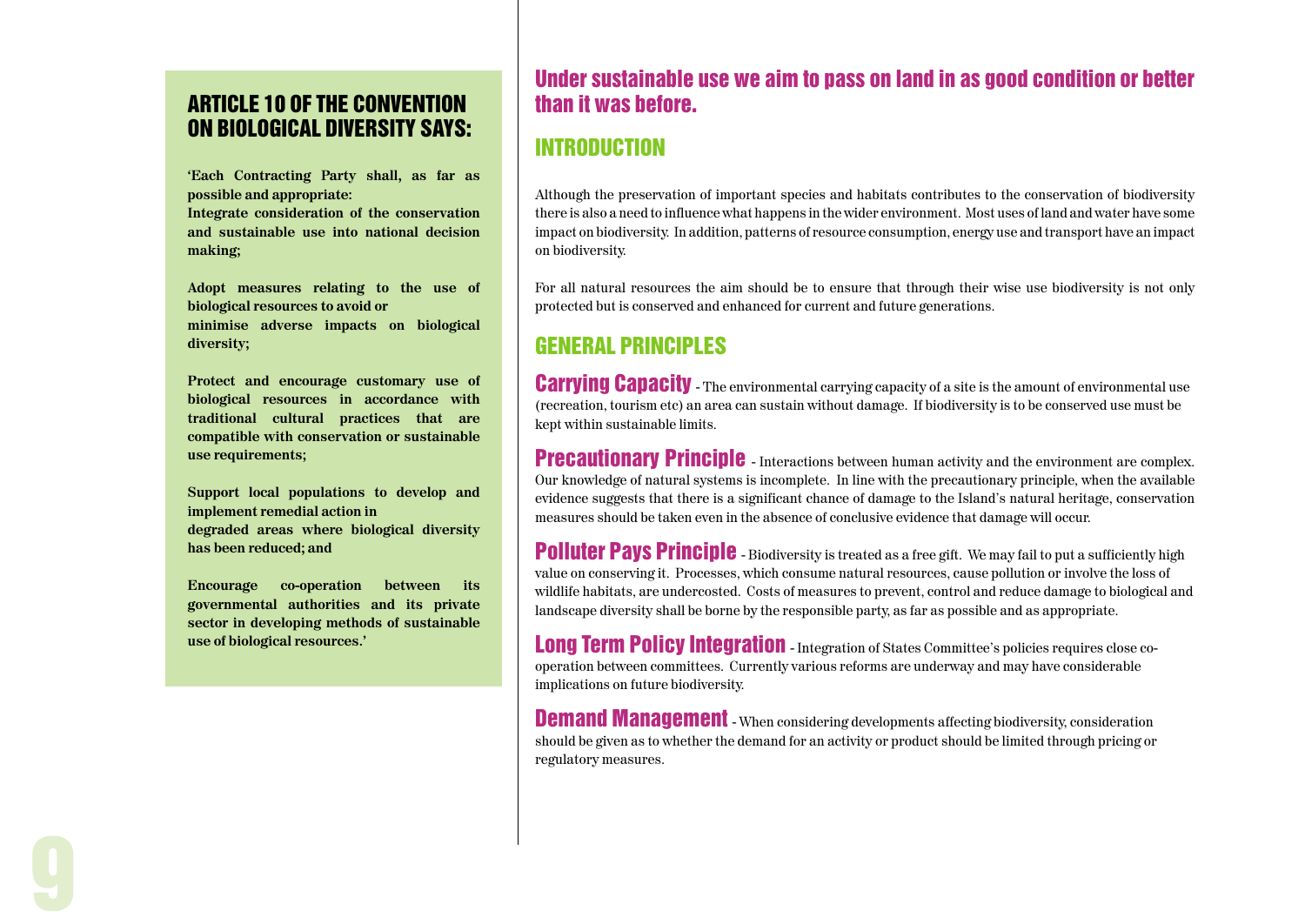**Careful Decision-Making** - Decisions should be made on the basis of the best available information; economically and socially sound measures that act as incentives for the conservation of biological and landscape diversity should be adopted.

**Avoidance** - Environmental Impact Assessment should be introduced for projects that are likely to have significant adverse effects on biological and landscape diversity. This would include projects concerning introduction into the natural environment of exotic species, or of the release of genetically modified organisms.

**Translocation** - Those activities that are exceptionally harmful to biological and landscape diversity, and cannot be avoided, will, where possible or practicable, be relocated to areas where they will cause less impact.

**Ecological Compensation** - The harmful effects of physical changes in areas with high biological and landscape diversity value, which cannot be avoided, must be balanced by compensatory conservation measures by the user.

**Ecological Integrity** - The ecological processes responsible for the survival of species should be protected and the habitats on which their survival depends maintained.

**Restoration and (Re)Creation** - Where possible biological and landscape diversity should be restored and/or (re)created if it can be demonstrated by reference studies that the original state could be reestablished where practicable, and thereby adopting measures for the recovery and rehabilitation of threatened species and for their reintroduction into their habitat under appropriate conditions.

**Best Available Technology and Best Environmental Practice** - As defined by the Paris Commission regarding activities that affect biological and landscape diversity. Both access to and transfer of technology are essential elements for the attainment of the Strategy, and where possible measures will be taken to provide and/or facilitate access for, and transfer to others of, technologies that are relevant to

#### **Public Participation and Public Access to Information** - It is intended to create

the conservation and sustainable use of biological and landscape diversity.

sufficient and active public support for measures regarding biological and landscape diversity by involving public and private landowners, the scientific community, and other individuals and groups using land and sea resources in decision making processes. This will be achieved through local news media and the inclusion of these topics in education programmes as well as with better networking with groups such as the Société Jersiaise, National Trust for Jersey and Action for Wildlife.

WISE USE - The exploitation of marine zones will be according to the principles of wise use. Wise use of wetlands is defined by the Ramsar bureau as "their sustainable utilisation for the benefit of humankind in a way

**10**

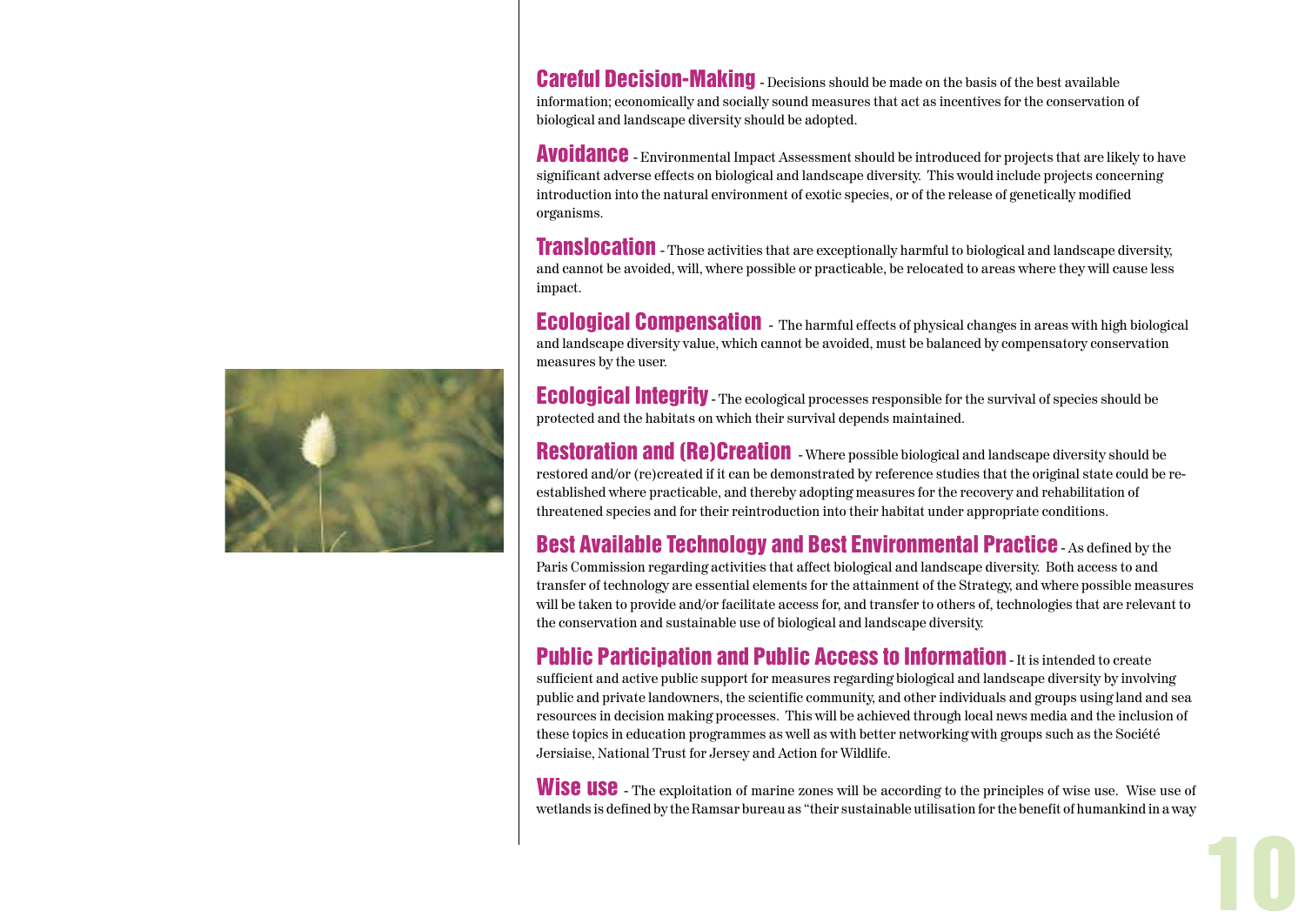compatible with the maintenance of the natural properties of the ecosystem". Sustainable utilisation is defined as "human use of a wetland so that it may yield the greatest continuous benefit to present generations while maintaining its potential to meet the needs and aspirations of future generations".

#### **SCOPE OF CONCERN**

This section describes the factors that have determined and continue to exert influence on the nature of Jersey. Geology, geomorphology, climate and human influence are all major determinants, albeit operating on vastly differing timescales, of the diversity of species, the genetic variation within species and the assemblages of species which together make up the Biodiversity of Jersey.

'Natural' habitats, which have never been exposed to human influence, are very rare in Western Europe, and Jersey is no exception. The degree of human influence can often be difficult to determine; Lester-Garland, in his *Flora of the Island of Jersey* (1903) notes:

*"In a meadow near Samarès, in which a trench had been opened for the purpose of laying a drain and which looked on the surface like an ordinary, natural field , I came upon the following interesting geological section. (a) An excellent thick turf, (b) a few inches of very good soil, (c) about six inches of broken crockery and glass. It was all 'made' land."*

This is why habitats, which may superficially appear to be untouched, are normally referred to as semi-natural. The marine environment might be considered to be unaffected by the factors which impact the land, but the effects of human activities and terrestrial processes impact on the marine environment, just as marine processes affect the land. In essence, the preservation of biodiversity needs to address all types of habitats and species on the planet. Only by addressing the problems in a holistic fashion can progress be made towards a solution.

## **Semi-natural habitats**

The rocks of Jersey and geomorphological processes have a fundamental influence over the species and their distribution, which we find today. Noury, in his *Géologie de Jersey* (1886) remarked of the minerals:

*"L'Isle de Jersey offre dans le voisinage immédiat du Cotentin un massif éruptif du plus haut intérêt et riche en types vraiement exceptionnelle"*

This might equally apply to the natural history, and the two are intimately related. Add to this the changes in sea level due to global climate changes and the more recent maritime climate and the richness and diversity of plants, animals and lichen and we begin to understand the reasons for the unique assemblage of plants, lichen and animals in the Island.



**11**

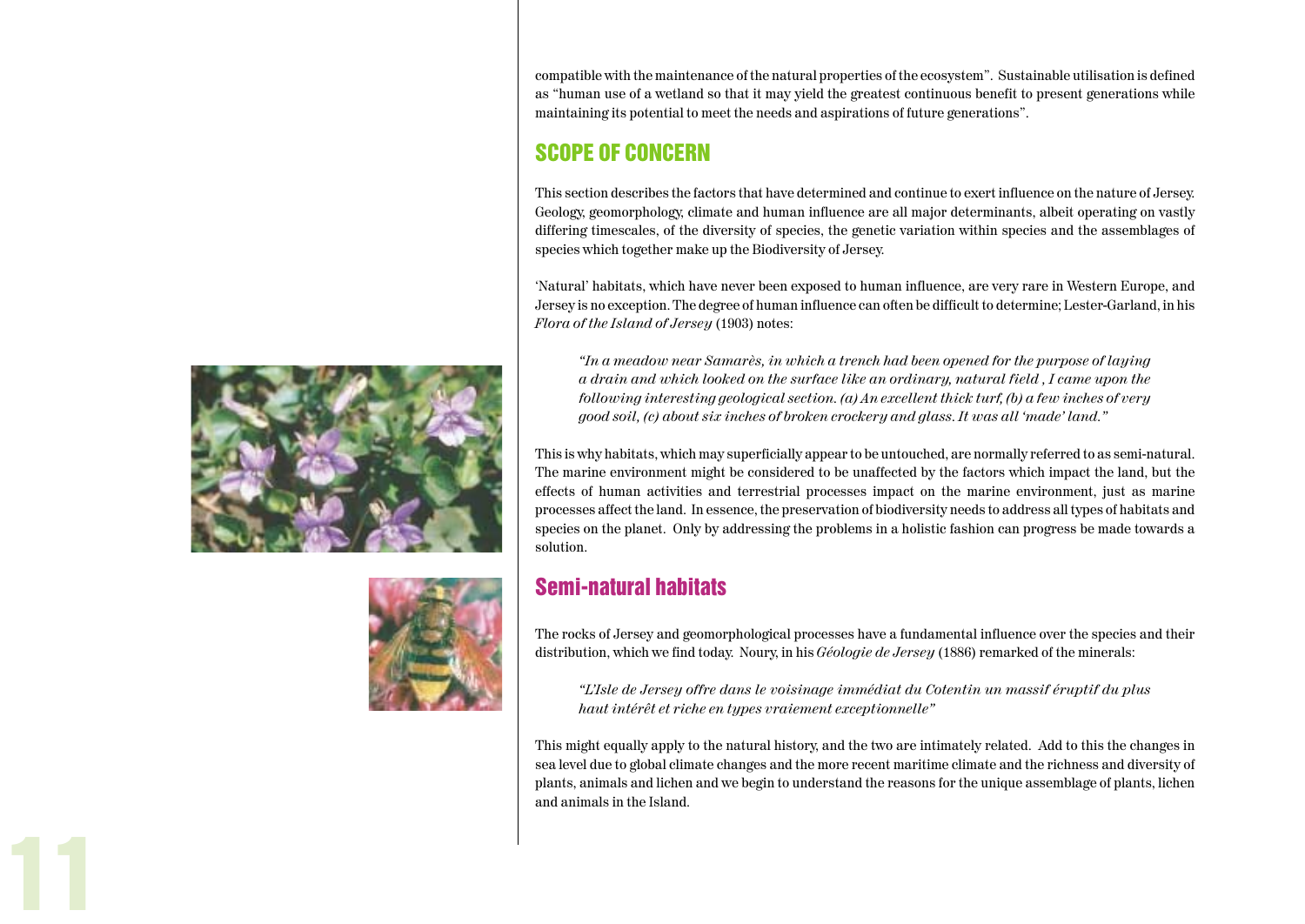#### **Fig. 2.1. Geological maps from countryside character appraisal**



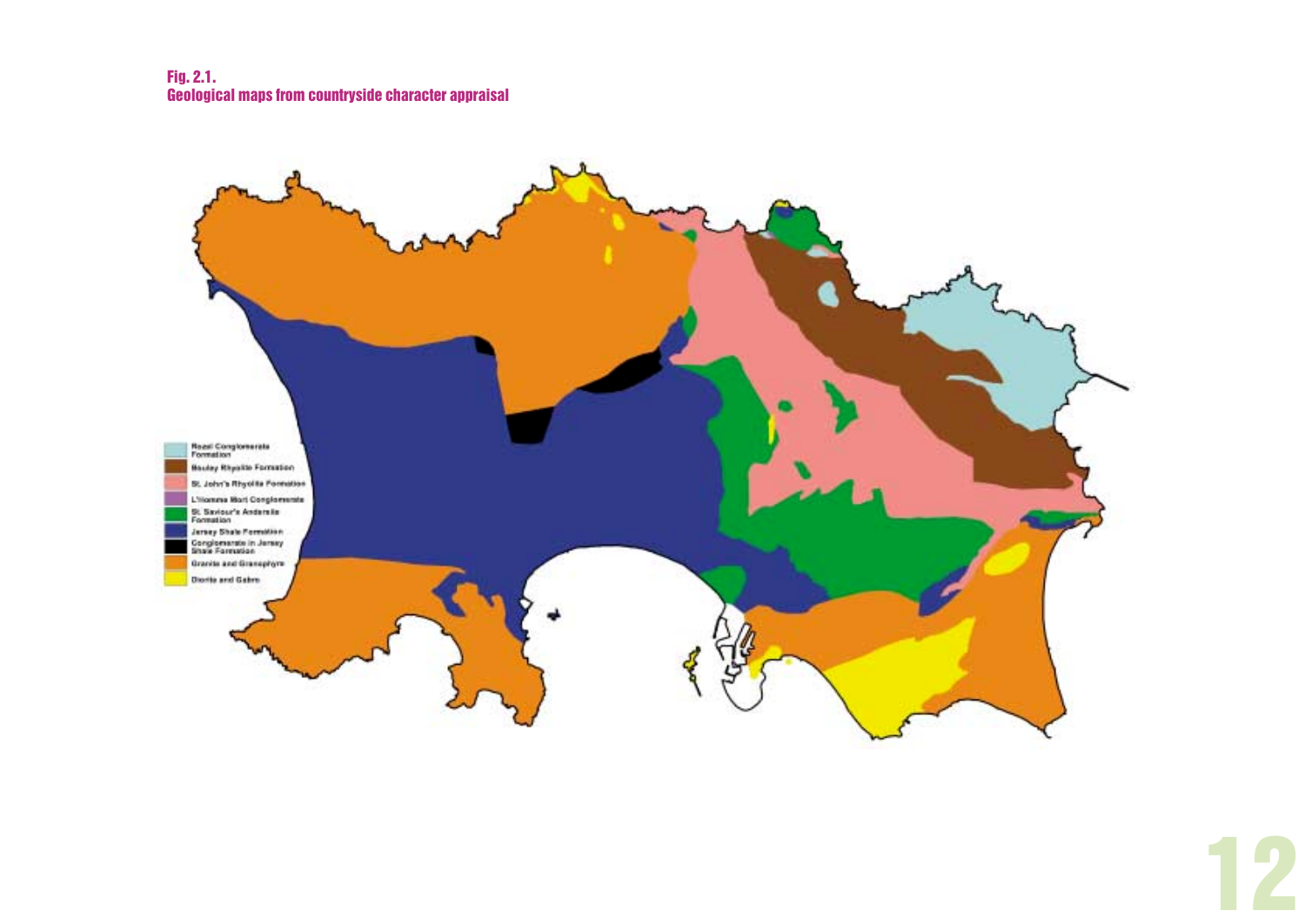#### **Fig. 2.2. Geological maps from countryside character appraisal**

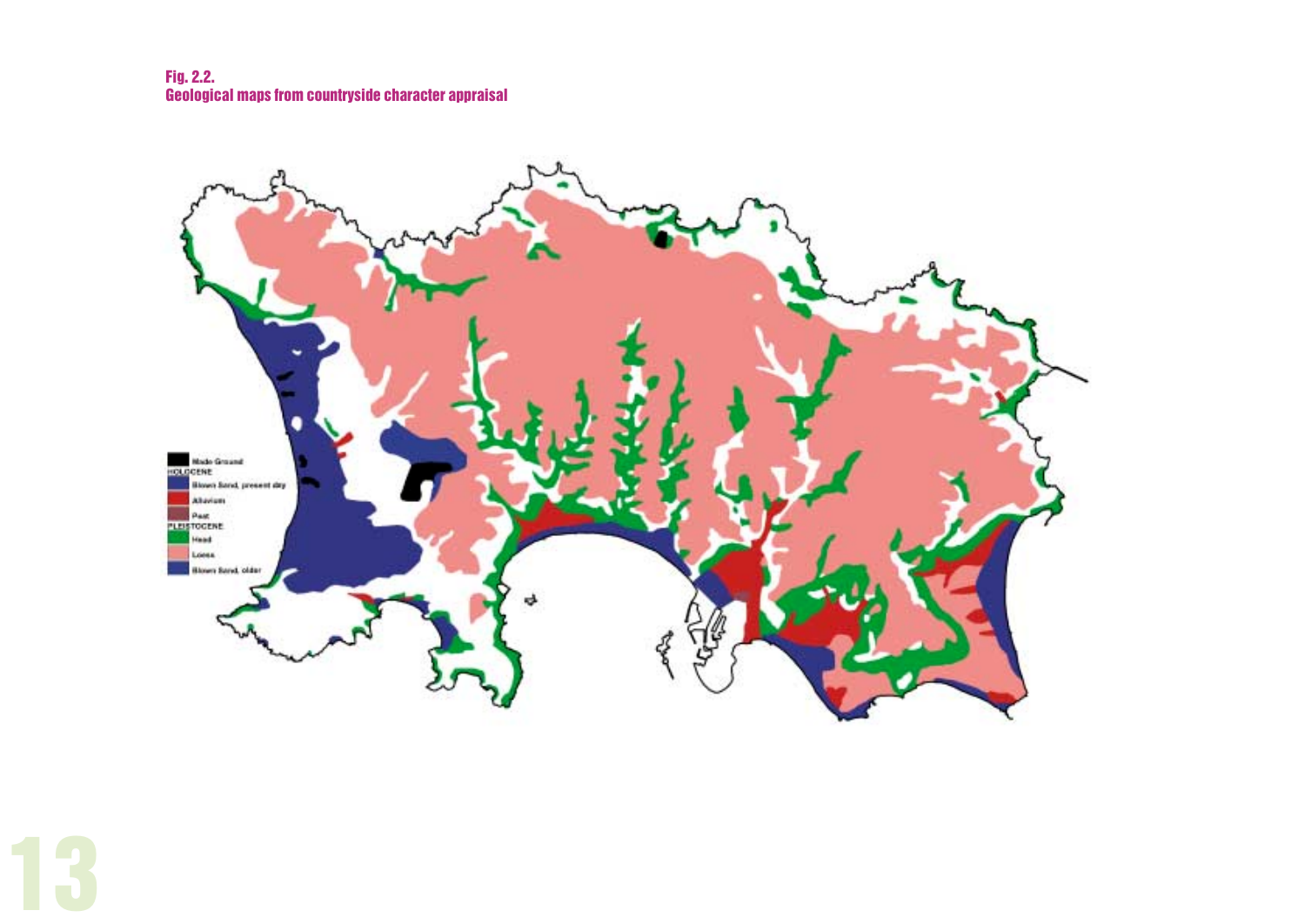**Fig. 2.3. Habitat types /Land use map**

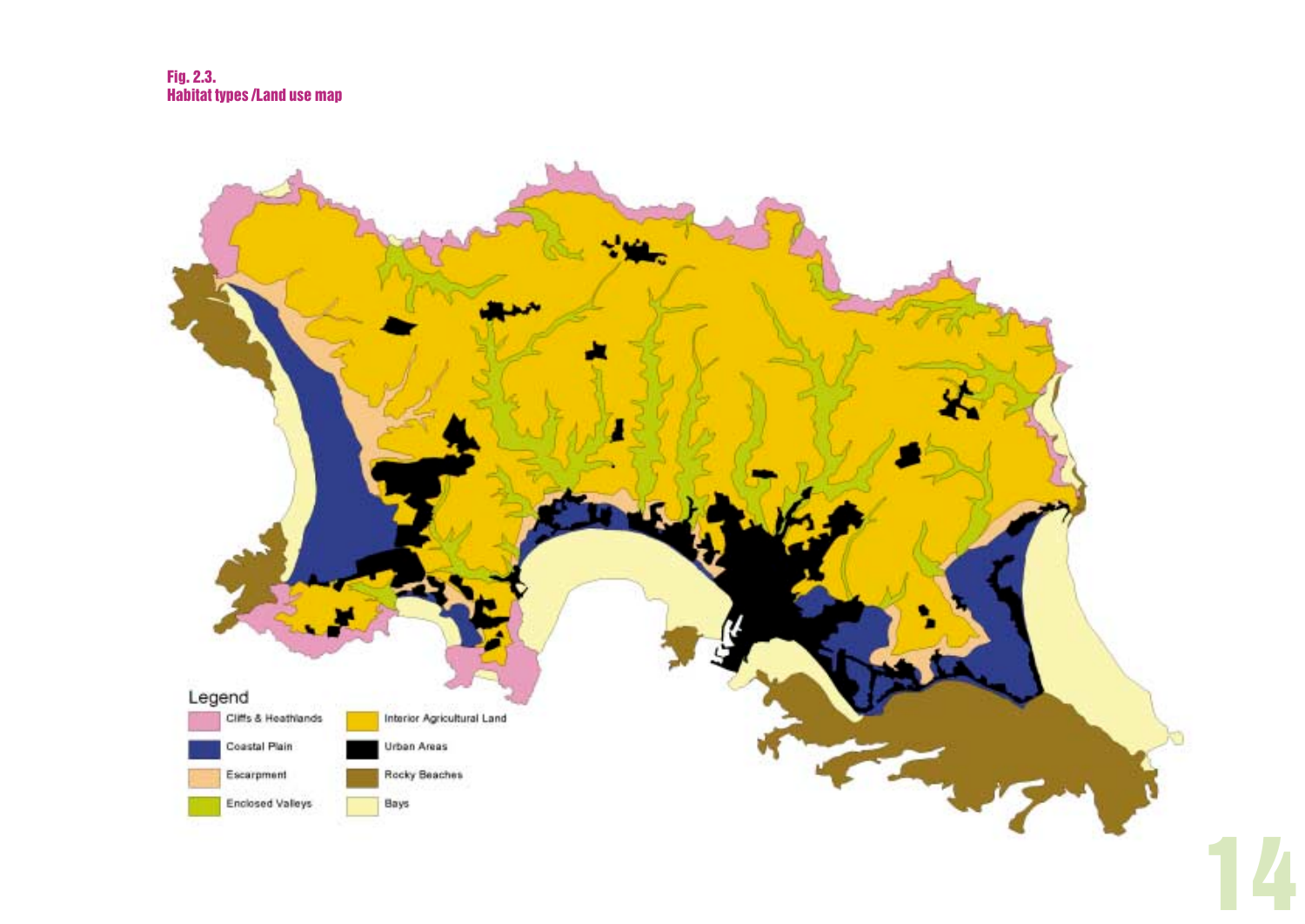

**15**

#### **Habitat Preservation**

The long time spans characterised by geological, geomorphological and climatic changes allowed wildlife to adapt without necessarily becoming extinct. Throughout most of human history, changes were also slow enough to allow wildlife to continue to survive. For the last 200 years however, the acceleration of the changes caused by human activities is outpacing the ability of natural systems to adapt. People are now the major regulators of the biodiversity that still exists.

By causing relatively swift changes to the climate, and simultaneously restricting the natural movement of species through development whilst facilitating the introduction of species from other countries through trade and vastly improved transport, people are pushing wildlife to the limits of survival in many areas. It is therefore essential that existing habitats are preserved and if possible enhanced. Conservation management is essential to minimise the negative effects of human activities on wildlife, and if possible restore habitats to functioning systems where needed.

#### **Cultural Landscapes**

Cultural landscapes, which are the result of a long history of human management, can give valuable clues to future conservation. The destruction of cultural landscapes should be resisted. Enlightened policies concerning agricultural improvement can do much to preserve important landscape features.

The landscape of Jersey is a rich palimpsest (like an old manuscript in which old writing is rubbed out to be replaced with new), showing the range of processes, which have shaped the Island. The rich array of evidence of human occupation and past land uses gives valuable historical information which, combined with ecological knowledge can reveal how and why biodiversity has changed over past centuries. Old buildings can also be valuable for the assemblages of lichen and bryophytes and the study of the historical functions of buildings can give insight into past land uses and techniques of land management.

The examination of history as well as ecology is therefore essential. Continued co-operation with the Jersey Heritage Trust, National Trust for Jersey and the Société Jersiaise on management of the landscape of historical sites and the development of an interdisciplinary approach are an important factor in the implementation of this strategy.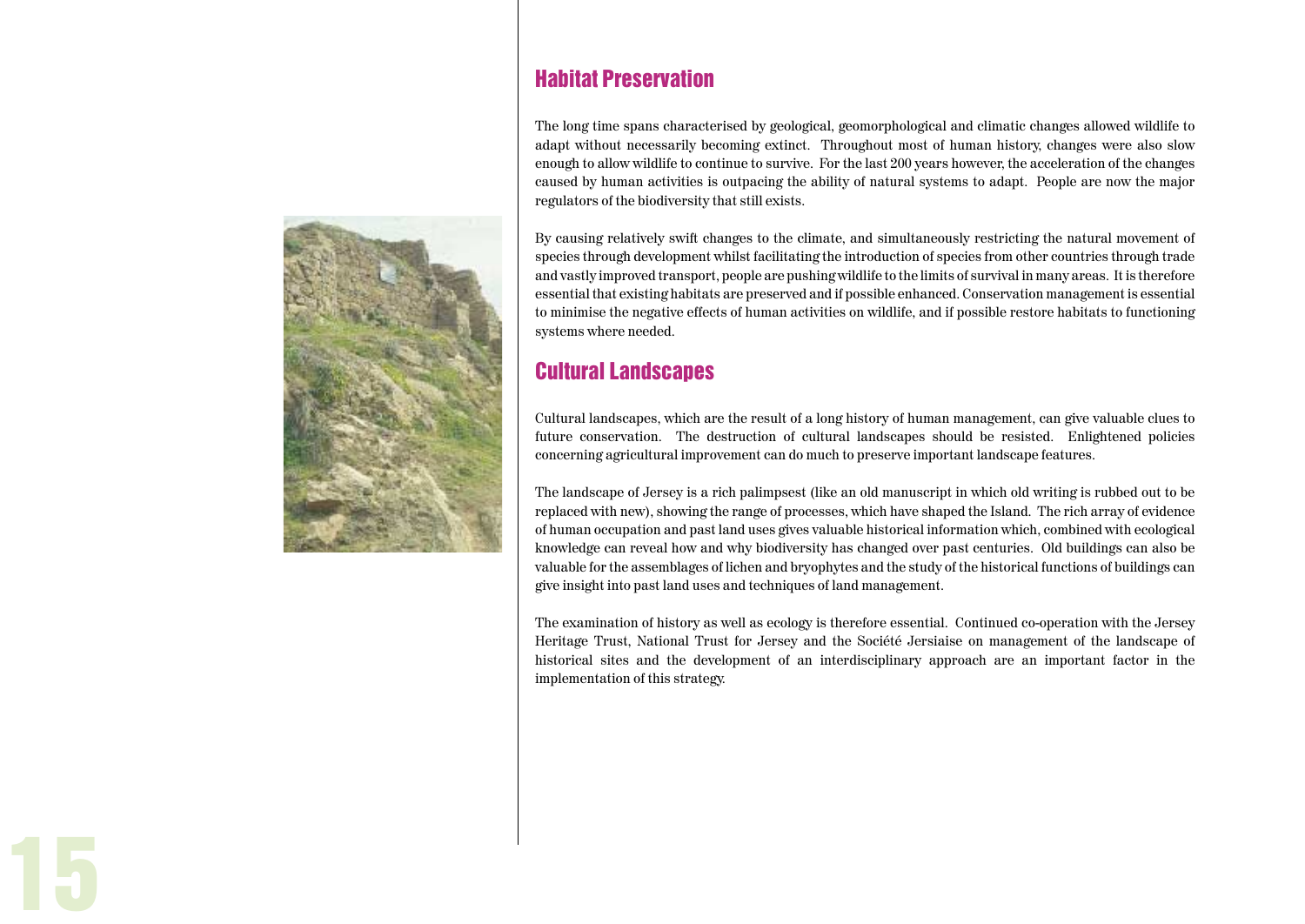

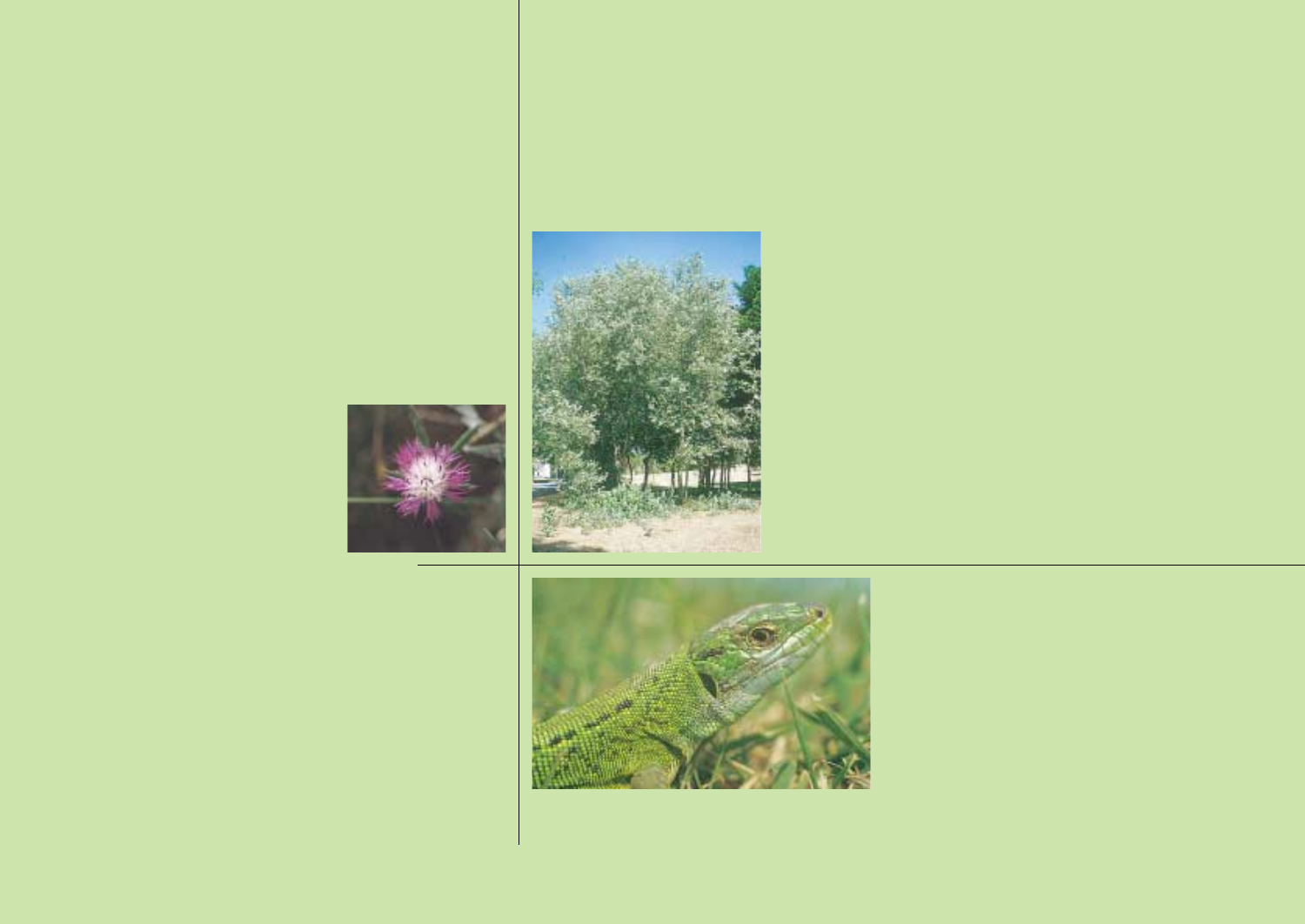



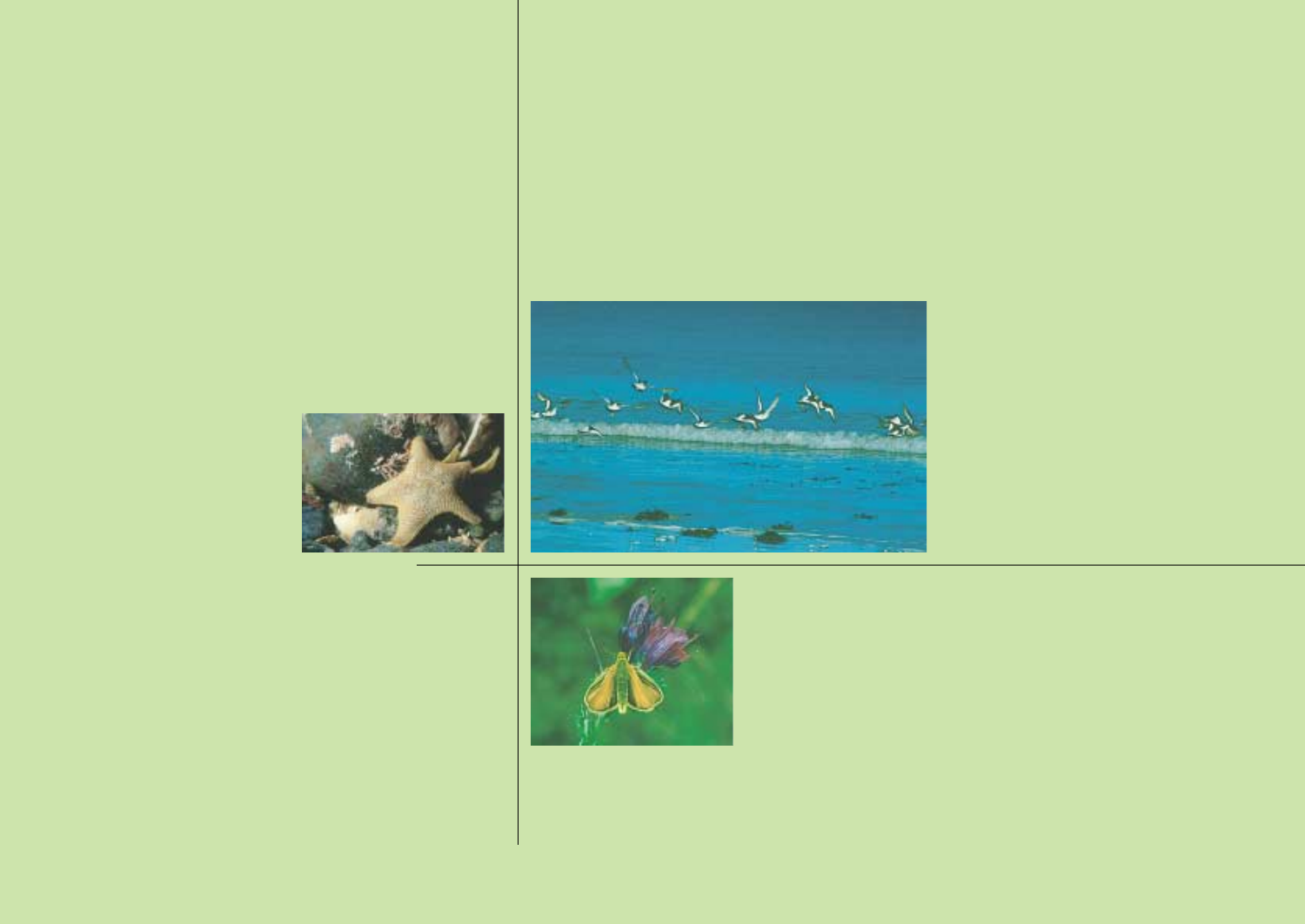**Section 3 Key Habitat Types in Jersey** Coastal Heathland and Cliff Slopes Sand Dune Intertidal Marine **Other Habitats** Wet Meadow Woodland Marsh and Freshwater Walls and Banques **People-modified Habitats Species**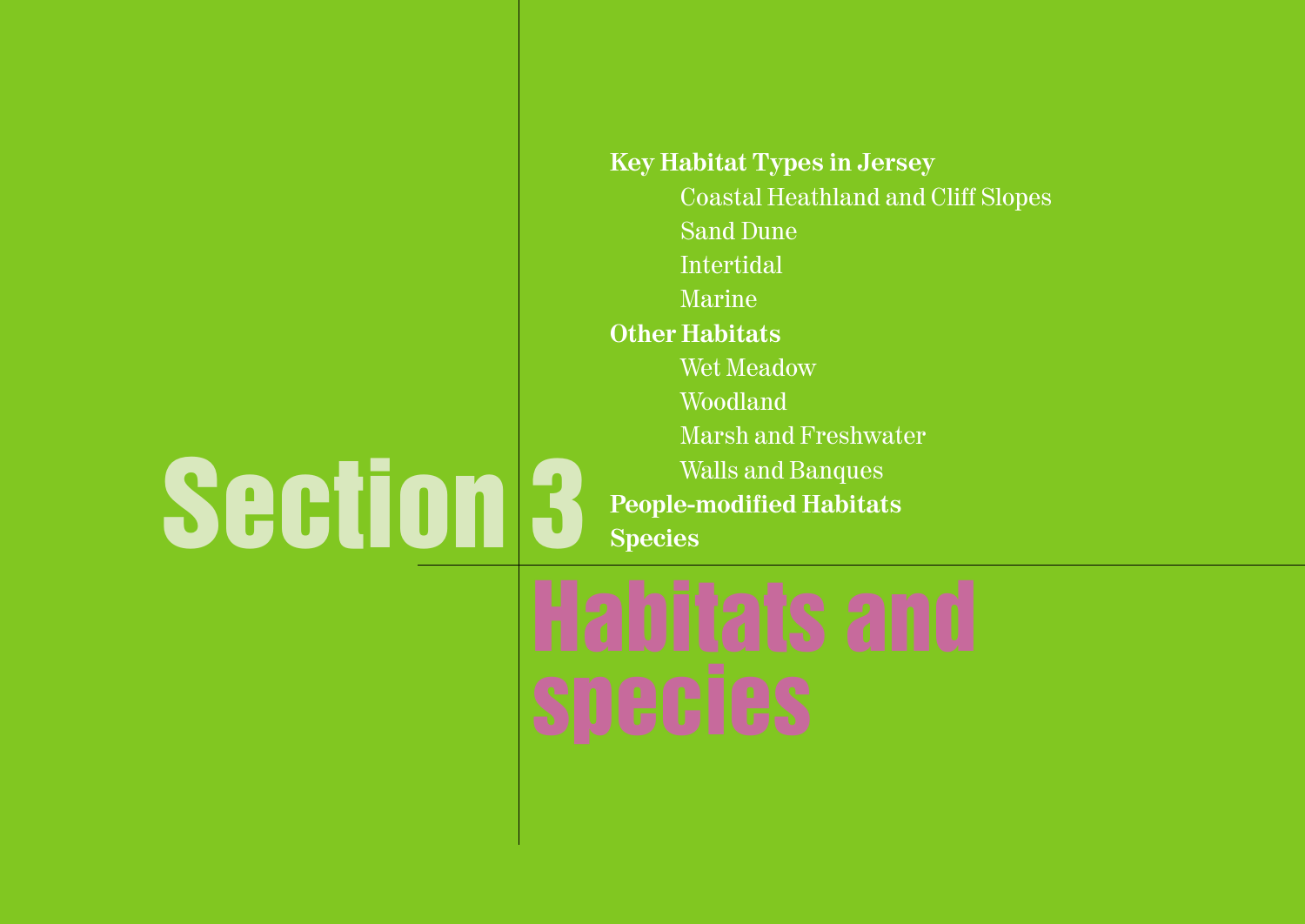

**19**



#### **KEY HABITAT TYPES IN JERSEY**

While it may be easy to deplore the threat of extinction of species, it may not be so clear that an endangered habitat can be of equal importance. The long historical processes that have created our unique environment cannot be reproduced in short timescales, even if the complex interaction of events, which led to their creation, could be understood. The priority must be to sustain the surviving habitats and, if possible, extend them. The following are the key habitat types in Jersey:

#### **Coastal Heathland and Cliff Slopes**

The magnificent cliff and coastal slope of our north and southwest coast provide a valuable habitat for a wide range of species. Though in the past they were used for grazing, the gorse was cut for fuel and animal feed and the bracken for bedding. Walls can still be seen, which once kept stock from tumbling off the cliffs. This use of the cliffs would have maintained a short diverse sward. Today their floral diversity is maintained to some extent by the influence of the sea and by the grazing of rabbits. This is unfortunately not enough to stem the gradual encroachment by gorse scrub and bracken. Both factors help to maintain a mosaic of microhabitats and the small streams and wet flushes, which fall to the sea, provide extra interest. Topographical variation combined with the other factors to produce a rich collection of plants, birds and insects. The south-west cliffs are hotter and dryer than those on the north coast, and a distinct population thrives here. Cultivated fields extend to the top of the cliffs and it is important that the continuity of this habitat is maintained so that species can escape from fire. Even the bracken-covered slopes provide habitat for woodland species, such as the wild daffodil, which flower in spring and benefit from the bracken giving them shade which would normally be provided by trees. Adjacent to the coastal slopes are the important remaining heathlands of Les Landes, La Lande du Ouest, Portelet, Noirmont and Les Creux. The shallow, acid rocky soil has saved them from agricultural "improvement" and their status as SSIs or proposed SSIs reflects their value.

#### **Sand Dune**

The soils of the Island are predominantly acid, but in the west and south-east of the Island where blown sand of marine origin has accumulated since the quaternary, extensive areas of calcareous dunes have formed. The dunes of St Aubin's Bay have vanished under housing; as Lester-Garland (1903) says:

*"The whole character of the sandy bays is being gradually altered by the sea-walls which are being built in various parts. An almost unbroken succession of houses and an imposing promenade now occupy the Bay of St Aubins, a great part of which within living memory was much as nature made it, is now occupied by an almost unbroken succession of houses, roads and shops. The process will doubtless continue."*

The sand dunes at Grouville Bay are now lost beneath a golf course, so it is only in St Ouen's Bay on Les Blanches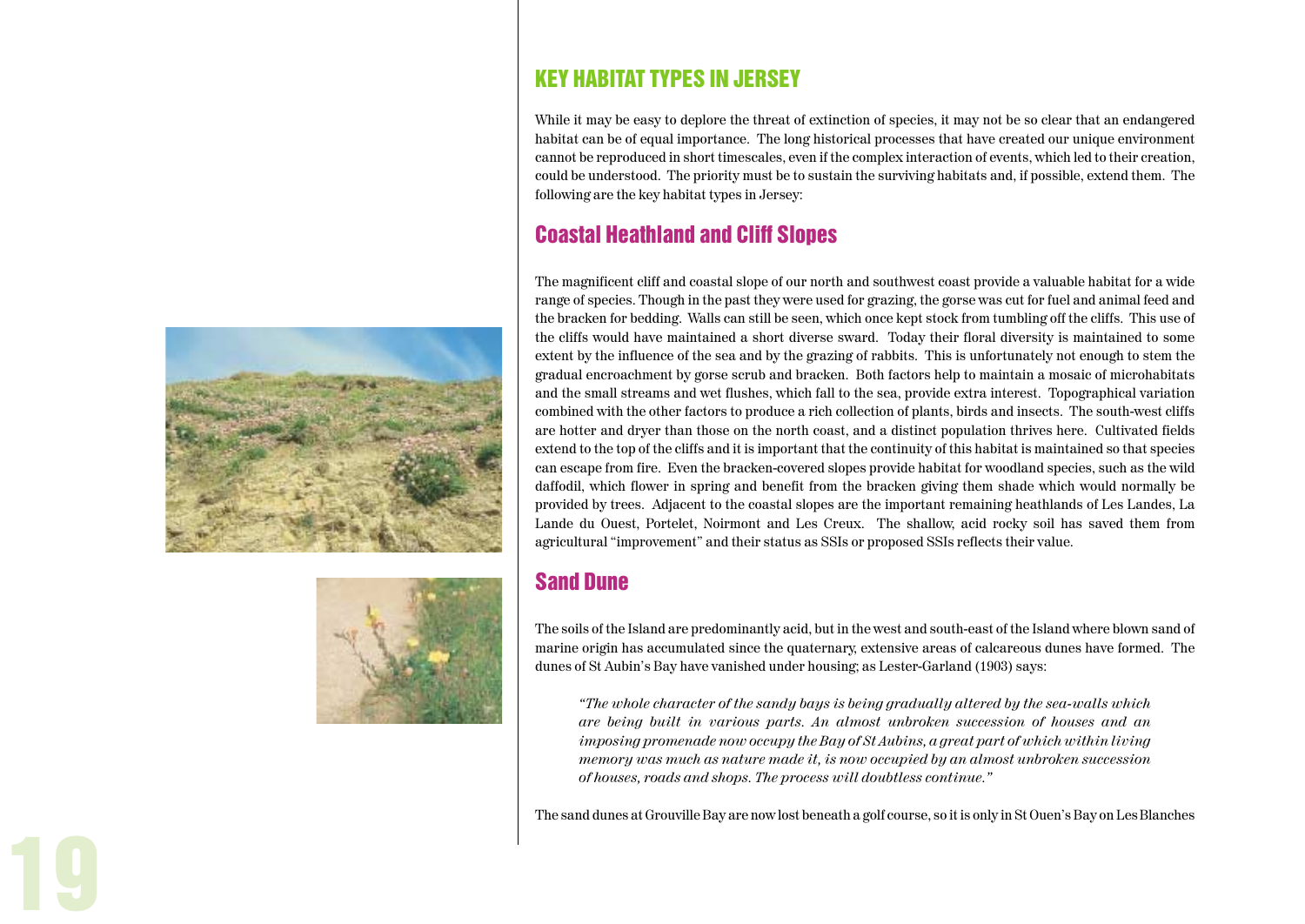**Fig. 3.1 . Key habitat types in Jersey**

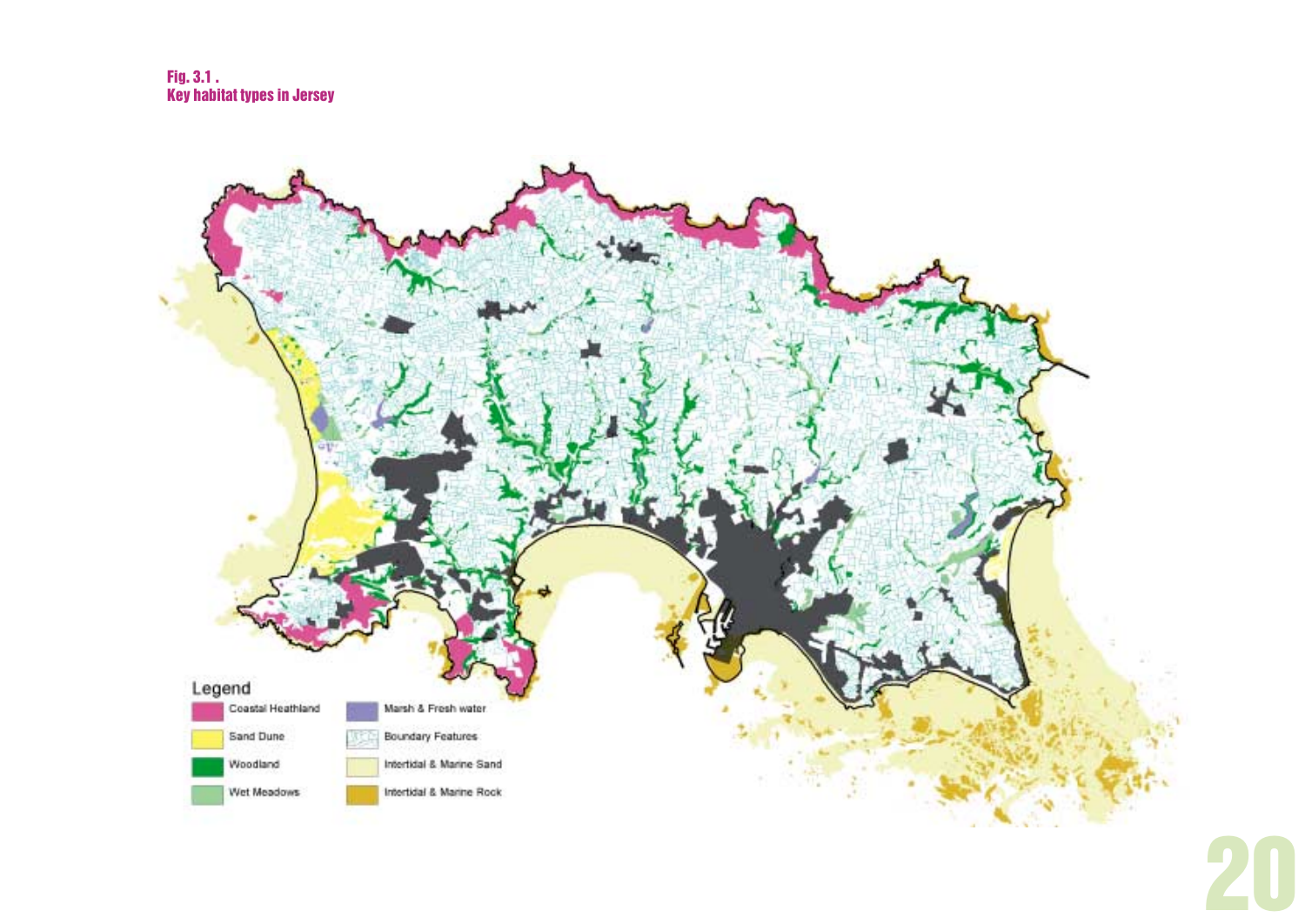Banques that a rich and diverse sand dune habitat can still be found. Even here housing, golf courses and playing fields have destroyed or altered the original habitat, which once spread up to Red Houses and beyond. The late Frances Le Sueur would recall how in the 1950s one could stand at Red Houses and admire the sheet of pink thrift spreading across land now covered by houses, roads and shops. The dunes have 446 flowering plant species including 17 Red Data Book species, ten orchids and some special rarities. The remaining dunes are protected by an SSI designation, but as development spreads right to the boundaries of the designated area, the edge effects will undoubtedly cause further damage to this unique area.

#### **Intertidal**

The intertidal zone in Jersey is of international importance (Kindleysides 1995). The overall extent and character of the rocky reefs and intertidal sediment flats is found nowhere else in Europe (Laffoley and Bossy, 1994).

Threats include;

- a) Land reclamation and subsequent development with associated impacts of habitat loss, alteration of coastal processes, extraction of offshore aggregates for use as fill, increased pollution and generalised habitat degradation from activities linked to construction and maintenance such as tipping of spoil.
- b) Pollution and contamination including nutrient enrichment from treated and untreated sewage effluent and fertiliser run-off, effects of leachate from landfill sites, oil and chemicals etc.
- c) Coastal defence construction and maintenance
- d) Rising sea levels and other possible effects of global warming.
- e) Lack of baseline data on populations and coastal processes.



**21**

The value of the shore as a habitat for wildlife, and for the wildlife it contains, is widely acknowledged. Recognition of the importance of the shoreline is not, however, a recent development. In the late nineteenth century the Island was an important centre for the study of marine biology. The abundant and diverse life found on the shore invited study by many naturalists. Additionally, in 1893 two local biologists established the Jersey Biological Station, which was to achieve international acclaim for its studies of marine zoology. James Hornell, a founder of the Station, was one of the first and most eloquent to herald the special significance of the shore:

*"On few coasts is there a richer fauna, both as regards number of species and number of individuals. Several factors contribute to this, such as the influence of the Gulf Stream, sunny skies, the constant scour of the great masses of food-laden water, passed continually up and down Channel, and finally, and most important, perhaps, of all, the greatest*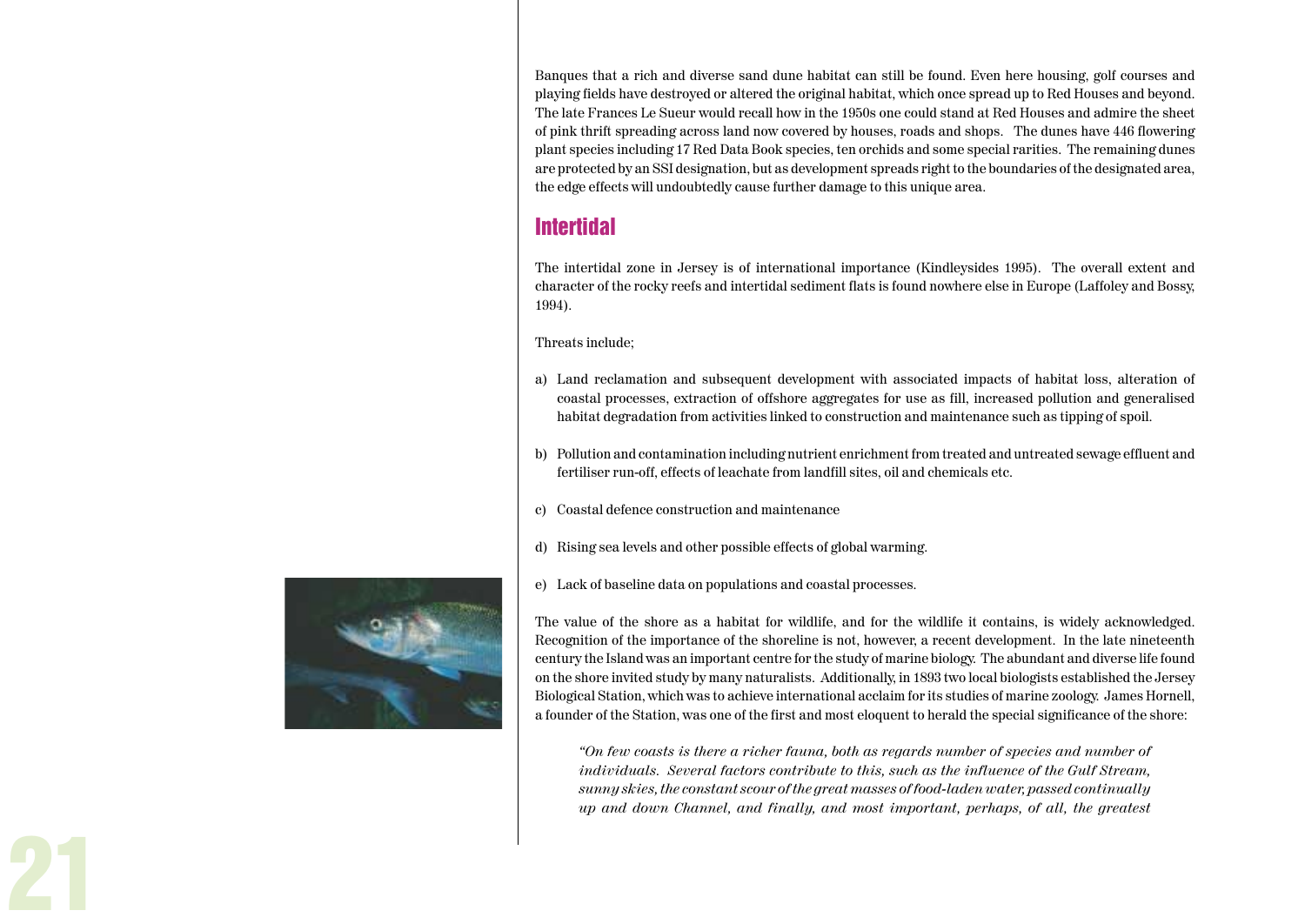*vertical rise and fall of the tide. At the great spring tides, this is forty feet and more, and one has but to reflect a moment upon the effect this must have upon a very gradually shallowing sea, to recognize the wonderful difference upon life in the littoral zone, compared with the comparatively insignificant rise and fall of twenty to twenty-five feet common in most British localities. Upon the south-east coast of Jersey, where this factor has most effect, a good spring tide exposes more than twelve square miles of rock-pools, tangle-covered reefs abounding in caves and gullies, shady Zostera prairies, and long stretches of shell-sand beach."* [Hornell (1893) quoted in Heppell & West 1989]

The Jersey shoreline can be described as three main types:

#### ■ **Steep rocky coast**

This is essentially an eroding shore-type with bedrock cliffs backing a narrow and steeply sloping rocky shore. Nevertheless, small bays with coarse sediment accumulation are an infrequent, but characteristic, feature. The entire north coast compartment is the most extensive stretch of this seascape, although seacliffs do occur in the southwest of the Island.

#### ■ **Granite rocky platform coast**

This is an eroding and accreting shore characterized by extensive rocky reefs criss-crossed with sedimentfloored gullies ('gutters'). The Violet Bank compartment and the extremes of St Ouen's Bay are the largest areas of rocky platform.

#### **Beach coast**

Where deposition has been dominant and sediments have accumulated, coastal beaches occur. The shore profile and substrate composition vary greatly depending on geographical location. Whilst there are no estuaries in the Island, the majority of freshwater run-off from the land reaches the sea as seeps down the beaches.

The subtidal environment is relatively unknown. The seabed is predominantly tideswept sands and gravels. Shallow water sandbanks, such as the Castle Bank, and bedrock reefs are a lesser, but nonetheless significant, habitat. Large reef systems surround the Les Écréhous and Paternosters and extensive areas of shallow water with mixed sediment habitats stretch southeast from the Violet Bank. Of special interest is the submerged Plateau des Minquiers, an area of water shallower than 10m covering over 100 square kilometres (Culley et al, 1993).

The factors, which produce Jersey's rich intertidal biodiversity, are similar to those producing the diversity of terrestrial habitats. That is the tidal range (the third largest in the world) and the biogeographic position, (at the convergence of the Boreal and Lusitanean marine regions). The vertical and horizontal variation in zonation, the varied substrates and the impact of lithography on geology provide myriad microhabitats and account for the number of different biotopes. Kindleysides (1995) identified 38 intertidal biotopes in Jersey compared with 87 in the entire UK.



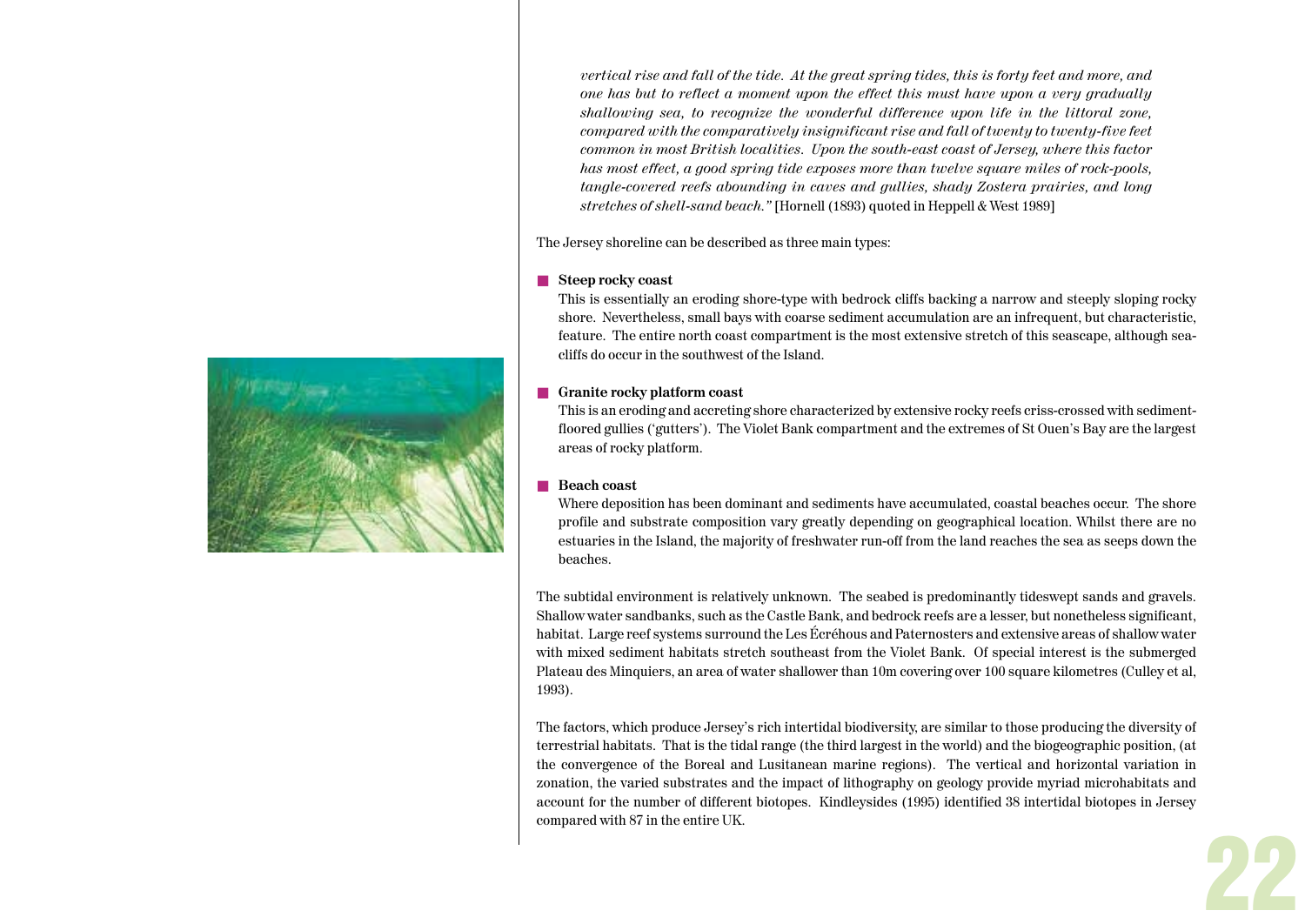Although the nineteenth century coastal engineering works had a major effect on coastal dynamics, studies indicate that the species composition of the marine zone have probably changed little. However a major threat to the coastal zone has developed in the last few years. The problem of disposing of the massive production of rubbish has been addressed by filling a large area in St Aubin's Bay, destroying the area with the highest species diversity of all Jersey's coastal compartments studied by Kindleysides in 1995. This underlines the need to take into account a wide range of factors if the biodiversity of Jersey is to be preserved.

#### **Marine**

It is in the oceans that some of the issues associated with sustainable use of biodiversity come into sharpest focus. Jersey can make a local contribution to the resolution of the problems associated with the exploitation of marine resources and the maintenance of biodiversity of the oceans. Issues to be resolved are:

- a) Maintaining and improving controls on man-made inputs into the sea.
- b) Managing the pressures on fish and other marine organisms, which can affect the food supply of other species.
- c) Addressing the impact of certain fishing practices on non-target species such as birds and dolphins.

This will hopefully be the subject of a Coastal Zone Management Policy by 2003.

## **OTHER HABITATS**

Four other habitats, while not being of international importance, are valuable in a local context. These have been especially affected by human activity. Their preservation and enhancement needs to be addressed at an overall strategic level to prevent further damage to the cultural landscape and the species diversity of Jersey.

#### **Wet Meadow**

With the development of the ability of Islanders to alter their environment, significant changes were made to the valleys, which fall to the south of the Island. The construction of water mills and their associated leats from the twelfth century onwards meant that valley bottoms were drained as the construction of leats diverted streams. Today most of that work has fallen into disrepair and the valley bottoms are slowly returning to their original swampy condition. Changes in agricultural practice have diminished the importance of the wet meadows as a grazing resource, and coarse vegetation and developing willow and alder carr have shaded out their species richness. Sympathetic management, possibly by an agri-environmental grazing scheme, could restore the species diversity of these valley bottoms.





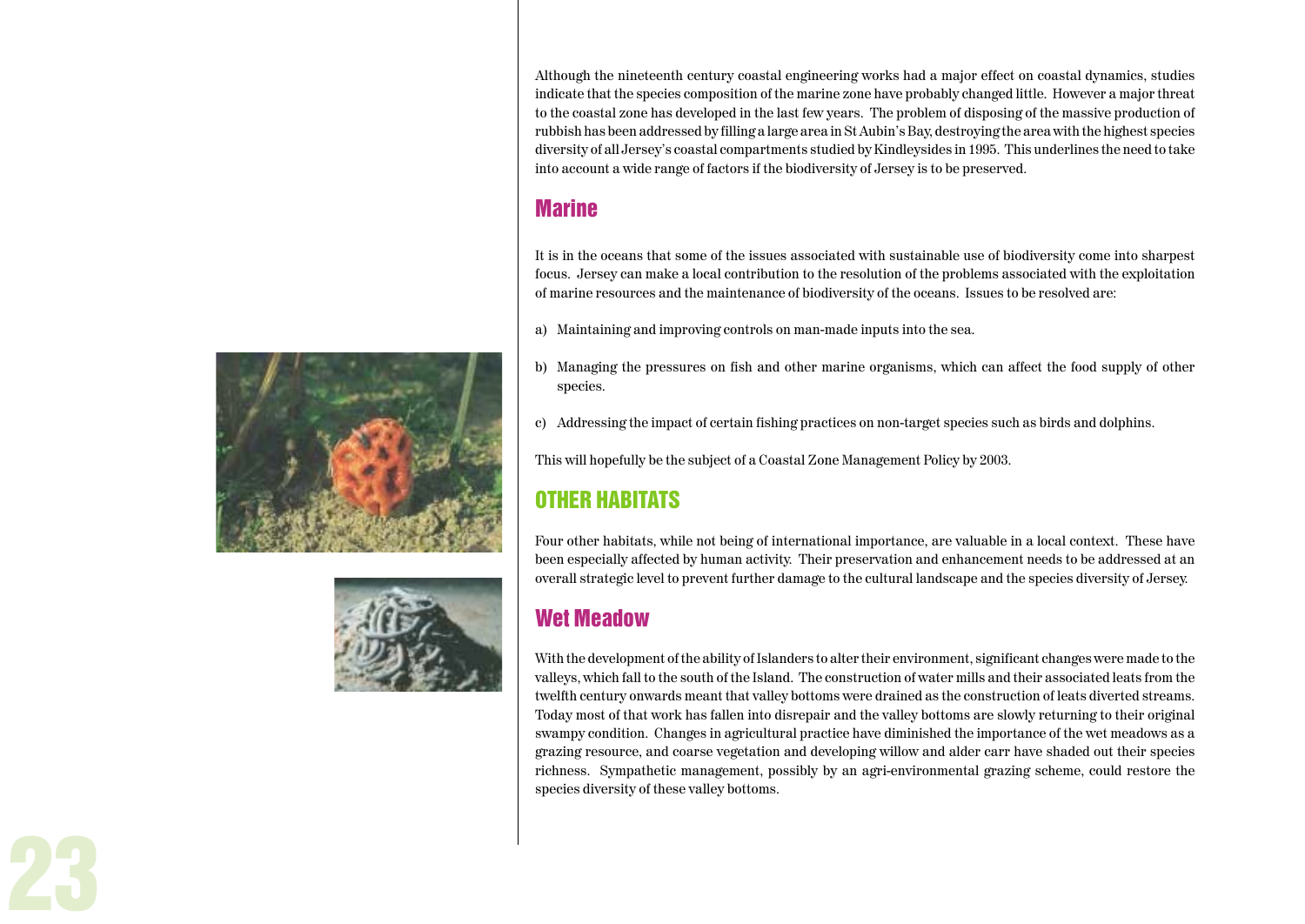In the south east since the 1960s valuable areas of damp meadow have been lost to development of an industrial estate, and drainage works to minimise flooding have destroyed further areas which were once purple with the Jersey orchid. The remaining wet meadow areas in the Longueville area will be designated as an SSI in due course, and with appropriate management the assemblage of plants and animals, which have suffered recently, may recover its diversity.

Salt marshes have completely disappeared from the Island; even in Lester-Garland's time they had almost completely vanished, although remnant species still may persist in one area.

#### **Woodland**

On the steep valley sides in the interior of the Island woodland has developed where land is too sloping for agricultural use. Interestingly, there seems to be no historical evidence of organised exploitation of resources such as charcoal or coppice products from these wooded *côtils*. In the period from the thirteenth to the late sixteenth century historical records indicate an extreme scarcity of wood. The massive expansion of planting of cider apple orchards in the hundred years between the late sixteenth and seventeenth centuries changed the face of the Island. The delightful and idiosyncratic descriptions of Poingdestre (1682) and Falle (1694) record this change in agriculture and the landscape, which Falle described as a "prodigious obstruction to tillage".

From the mid nineteenth century onwards the potato gradually superseded the cider apple as the main Island crop. From the "continuous forest" described by Lyte (1808) and Plees (1817) at the start of the century, the Island became as we see it now, with woodland confined to the steep valley sides. These woods make an essential contribution to the landscape as well as providing habitat for many species, notably the red squirrel. Some of the oldest woods may be those found on the north-east coast.

## **Marsh and Freshwater**

**Grouville Marsh** an area of Grouville, which before the second war was open wet meadow, has now made a transition to a developing willow carr. With the co-operation of the tenants and the National Trust for Jersey (NTJ), it is hoped that the progression can be arrested to preserve a plagio-climax of carr and reed bed. This is an extremely important refuge for migratory birds as well as an actual and potential habitat for other interesting species.

**St. Ouen's Pond**, also owned by the NTJ extends to some 4.5 ha and is totally surrounded by the reed bed. The pond and its surrounding semi-natural habitats comprise a varied sequence of communities from the coast; inland to the edge of the more intensively managed agricultural land. Although interrupted by the coastal road, and by some agricultural land where the native species have mostly been lost, the sequence is fairly intact. The salt marsh community merges into the adjacent dune grassland, with salt marsh plants occurring within it and some of the grassland plants venturing into the edge of the salt-affected zone.

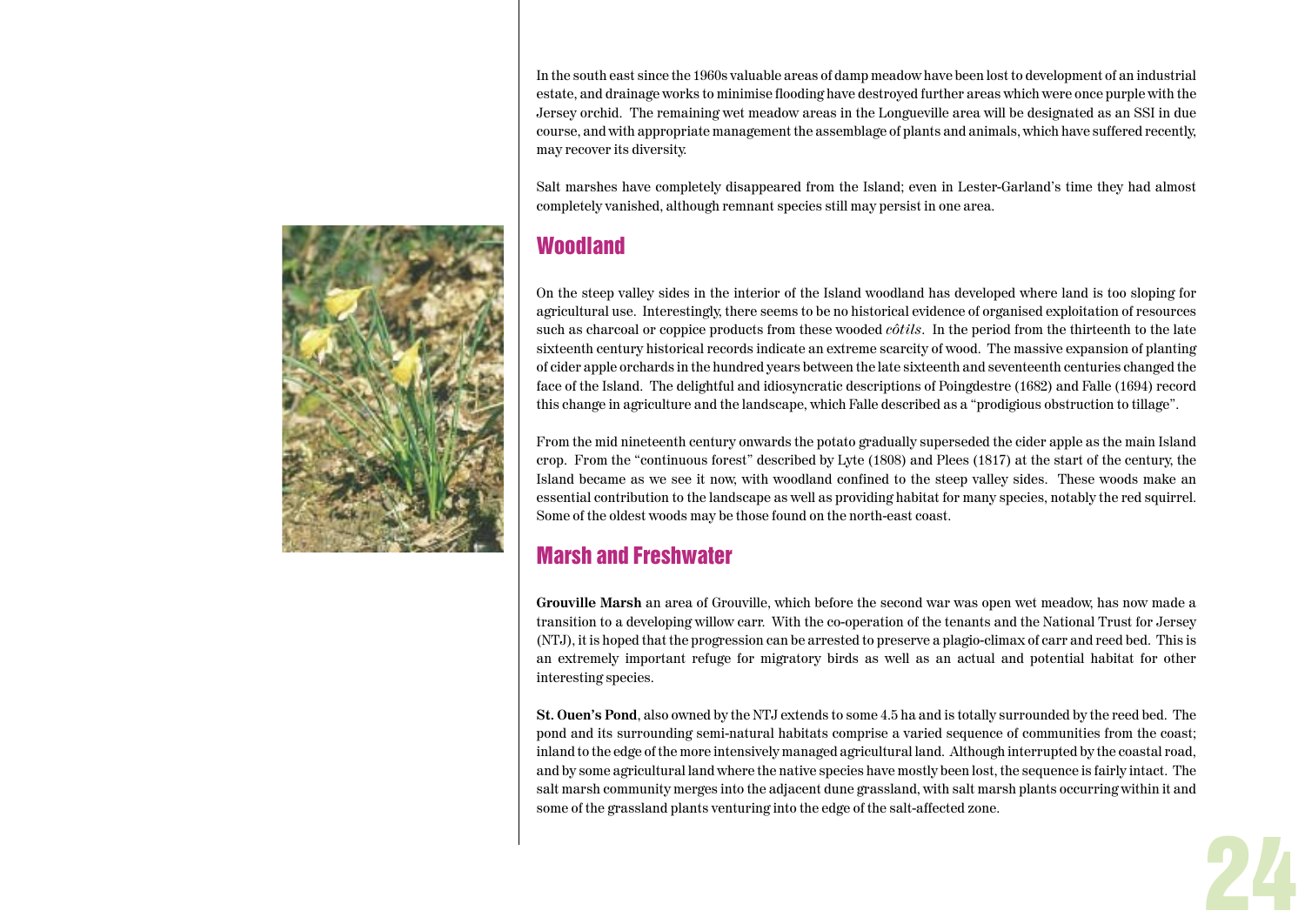

#### **Walls and Banques**

Comparison of the field boundaries shown on the Richmond map of 1794 and those on modern maps show that many have survived although there is a threat to their continued survival from agricultural improvement, general neglect and road and housing development. The lichen-covered roadside walls and the internal field boundaries with their wild life communities are a valuable cultural and natural historical reservoir and every effort should be made to preserve them. Using charismatic species like the red squirrel as a flagship species to draw attention to the broader value of these features will help in this aim.

#### **PEOPLE-MODIFIED HABITATS**

**Urban** - Although at first glance urban areas may seem to be devoid of wildlife, on closer inspection it becomes clear development is by no means continuous. Urban areas in the Island contain relicts of natural habitat, which have survived development (e.g. Green Street Cemetery and South Hill). Parks and private gardens can also be important for wildlife. Wildlife can thrive in towns and suburbs given the right conditions and drawing attention to this can increase awareness and concern for conservation. Appropriate management of urban parks can improve conditions for wildlife and lower maintenance costs.

**Farming** - About 54% of the Island's land area is in farming use. Farmers therefore have a key role to play in the preservation and enhancement of biodiversity. The Island's landscape today has been mainly determined by farming activities, and the future wellbeing of wildlife depends to a great extent on agricultural policy. Changes in agricultural practice in the last 50 years, especially the intensification of production have reduced the value of much productive land to wildlife.

Some major issues are:

- a) Encroachment of agricultural activity onto semi-natural areas and the "edge effect" of farming activity (e.g. spray drift and fertilizer run off).
- b) Loss of important farmland features such as hedgerows and small wetlands.
- c) Deterioration of the value to wildlife of productive cropped and grazed land as the intensity of production has increased, involving such changes as crop and grassland monocultures and the switch from hay to sileage.
- d) Damage to food chains and soil, water and other ecosystem components caused by pesticides and fertilizers.
- e) Potential effects on biodiversity of the introduction of genetically modified crops. In accordance with Article 14 (b) of the Convention, adequate impact assessment of such introductions will be undertaken (see below).
- f) Planting of exotic trees as hedging.

The environmentally linked benefits enjoyed by farmers in France and Great Britain should apply to Jersey as well.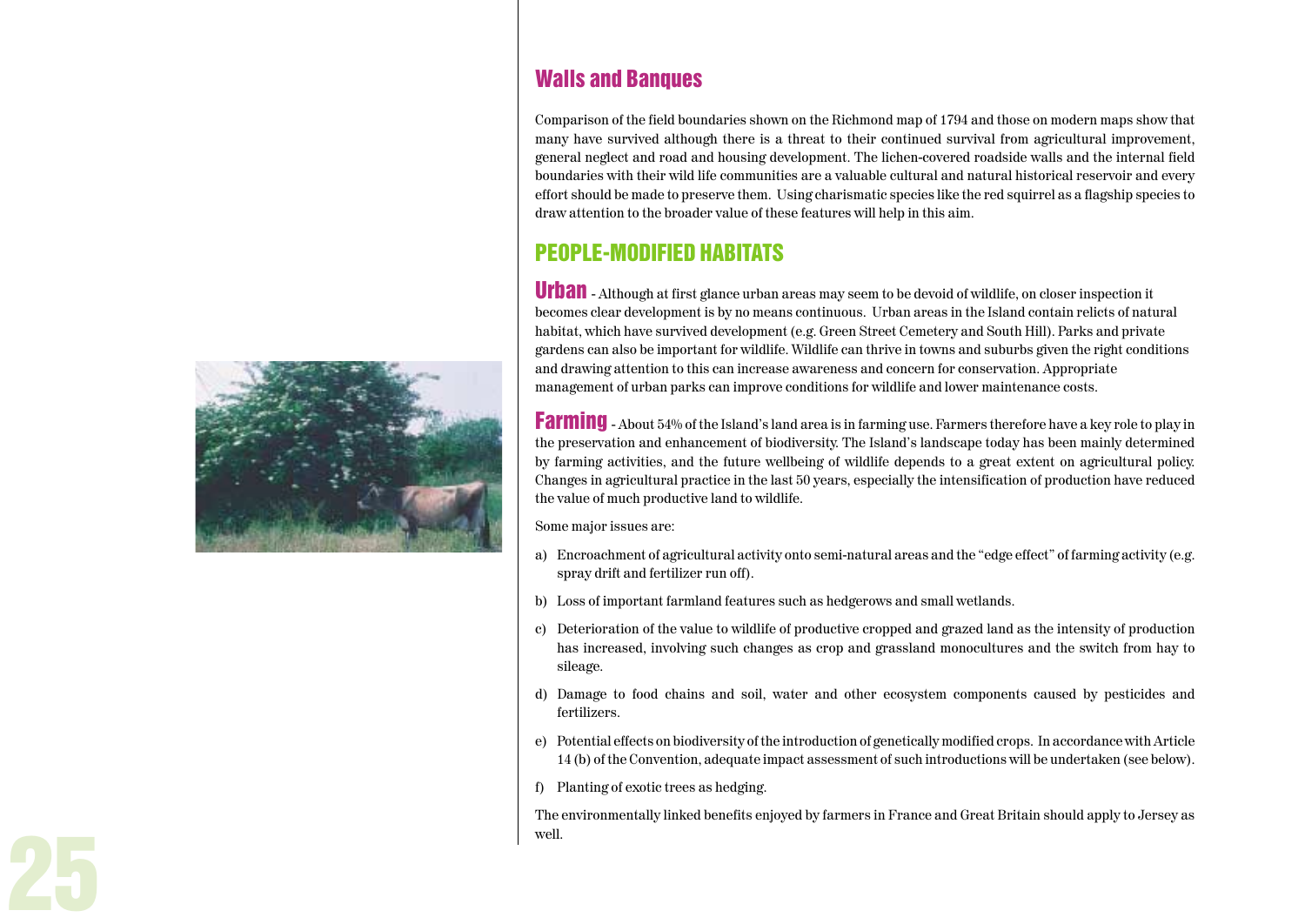#### **Table 3.1. Summarises the broad habitat type in Jersey Column 1 lists the broad habitat types Column 2 lists proposed key habitats for which costed action plans will be prepared Column 3 lists habitats in Jersey listed for special attention under Annex 1 of the EC habitats directive**

| <b>BROAD HABITATS</b>                                          | <b>KEY HABITATS</b>                                                                                                             | NTERNATIONAL OBLIGATION    |
|----------------------------------------------------------------|---------------------------------------------------------------------------------------------------------------------------------|----------------------------|
| Mixed Woodland                                                 | Mixed woodland                                                                                                                  |                            |
| <b>Boundary Features</b><br><b>Rick Hedgerows</b>              | Ancient and/or species                                                                                                          |                            |
| Arable                                                         |                                                                                                                                 |                            |
| <b>Improved Grassland</b>                                      |                                                                                                                                 |                            |
| Unimproved neutral grassland                                   |                                                                                                                                 |                            |
| Acid grassland                                                 |                                                                                                                                 |                            |
| Calcareous grassland                                           |                                                                                                                                 |                            |
| Wet meadows                                                    | Wet meadows                                                                                                                     |                            |
| Standing open water                                            |                                                                                                                                 |                            |
| Maritime heath (EC Habitats)                                   | Maritime healh                                                                                                                  | Atlantic Erica-Ulex heaths |
| Maritime cliff and slope                                       | Maritime cliff and slope                                                                                                        |                            |
| Shingle above high tide mark                                   | Coastal vegetated shingle structure                                                                                             |                            |
| Sand dune                                                      | Coastal sand dune (including fixed<br>dunes with herbaceous vegetation,<br>dune heath, dune scrub and<br>strandline vegetation) | (EC Habitats)              |
| Creeping willow mats                                           |                                                                                                                                 | (EC Habitats)              |
| Other marine habitats:                                         | Intertidal                                                                                                                      | (Ramsar)                   |
| Shallow water sandbanks<br>covered by sea water at all times   | (CORINE 11.25)                                                                                                                  |                            |
| Mudflats and sandflats not<br>covered by sea water at low tide | (CORINE 14)                                                                                                                     |                            |
| Rocky reefs                                                    |                                                                                                                                 |                            |

**26**

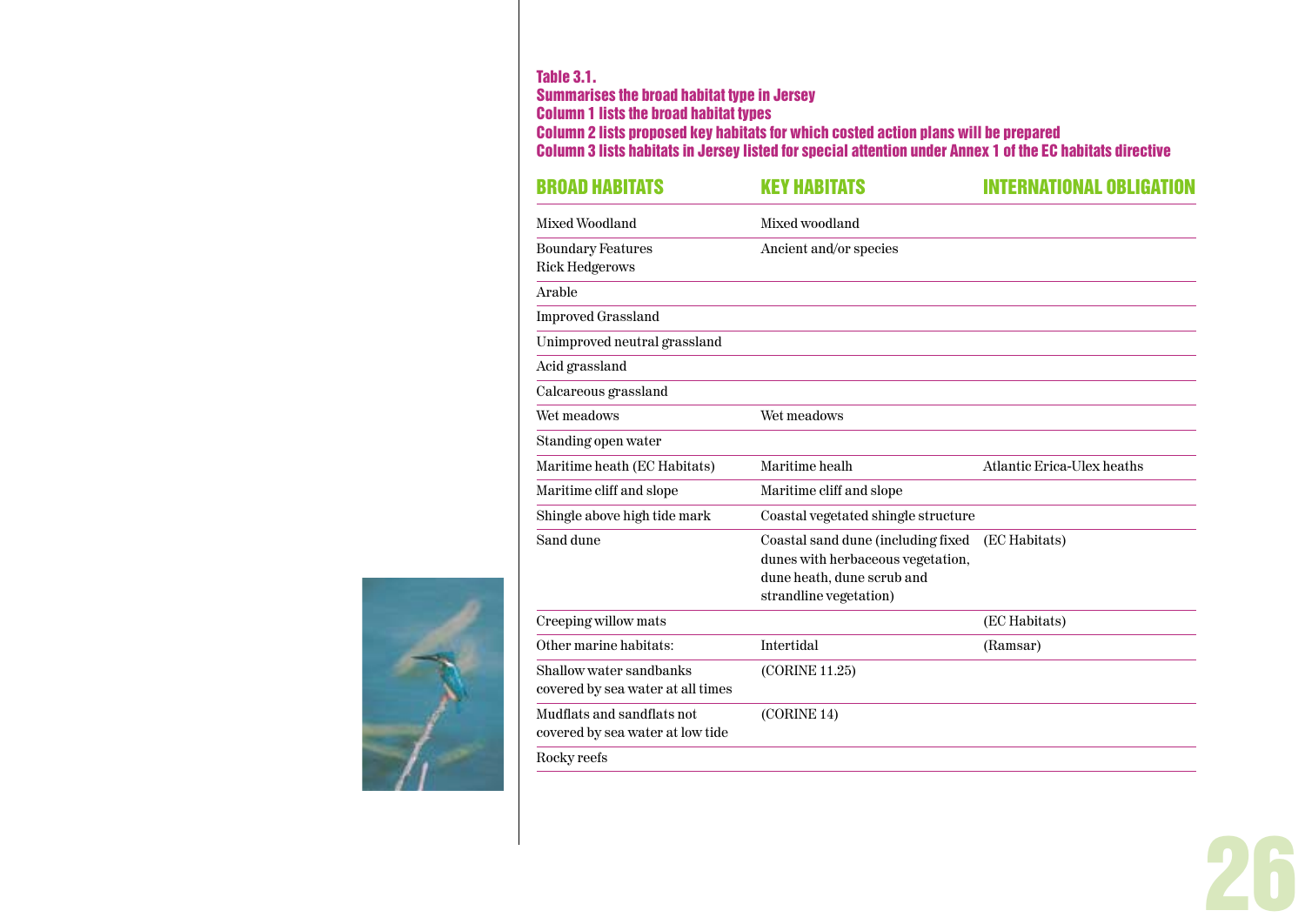#### **SPECIES**

#### **Introduction**

All gardeners and farmers know that plants and animals exist in a number of varieties or forms. In Jersey, for example, the Jersey Royal potato and the Jersey cow are varieties, which have been bred and selected to enhance their desirable characteristics.

Just as no two humans are exactly alike, so wild plants and animals are all slightly different. In many cases these differences, caused by inherited genetic variation, are very slight and are not documented or investigated. Even obvious differences in a species, in size or colour do not necessarily merit documentation as separate subspecies (ssp.). Importantly, invisible differences in biochemistry or physiology may be important for the survival and evolution of a species faced with environmental change.

Within-species variation is important for survival because it allows populations of species to change their genetic make-up over time. If variation within a species is limited, the degree and rate of change will be slower, and a plant or animal will be less able to cope with environmental change or adapt to the changes in other species with which it shares a habitat. This is why so much importance is attached to maintaining genetic diversity. As well as being a part of the complexity of the natural world, it enables plants and animals to change as their surroundings change.

## **Geographical Variation**

Populations of species have different characteristics over their distribution range. When this variation is well developed, it can be recognised by taxonomists (specialists in recognising and classifying organisms who give formal names to subspecies). For instance, the Jersey Bank Vole is recognised as a subspecies existing only in Jersey.

There are other examples of geographical variation of species in Jersey. In the same way that local buildings are distinctive and contribute to the special sense of place, biological evolution has resulted in the distinctive appearance of species in a unique local setting. Local wildlife is valued for the aesthetic pleasure and spiritual refreshment it provides. When everyone knows that local wildlife includes species that are unique to the Island, they have a reason for pride and another justification for calling for its preservation. This is important when it is realised that a population in one part of its range is not necessarily the same as a population elsewhere. Island populations have developed in isolation and should be preserved.

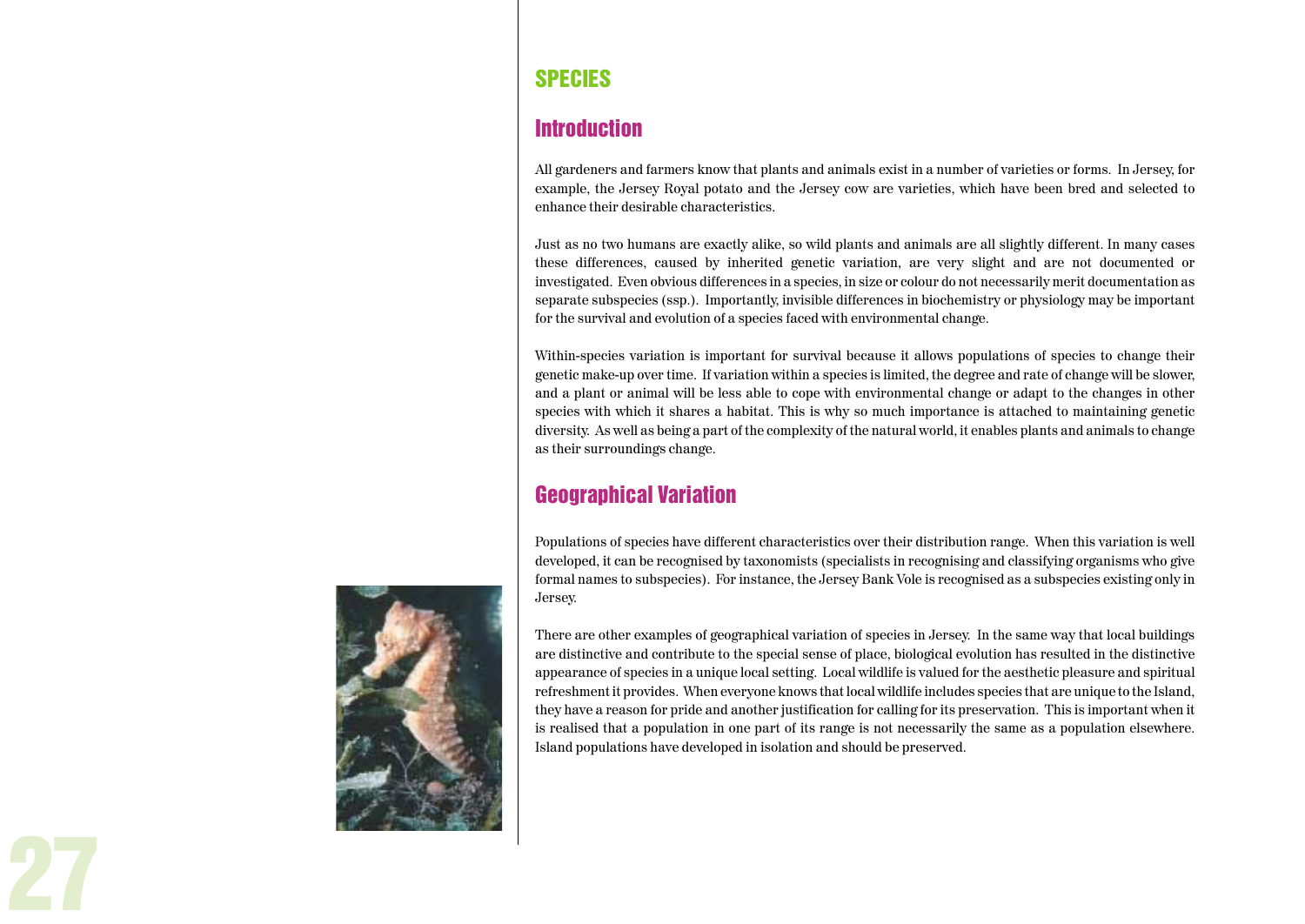

#### **Effects of Introductions**

This includes planting of seed and trees which have been grown outside the Island. As well as changing or destroying habitats by cutting and clearing, humans have always moved plants and animals around, either intentionally or by mistake. For example, Neolithic farmers introduced many of today's weeds of cultivation like cornflower and corncockle, both now sadly rare.

The vastly improved communications in the twentieth century mean that species can "hitch a ride" very easily. Whilst in many cases seeds carried in trouser turnups for example will not be able to persist in their new location, but some may gain a foothold. Furthermore, the fashion for wildlife gardening means that seeds brought at a garden centre may have been collected from plants from far away. These plants may be different in form, a product of geographical variation, and the erosion of native genetic strains by interbreeding with plants of a more vigorous genetic strain is a very real threat.

#### **"Non-native" Species**

As noted above, plants and animals have always been moved around by human activity. Many of our most familiar plants, though they did not originate here, are now totally naturalised. When the ice of the last glaciation began to retreat about 15-20,000 years ago there were very few plants and animals. Sub-fossil plant remains and the distinctive pollen grains found in peat indicate the history of the development and change of the flora and hence the animals that live off the plants since the Quaternary. Debates about which plants are native or non-native are ultimately sterile, but certain guidelines can be used (see below). Clearly some species are more easily identified as non-native than others. Birds, amphibians mammals and reptiles are represented in Jersey by relatively few, well documented species. It is therefore simple to determine what is native in these groups. Although the red squirrel, the rabbit and the hedgehog were introduced relatively recently (c.1885, 1200s,1850s respectively; Le Sueur 1976) they are now part of our native fauna.

A general presumption is adopted by this strategy against any new attempts to introduce, re-establish or artificially maintain populations of birds, amphibians, mammals and reptiles, which are not accepted as native by recognised Island authorities. Determination of the native status of plants and insects is more problematical. Nature is ever changing and it is pointless as well as potentially damaging to take an overcontrolling position. Whenever practicable seed or plants grown from seed, or cuttings collected from species determined to be of local provenance, should be used for tree planting of other landscaping schemes.

When considering appropriate management of non-native or species naturalised in Jersey three categories can be identified:

■ Naturalised or non-native species, which can be detrimental at times. The decision as to whether certain species should be eradicated locally is essentially a management decision to be taken in the light of such factors as whether the plant is likely to impoverish a habitat by becoming too dominant as in the case of Tree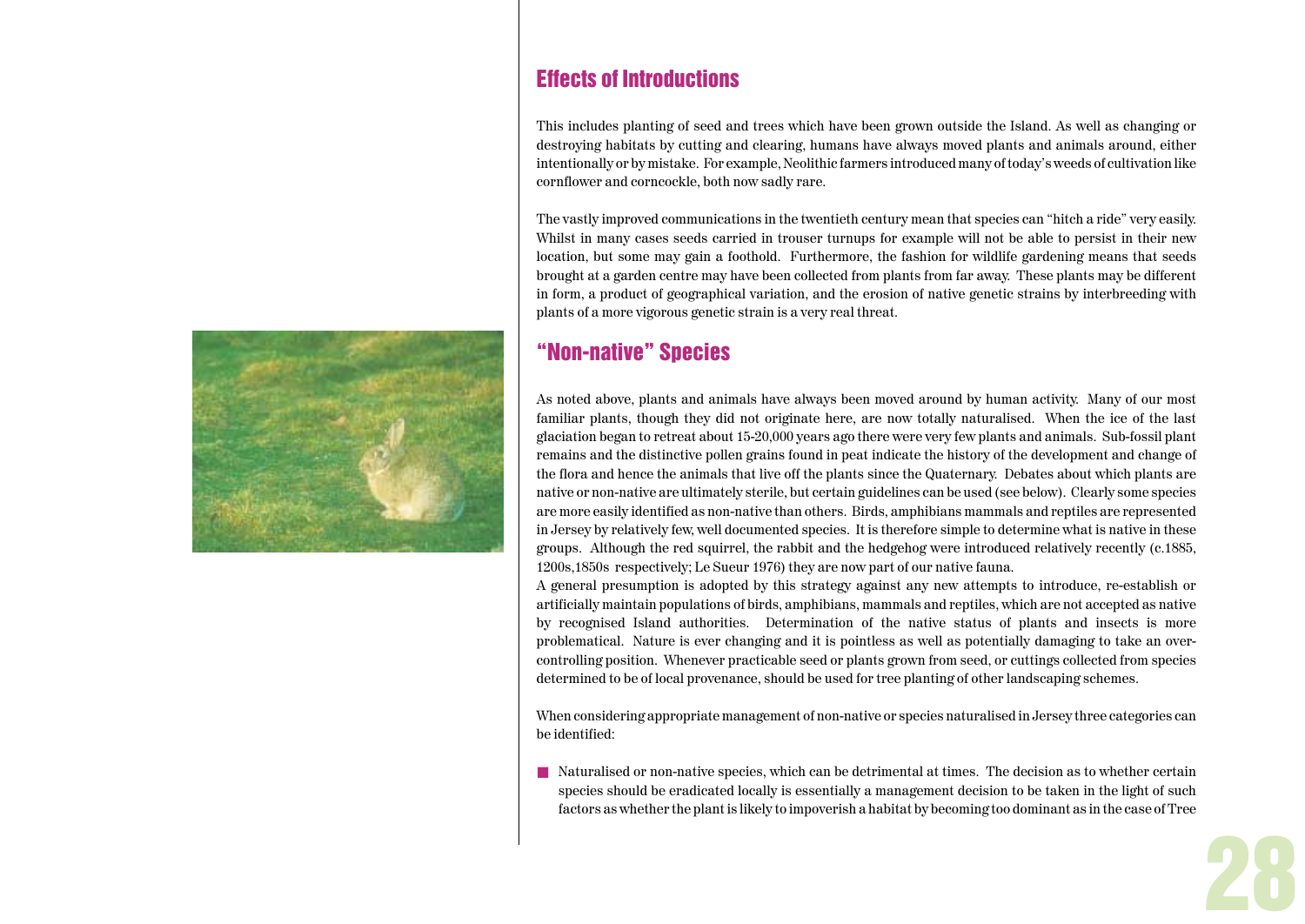Lupin *( Lupinus arboreus.)* It can change the soil chemistry of dune grassland and impoverish the flora by shading. Also Sycamore *(Acer pseudoplatanus)* which can at certain stages of woodland development diminish the diversity of the ground flora and lower canopy.

- Robust non-native sub-species. Other introductions of robust sub-species of native species such as Kidney vetch *(Anthyllis vulneraria ssp. polyphylla)* and ssp. *(carpatica)*(in Jersey ssp. *vulneraria var. langei* is native) or Oxeye daisy *(Leucanthemum vulgare x superbum)* should be discouraged. Publicity stressing the potential damage caused by well meaning attempts to plant "wildflower" seed mixes of dubious provenance would help to minimise this threat. The flora of the Island is well recorded, and continuous monitoring of changes in species composition is important for this reason as well as being essential for monitoring the status of local floral diversity.
- Very invasive non-native species. Non-native species, which are shown to threaten the survival of habitats or species, will be eradicated if possible. Examples of species in this category are Hottentot Fig *(Carpobrotis edulis)* which dominates sections of the south-west coastal cliffs to the detriment of the native habitat and species and Japanese Knotweed *(Reynoutria japonica)* a garden escape which can spread quickly and shade out other species

The proposed botanic gardens could play a valuable role by collecting and storing stocks of local provenance wildflower seed to provide for local landscaping schemes. The spreading of hay containing seed from local species-rich swards could also provide a source of seed.

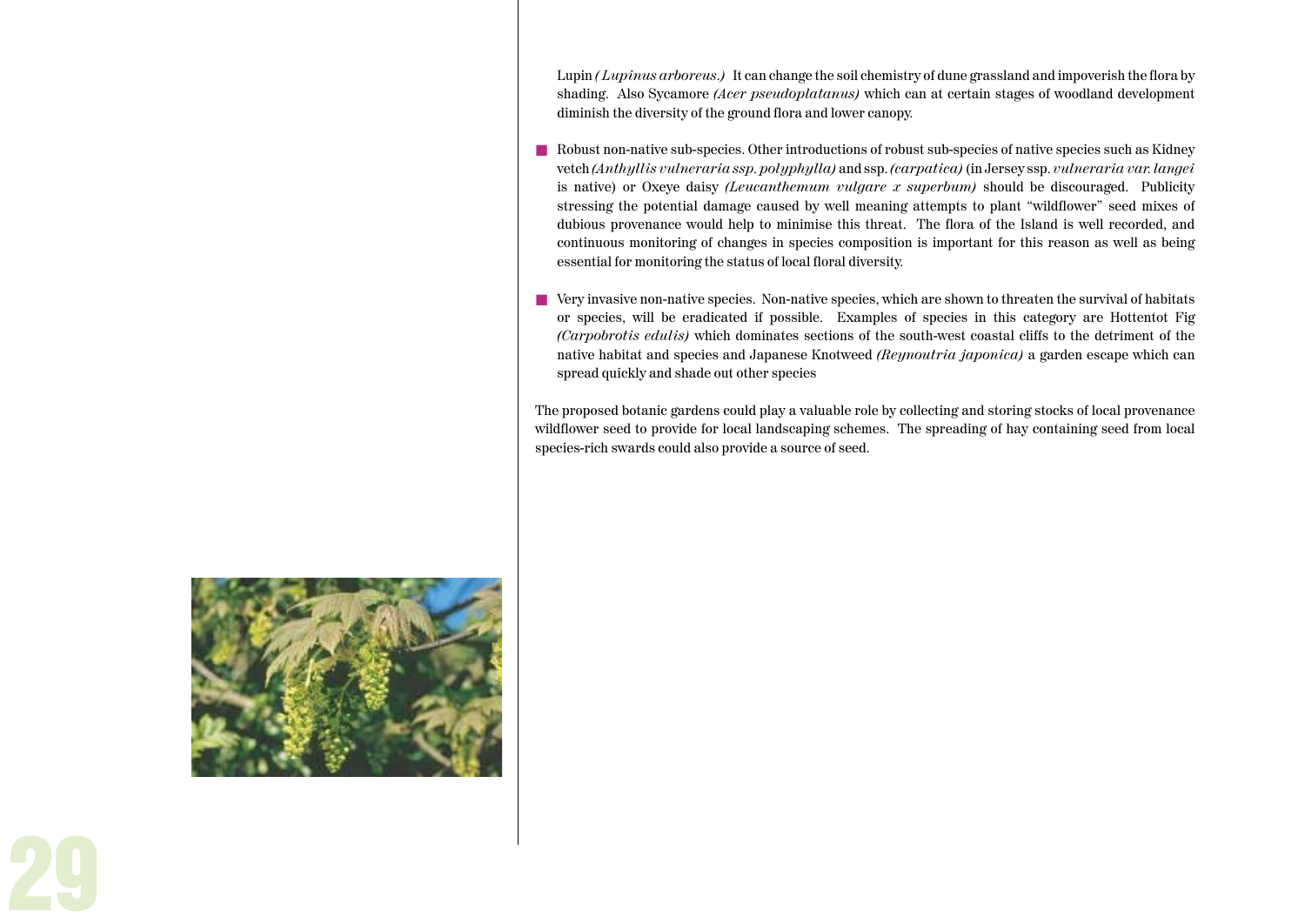

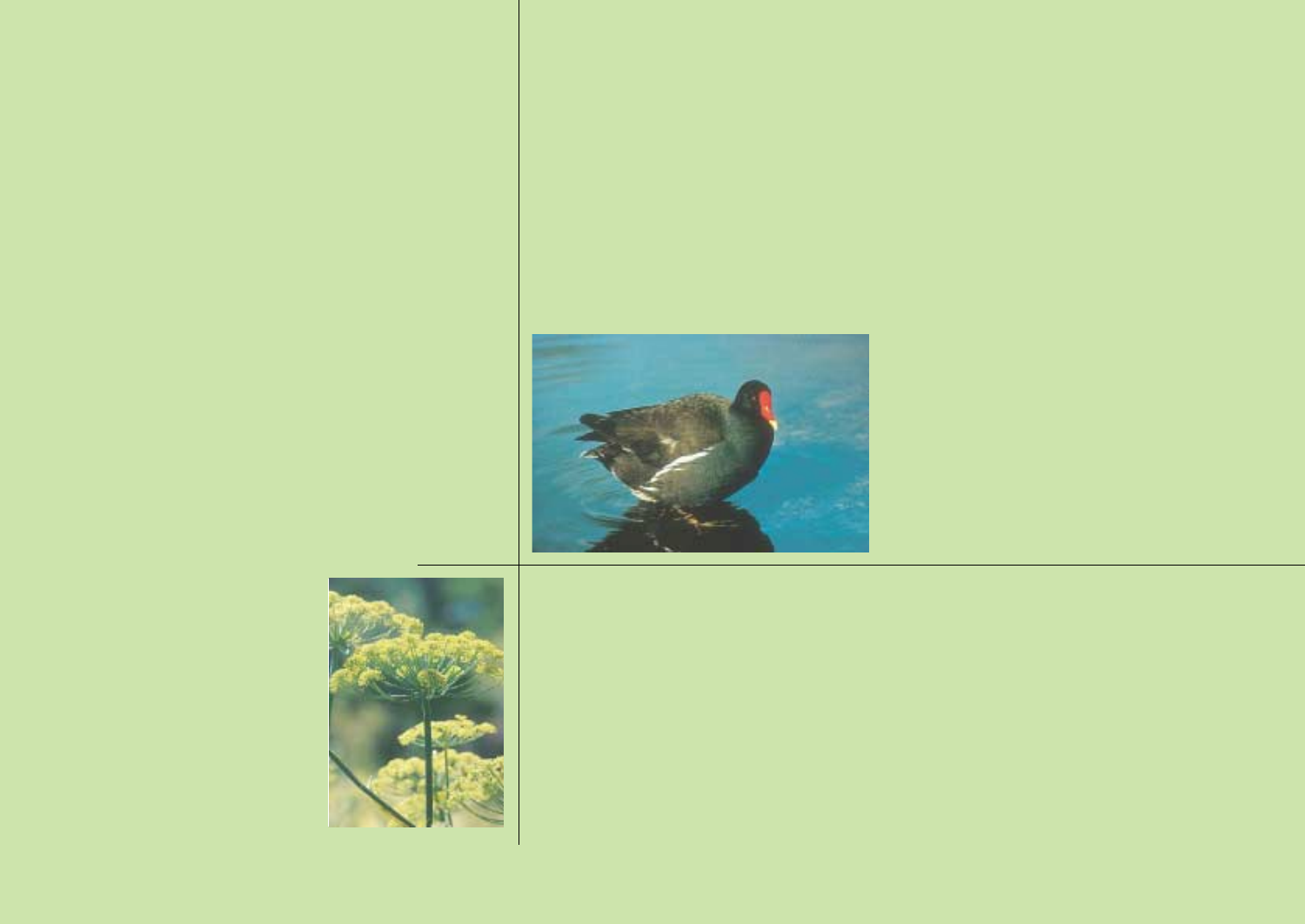



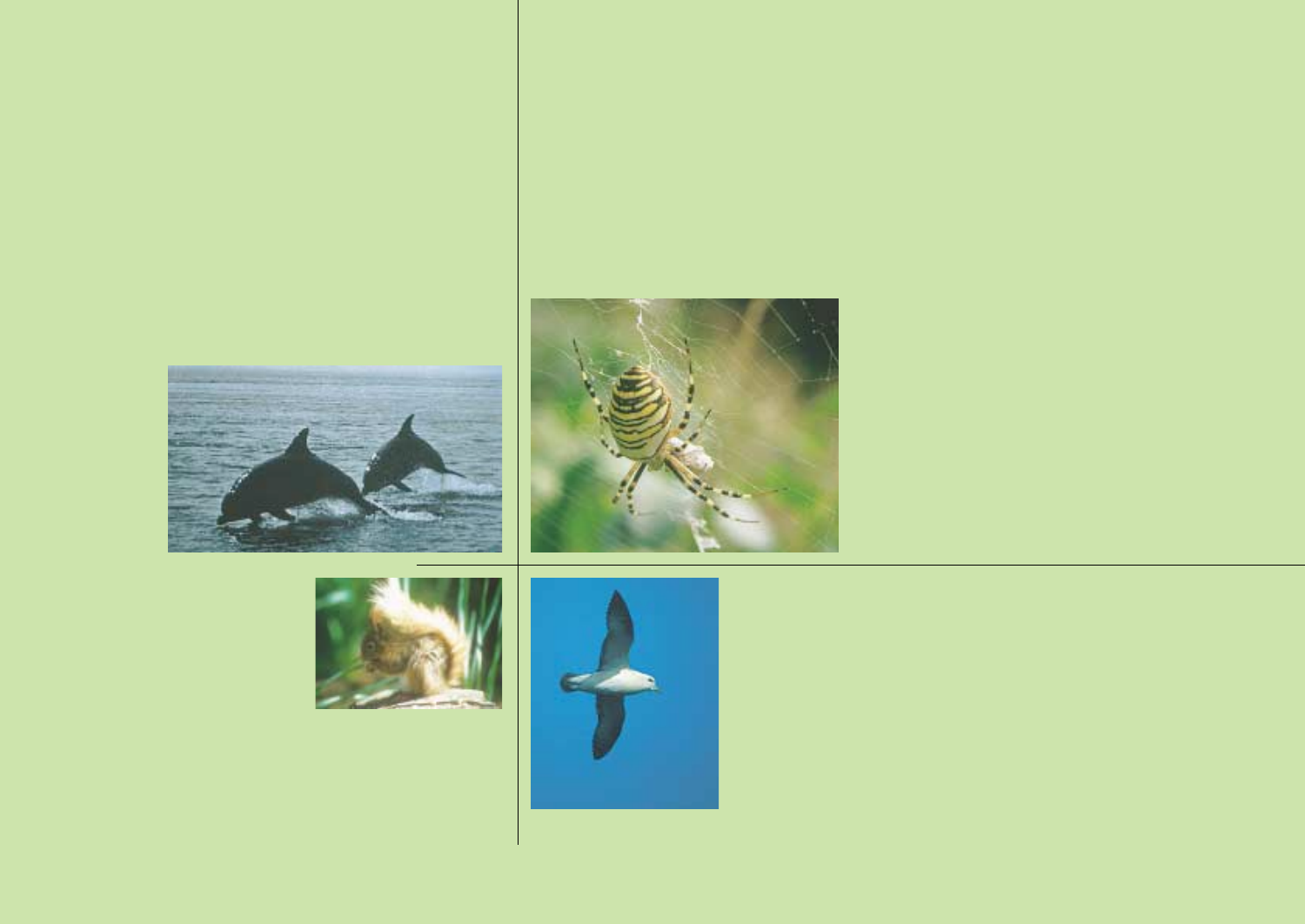# **Section 4**

**Conservation Issues** In Situ/Ex Situ Conservation EIA Procedures in Jersey Role of Environmental Adviser International Relations Contingency Planning Targets for Key Species and Habitats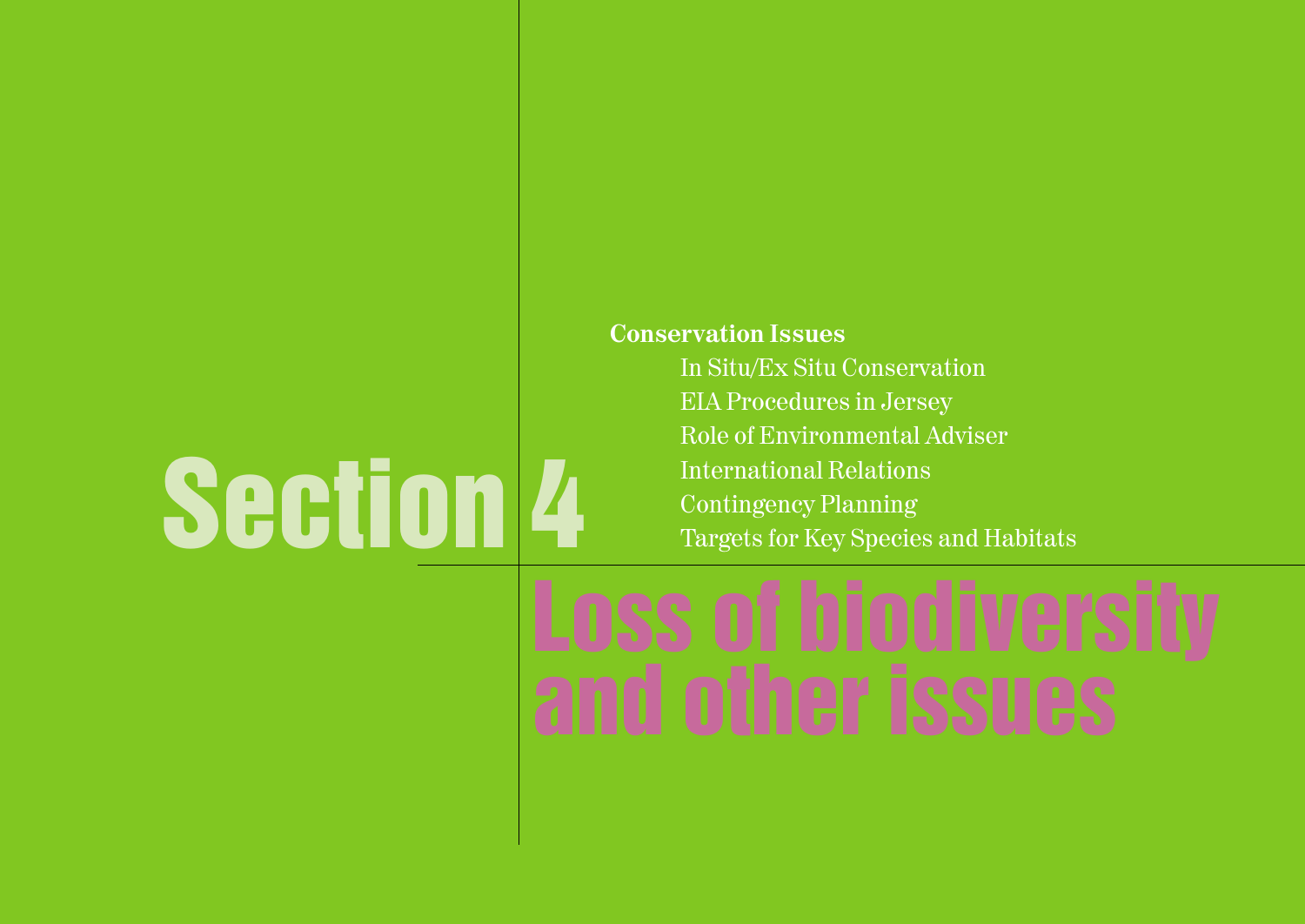

#### **CAUSES OF LOSS OF BIODIVERSITY**

Water - Biodiversity can be affected by over-use of water and by water pollution. In Jersey, over extraction has affected wetland habitats such as Le Ouaisné Common, (breeding sites for the agile frog), Grouville Marsh and St Ouen's Pond. Pollution of water from overuse of agrochemicals and from domestic sources is affecting amphibian populations throughout the Island. Inappropriate engineering work in watercourse management such as culverting of streams can also affect the wildlife by removing habitat and also by channelling surface water into the sea instead of allowing the water to accumulate and filter back into the local water table. The general lowering of water tables by over-extraction affects the diversity and composition of species, which depend on wet conditions.

**Energy and Climate Change** - Most systems for producing, transmitting and using energy have a direct or indirect impact on biodiversity. The production of carbon dioxide by the combustion of fossil fuels contributes to the greenhouse effect. If, as is predicted, climate change results from greenhouse gas emissions there will be significant implications for the Island's biodiversity in the long term (i.e by 2050).

Although climate change is seen as a relatively unimportant factor in the short term (i.e. 2002-2007), current predictions suggest that by 2050 the UK may be, on average, 2° C warmer, with up to 10% more rainfall. Despite more rainfall higher rates of evapotranspiration may increase soil moisture deficit and drought. The sea level may rise by 20 cm. There is however a high uncertainty rate in these predictions and among other possible outcomes is the effect of changes in the North Atlantic oceanic circulation, leading to reduction in the warming effect of the Gulf Stream.

Jersey's unique flora and fauna is a result of the Island's situation on the interface between the warm temperate (Lusitanean) and cold temperate (Boreal) biogeographical regions. Thus conditions for species associated with Mediterranean climates could improve, whilst species associated with temperate climates may decrease. The potential for colonisation by new species will be limited by the fact that Jersey is an island and by fragmentation of semi-natural habitats locally. Furthermore, the rate of climate change predicted exceeds the rate at which ecosystems are capable of change.

These predictions underline the importance of allowing wildlife as much flexibility as possible by preserving and enhancing the Island's biodiversity and by reversing the trend towards fragmentation .

**Transport** - Growth in road transport has a significant effect on biodiversity. As well as new road construction, overcutting of roadside vegetation and culverting of roadside streams significantly damage wildlife habitats. Management of roadside verges also has an impact on species viability. The fragmentation of habitats by roads, combined with overcutting of verges affects both the potential range of a species and its breeding success. Increase in the size of the airport and harbour also diminishes diversity by destroying habitat.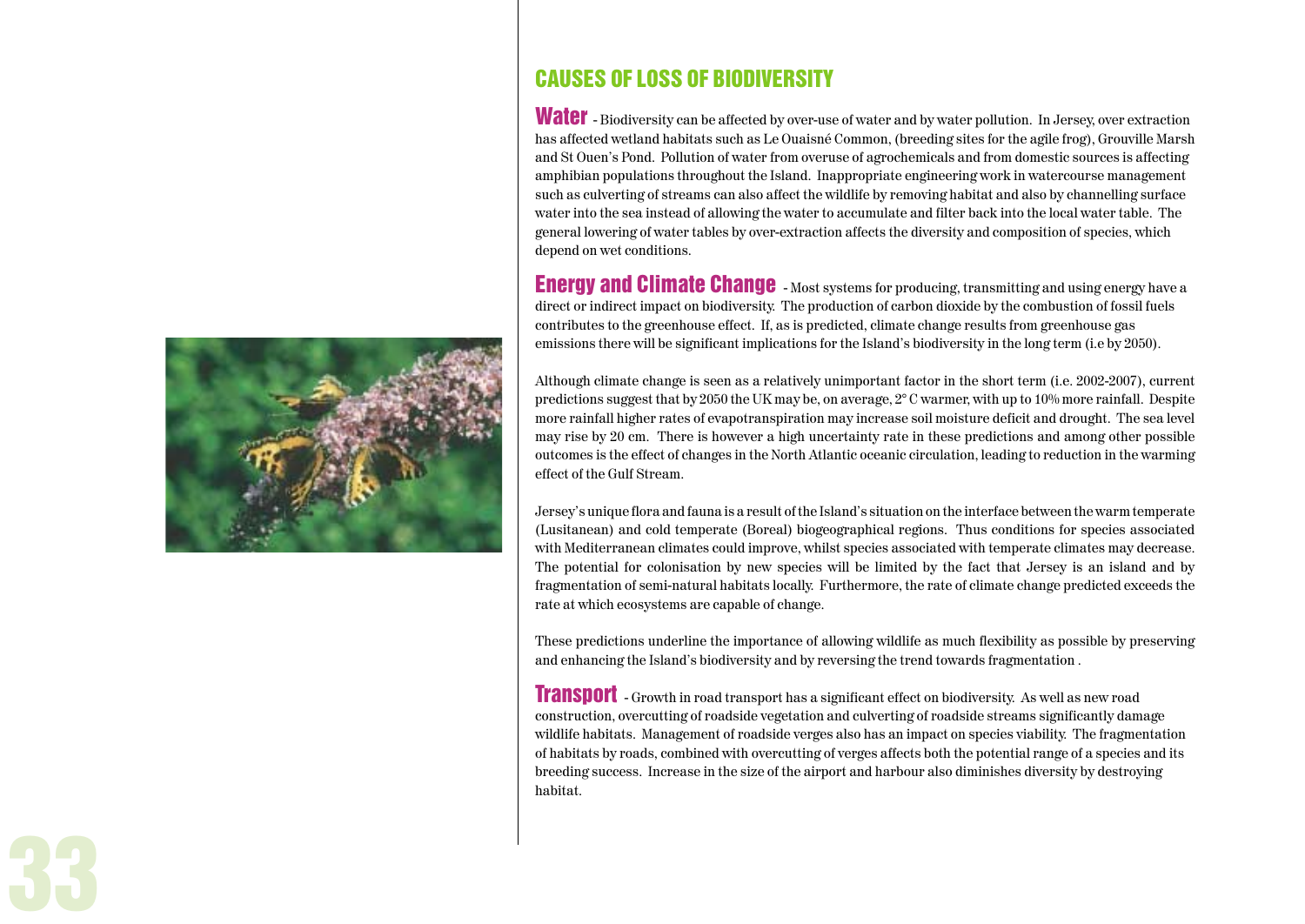#### **ARTICLE 9 OF THE CONVENTION ON BIOLOGICAL DIVERSITY SAYS: EX-SITU CONSERVATION**

**Each Contracting Party shall, as far as possible and as appropriate, and predominantly for the purpose of complementing in-situ measures:** 

- **(a) Adopt measures for the ex-situ conservation of components of biological diversity, preferably in the country of origin of such components;**
- **(b) Establish and maintain facilities for exsitu conservation of and research on plants, animals and microorganisms, preferably in the country of origin of genetic resources;**
- **(c) Adopt measures for the recovery and rehabilitation of threatened species and for their reintroduction into their natural habitats under appropriate conditions;**
- **(d) Regulate and manage collection of biological resources from natural habitats for ex-situ conservation purposes so as not to threaten ecosystems and in-situ populations of species, except where special temporary ex-situ measures are required under subparagraph (c) above; and**
- **(e) Co-operate in providing financial and other support for ex-situ conservation outlined in subparagraph (a) to (d) above and in the establishment and maintenance of ex-situ conservation facilities in developing countries.**

**Recreation and Tourism** - The natural resources of the Island are of great value for recreation and tourism. Although perhaps not a major threat to biodiversity, pressure on valuable sites can lead to localised damage and disturbance of species. Noisy activities can also destroy the tranquillity of areas. Noisy, disruptive and damaging activities must be carefully managed.

**Land Use Planning** - Development has a direct impact on biodiversity when it damages or destroys wildlife habitats. Sustainable development requires the balancing of the requirements of human activity with the needs of the environment. It should be States' policy to make effective use of derelict or underused land in urban areas. Essential development work should take into account urban open space, which has value as wildlife habitat.

Some key issues are:

- a) How to ensure that development does not adversely affect environmental resources, so that where new development must take place, loss of biodiversity is avoided, reduced to a practical minimum or reversed.
- b) How to enhance biodiversity in existing open spaces and new developments.

## **CONSERVATION ISSUES**

**In-Situ/Ex-Situ Conservation** - "Ex-situ conservation" means the conservation of components of biological diversity outside their natural habitats. "In-situ conservation" means the conservation of ecosystems and natural habitats and the maintenance and recovery of viable populations of species in their natural surroundings and, in the case of domesticated or cultivated species, in the surroundings where they have developed their distinctive properties. In accordance with Article 9 of the Convention on Biological Diversity, ex-situ measures shall be applied 'predominantly for the purpose of complementing in-situ measures'. Ex-situ conservation measures will not be used unless there is strong evidence that the species concerned is in serious decline and in-situ measures are unlikely to address the decline.

Alien Species - These may threaten ecosystems, habitats and species and then have to be controlled or eradicated in accordance with Article 8 (i) of the Convention on Biological Diversity, Article 11 of the Bern Convention, and Article III (4c) of the Bonn Convention. The deliberate release into the wild of imported species is prohibited under Article 15 of the Conservation of Wildlife (Jersey) Law 2000. The variety of terms used to describe species introduced deliberately or inadvertently by humanity such as 'exotics', 'introduced', 'alien', and 'feral' are often used interchangeably, leading to confusion. The conclusions of a conference in 1995 reported by Holmes and Stroud in *British Birds* which discussed this matter are adopted by this strategy and summarised as follows:

■ The origins of species are described by using the terms 'alien', 'exotic', or non-native.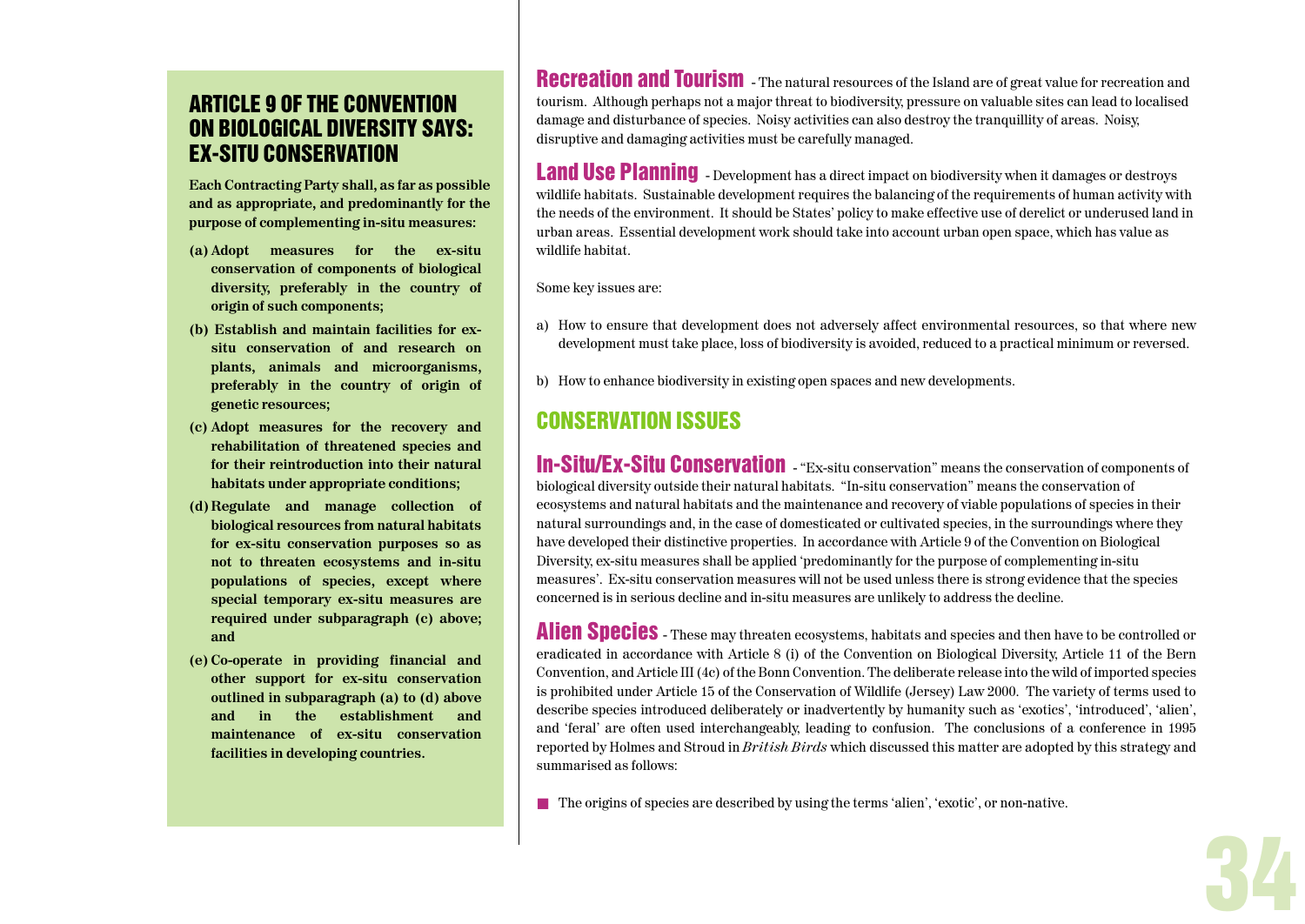

#### **ARTICLE 14. THE CONVENTION ON BIOLOGICAL DIVERSITY IMPACT ASSESSMENT AND MINIMIZING ADVERSE IMPACTS**

**1. Each Contracting Party, as far as possible and as appropriate, shall:** 

- **(a) Introduce appropriate procedures requiring environmental impact assessment of its proposed projects that are likely to have significant adverse effects on biological diversity with a view to avoiding or minimizing such effects and, where appropriate, allow for public participation in such procedures;**
- **(b) Introduce appropriate arrangements to ensure that the environmental consequences of its programmes and policies that are likely to have significant adverse impacts on biological diversity are duly taken into account;**
- **(c) Promote, on the basis of reciprocity, notification, exchange of information and consultation on activities under their jurisdiction or control which are likely to significantly affect adversely the biological diversity of other States or areas beyond the limits of national jurisdiction, by encouraging the conclusion of bilateral, regional or multilateral arrangements, as appropriate;**
- **(d) In the case of imminent or grave danger or damage, originating under its jurisdiction or control, to biological diversity within the area under jurisdiction of other States or in areas beyond the limits of national jurisdiction, notify immediately the potentially affected States of such danger or damage, as well as initiate action to prevent or minimize such danger or damage; and**
- **(e) Promote national arrangements for emergency responses to activities or events, whether caused naturally or otherwise, which present a grave and imminent danger to biological diversity and encourage international cooperation to supplement such national efforts and, where appropriate and agreed by the States or regional economic integration organizations concerned, to establish joint contingency plans.**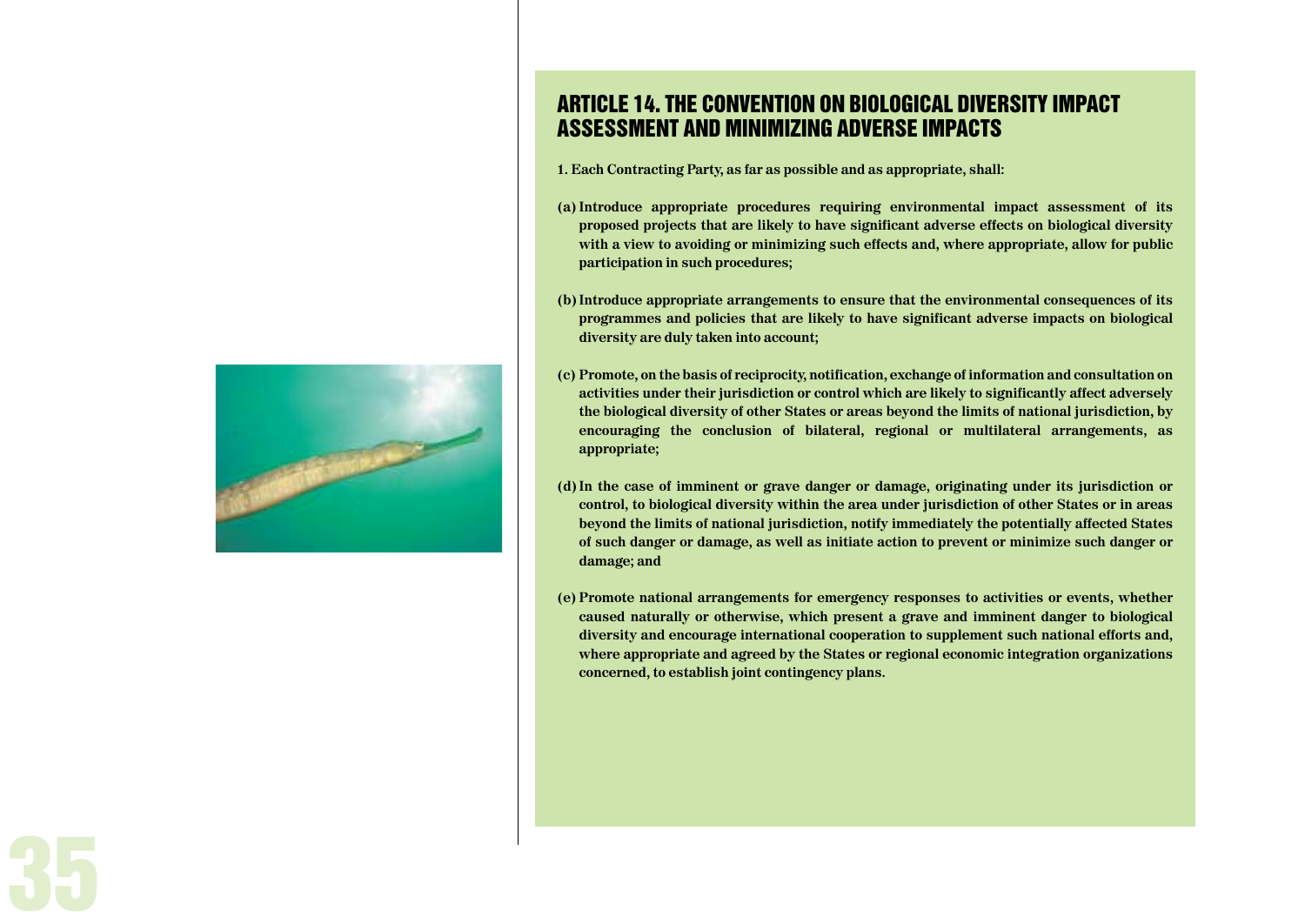- The process by which establishment in the wild has occurred is described by using the terms 'feral', 'introduced' and 're-established'
- The outcome of the process, which results in wild self-sustaining populations, is more appropriately described by the all-encompassing term 'naturalised'. The term 'naturalised' should be accompanied by a geographical reference.

A qualifier explaining the origin of a species produces four categories:

- **Naturalised Feral:** a domesticated species established in the wild. Keeping in captivity does not necessarily constitute domestication. The species must undergo some change in genotype, phenotype or behaviour in captivity.
- **Naturalised introduction:** established species, which would not occur without introduction by man.
- **Naturalised re-establishment:** a successful re-establishment of a species in areas of former occurrence. (The term re-introduction implies that the species was introduced in the first place. Re-established is thus favoured over re-introduction).
- **Naturalised establishment:** establishment of a species which occurs but does not breed naturally in a given area, e.g. a vagrant, passage migrant or winter visitor.

The broad definition of wild species in The Conservation of Wildlife (Jersey) Law 2000 is deliberate. The above explication is intended to provide guidelines in dealing with any eventualities which may arise when decisions are made on this difficult topic.

#### **EIA PROCEDURES IN JERSEY**

Under article 6 of the Island Planning (Jersey) Law 1964 (as amended) any development proposal that may threaten or cause damage to the environment (including biodiversity) is subject to a full EIA proposal to EC standards. Applying to all developments to the territorial limits of the Island, the process ensures that all possible measures are taken to ensure that any potential risks to the environment are prevented, reduced or mitigated. The process provides for public involvement.

#### **Role of Environmental Advisor**

The Environmental Advisor is responsible for providing advice at strategic policy level to ensure that the impact of any policies, which might affect the biodiversity and environment of the Island, are taken into account.

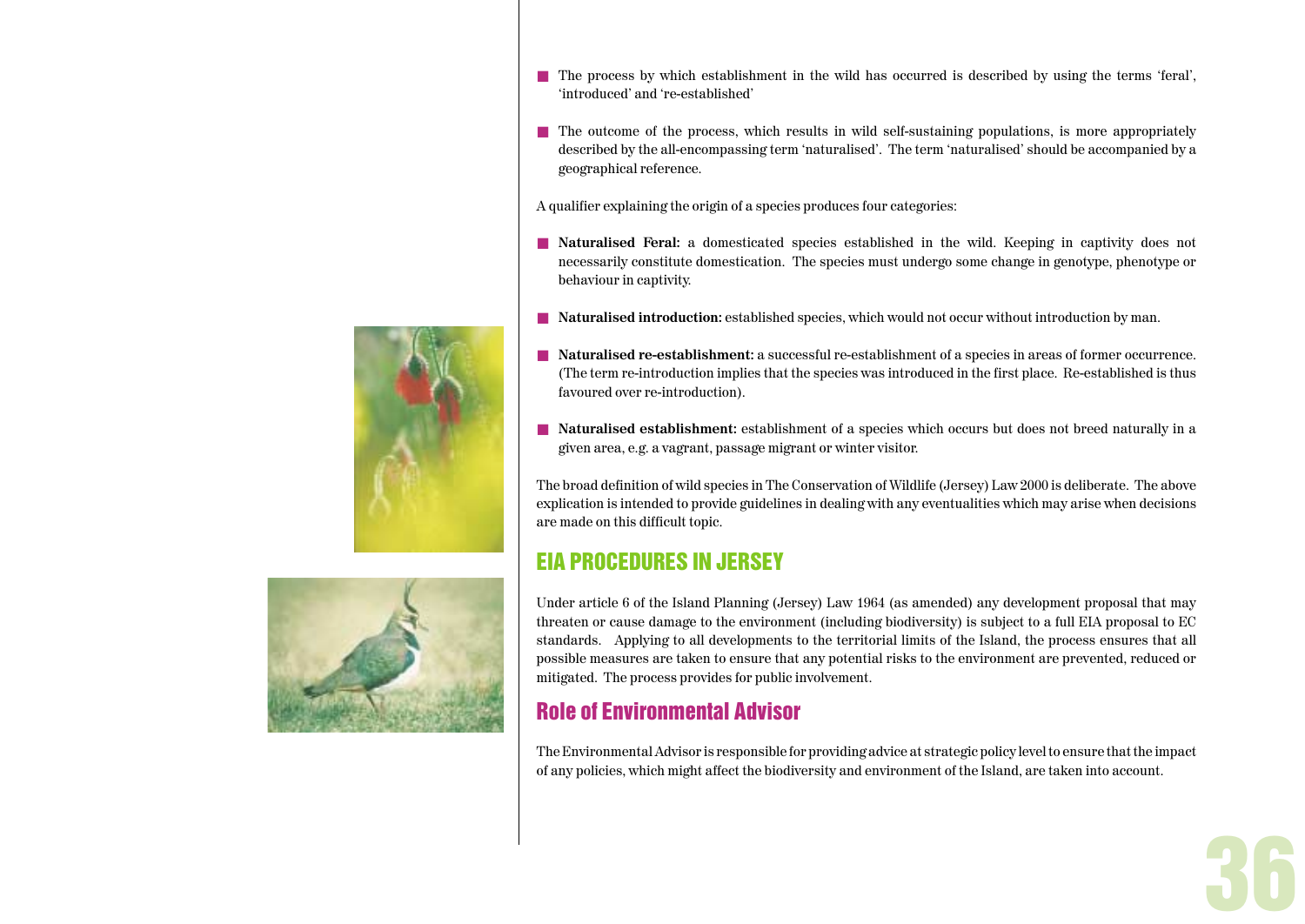



**Fig. 4.1.**

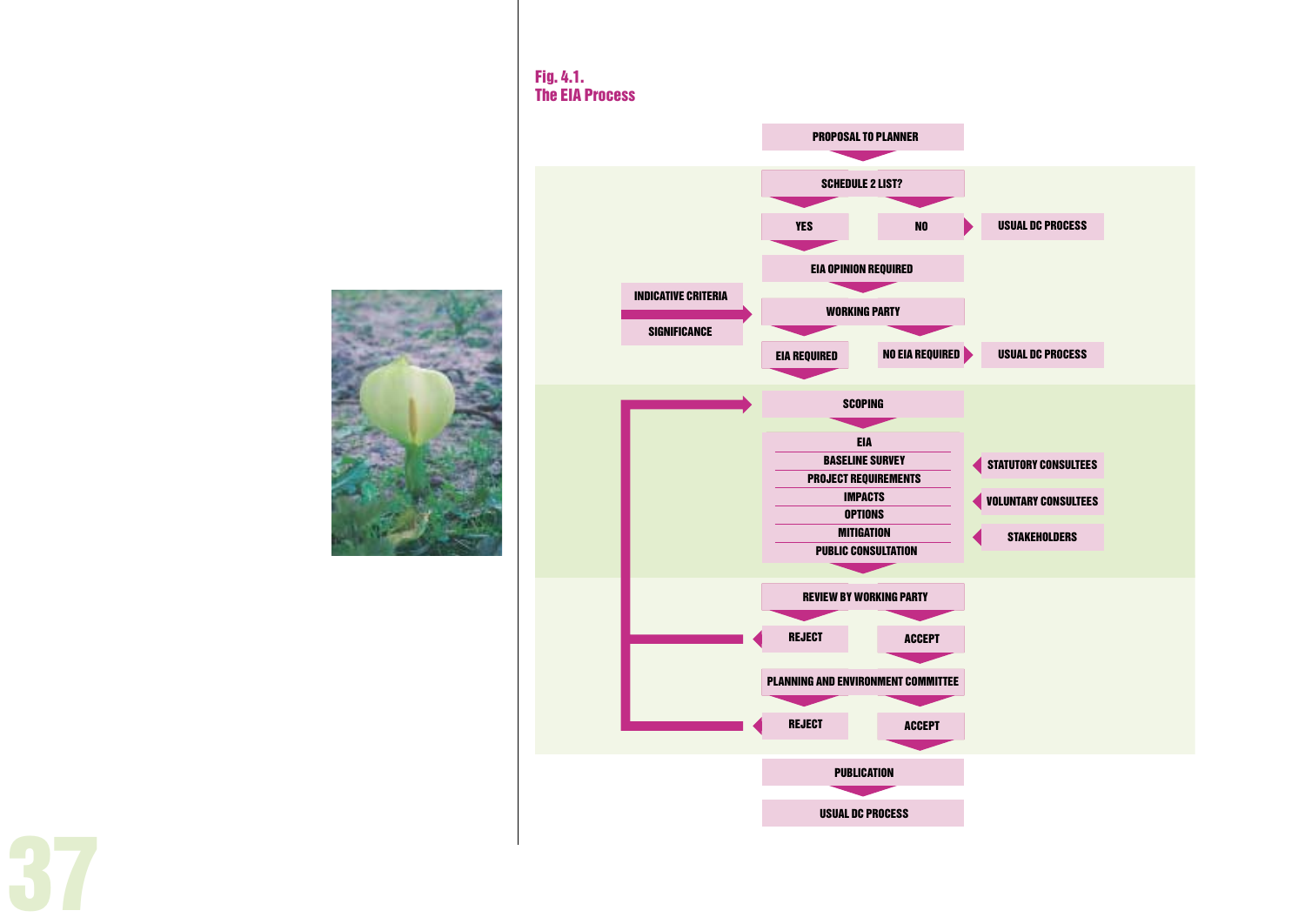#### **International relations**

The International Relations and Policy Officer has the responsibility for promotion, notification, exchange of information and consultation on activities which are likely to significantly affect adversely the biological diversity of other states.

#### **Contingency planning**

Contingency plans to minimise the impact of accidents, such as oil spills, are co-ordinated by the Emergency Planning Officer and by the Emergencies Council.

#### **OPPORTUNITIES FOR ENHANCING BIODIVERSITY**

#### **Water**

- Encourage effective resource management.
- Control contamination.
- Encourage sympathetic management of watercourses to produce variety of bankside habitats

#### **Transport**

- Encourage alternative forms of transport such as walking and cycling and better public transport.
- Improve management of roadside banks and hedges

#### **Farming**

Develop agri-environment schemes which:

■ Encourage farming and land management practices that enhance locally characteristic diversity of flora and fauna

Continue to improve crop management to minimise the use of fertilizers and pesticides.

- Encourage technological and other innovation to develop environmentally sympathetic farming methods.
- Encourage greater diversity on the farm, for instance by maintaining hedgerows.

#### **Urban**

- Create new urban wildspace in urban areas by appropriate management of urban parks, road verges and other open spaces.
- Encourage householders to enhance the biodiversity of their own gardens.

#### **Coastal Zone**

- Consideration of the adoption of soft engineering approaches to coastal defence including where appropriate setting back the line of defences.
- Development of a coastal zone management strategy including measures for protection of marine areas.
- Co-ordination of organisations responsible for various aspects of inshore waters, the shoreline and coastal fringe.

#### **Marine**

- Integrate environmental concerns into fisheries policies.
- Balance fishing effort against the natural ability of fish stocks to regenerate.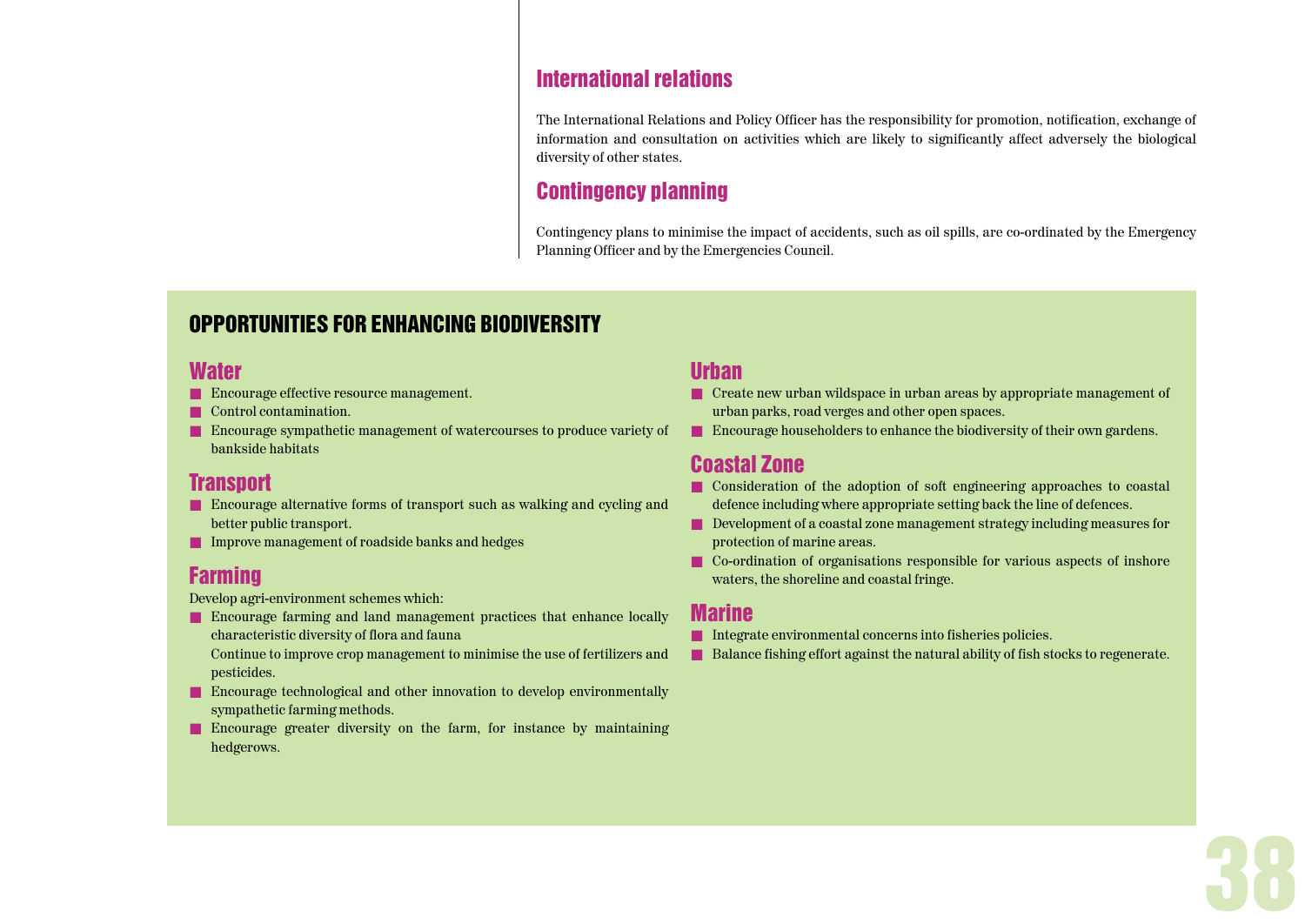



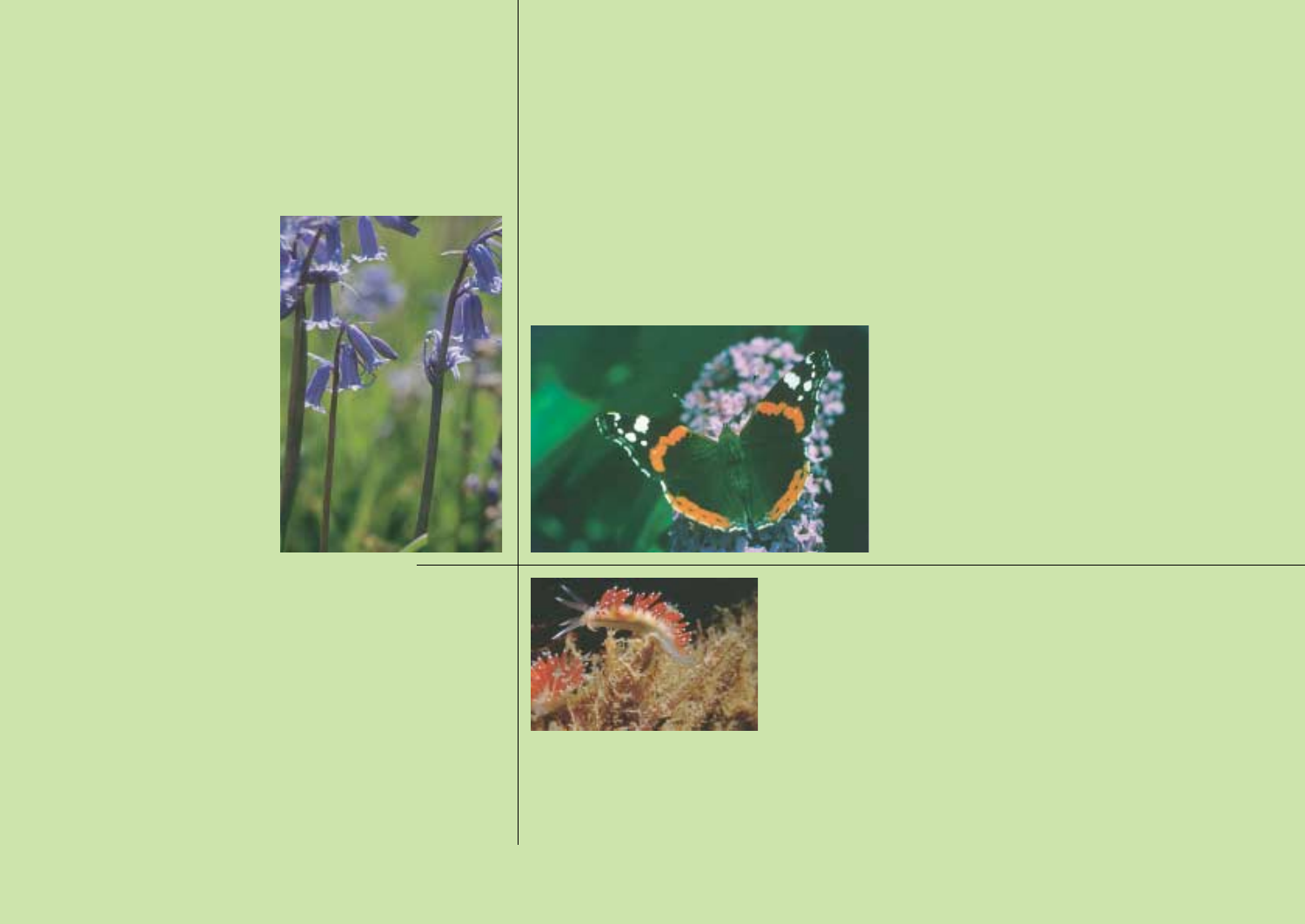## **Section 5 Habitats Species** The Identification of Key Species Limitations **Species Action Plans Sample Action Plan Habitat Statements**

**Introduction**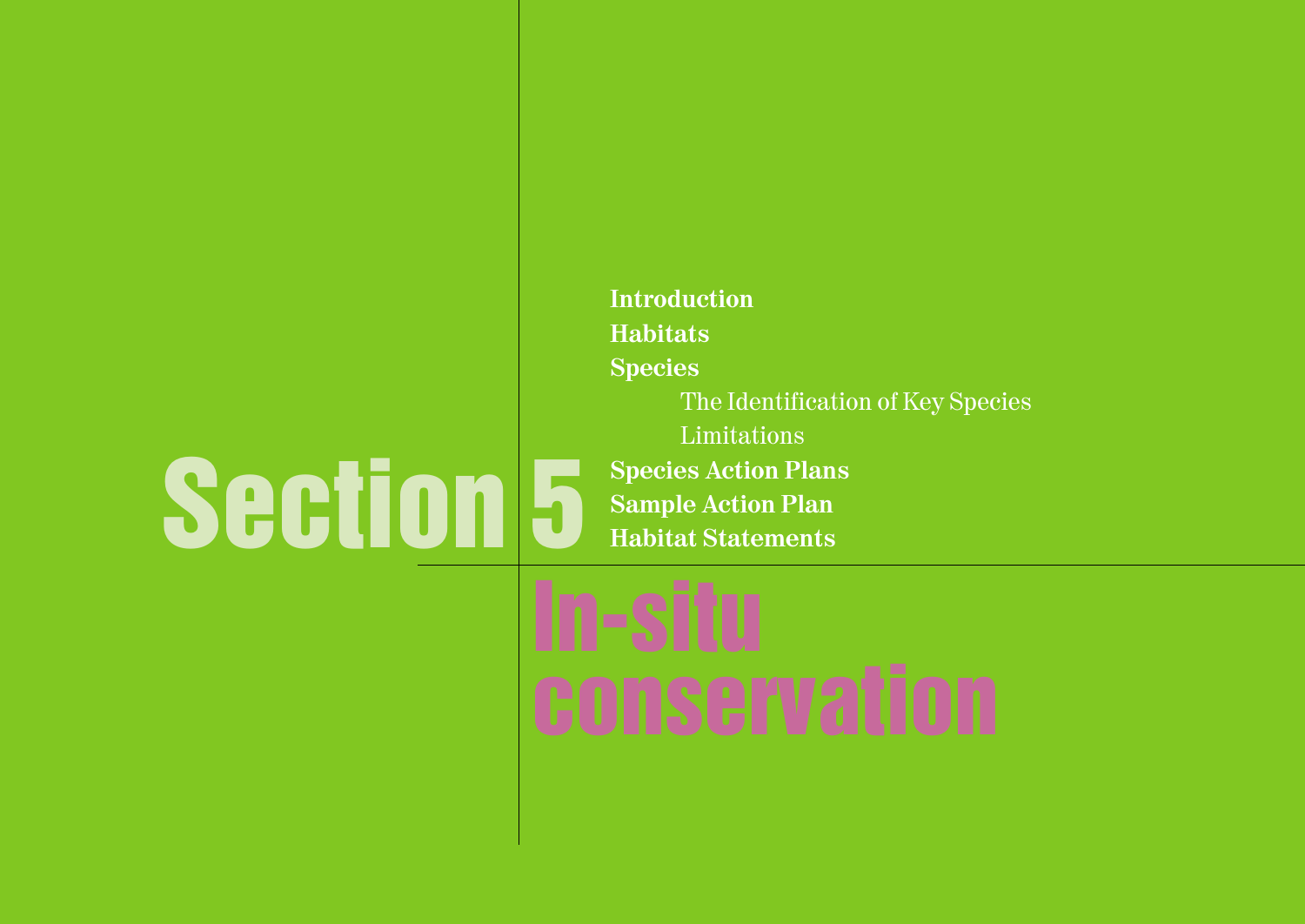#### **ARTICLE 8 OF THE BIODIVERSITY CONVENTION: IN-SITU CONSERVATION**

**Each contracting party shall, as far as possible and appropriate:** 

- **a) establish a system of protected areas or areas where special measures need to be taken to conserve biological diversity;**
- **b) develop, where necessary, guidelines for the selection, establishment and management of protected areas or areas where special measures need to be taken to conserve biological diversity;**
- **c) regulate or manage biological resources important for the conservation of biological diversity whether within or outside protected areas, with a view to ensuring their conservation and sustainable use;**
- **d) promote the protection of ecosystems, natural habitats and the maintenance of viable populations of species in natural surroundings;**
- **e) promote environmentally sound and sustainable development in areas adjacent to protected areas with a view to furthering protection of these areas;**
- **f) rehabilitate and restore degraded ecosystems and promote the recovery of threatened species, inter alia, through the development and implementation of plans or other management strategies;**
- **g) establish or maintain means to regulate, manage or control the risks associated with the use and release of living modified organisms resulting from biotechnology which are likely to have adverse environmental impacts that could affect the conservation and sustainable use of biological diversity, taking also into account the risks to human health;**

- **h) prevent the introduction of, control or eradicate those alien species which threaten ecosystems, habitats and species;**
- **i) endeavour to provide the conditions needed for compatibility between present uses and the conservation of biological diversity and the sustainable use of its components;**
- **j) subject to its national legislation, respect, preserve and maintain knowledge, innovations and practices of indigenous and local communities embodying traditional lifestyles relevant for the conservation and sustainable use of biological diversity and promote their wider application with the approval and involvement of the holders of such knowledge, innovations and practices and encourage the equitable sharing of the benefits arising from the utilization of such knowledge, innovations and practices;**
- **k) develop or maintain necessary legislation and/or other regulatory provisions for the protection of threatened species and populations;**
- **l) where a significant adverse effect on biological diversity has been determined pursuant to Article 7, regulate or manage the relevant processes and categories of activities: and**
- **m) co-operate in providing financial and other support for in-situ conservation outlined in subparagraphs (a) to (l) above, particularly to developing countries**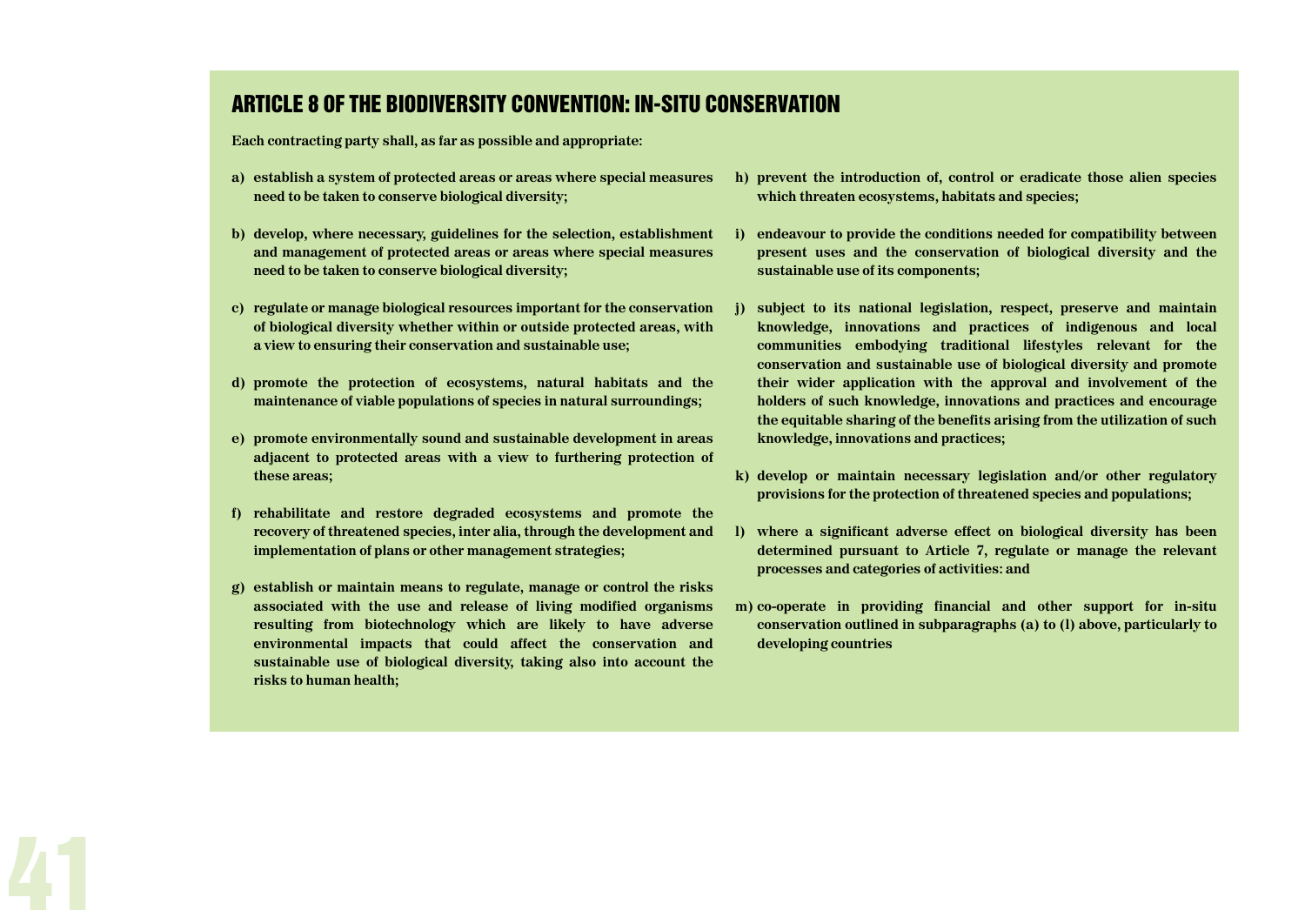#### **INTRODUCTION**

The accelerated pace of development and the intensification of farming in the Island since the beginning of the century have undoubtedly had a severe effect on the Island's wildlife. Construction of seawalls, both before and during the Occupation has destroyed coastal marshland habitats and their associated species. Many once common species are now apparently on the verge of extinction.

Targets for the preservation of our most threatened and declining species need to be developed if we are to conserve and enhance their populations and ranges. Species are dependent on the habitats they occupy, so targets for the quality and range of wildlife habitats and ecosystems in the Island should also be developed.

In line with UK strategy, both species and habitats are used as starting points. Habitat protection and management cover many species, and habitat action plans address this. Some species however require their own action plans either because they are found in a few small sites or because they are specially threatened by human activity. The targets reflect the judgement of local experts in the light of available knowledge. They usually represent the best estimate of an achievable but challenging target rather than optimum population or area.

Section 1 described the key international obligation with which the Island wishes to comply and the local enabling legislation in place to achieve this. This section details the measures that Jersey is taking to comply with Article 8.

#### **HABITATS**

#### **Designation of Specially Protected Areas**

Guidelines for the designation of specially protected areas, SSIs arise from the requirements of Article 9 of the Island Planning (Jersey) Law 1964 (as amended):

- Designation of sites is carried out by order of the Planning and Environment Committee.
- A designation proposal which includes
	- the botanical, zoological and other interests of the area,
	- a justification for the boundary and
	- a list of all species to be protected by the designation to be prepared for all sites.
- An accurate survey of the boundaries of the sites is carried out.
- Notices of intention of designation are served and a 28-day period is required for consultation.
- The order is made by the Planning and Environment Committee

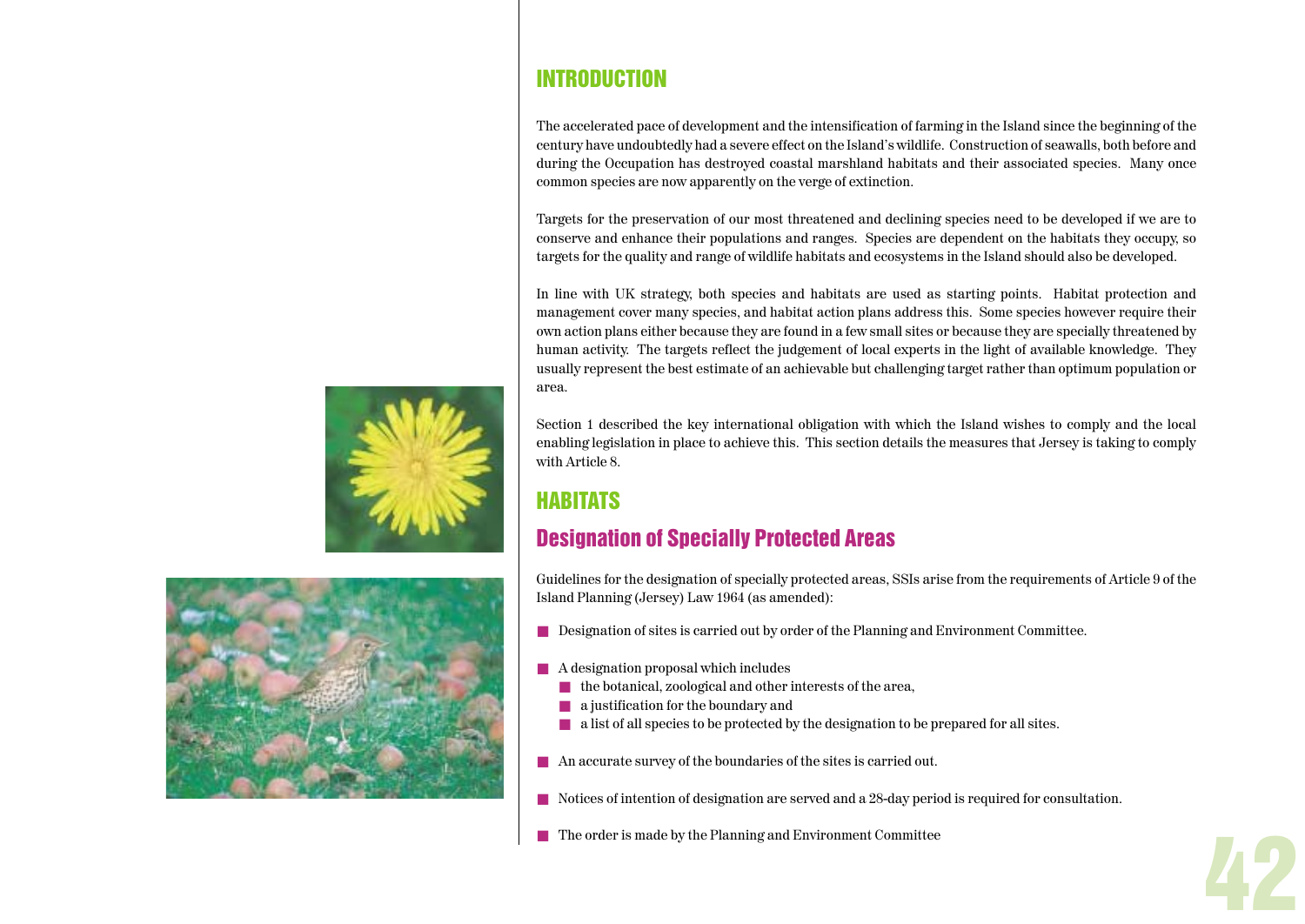**Fig. 5.1. Map showing existing and proposed SSIs.**



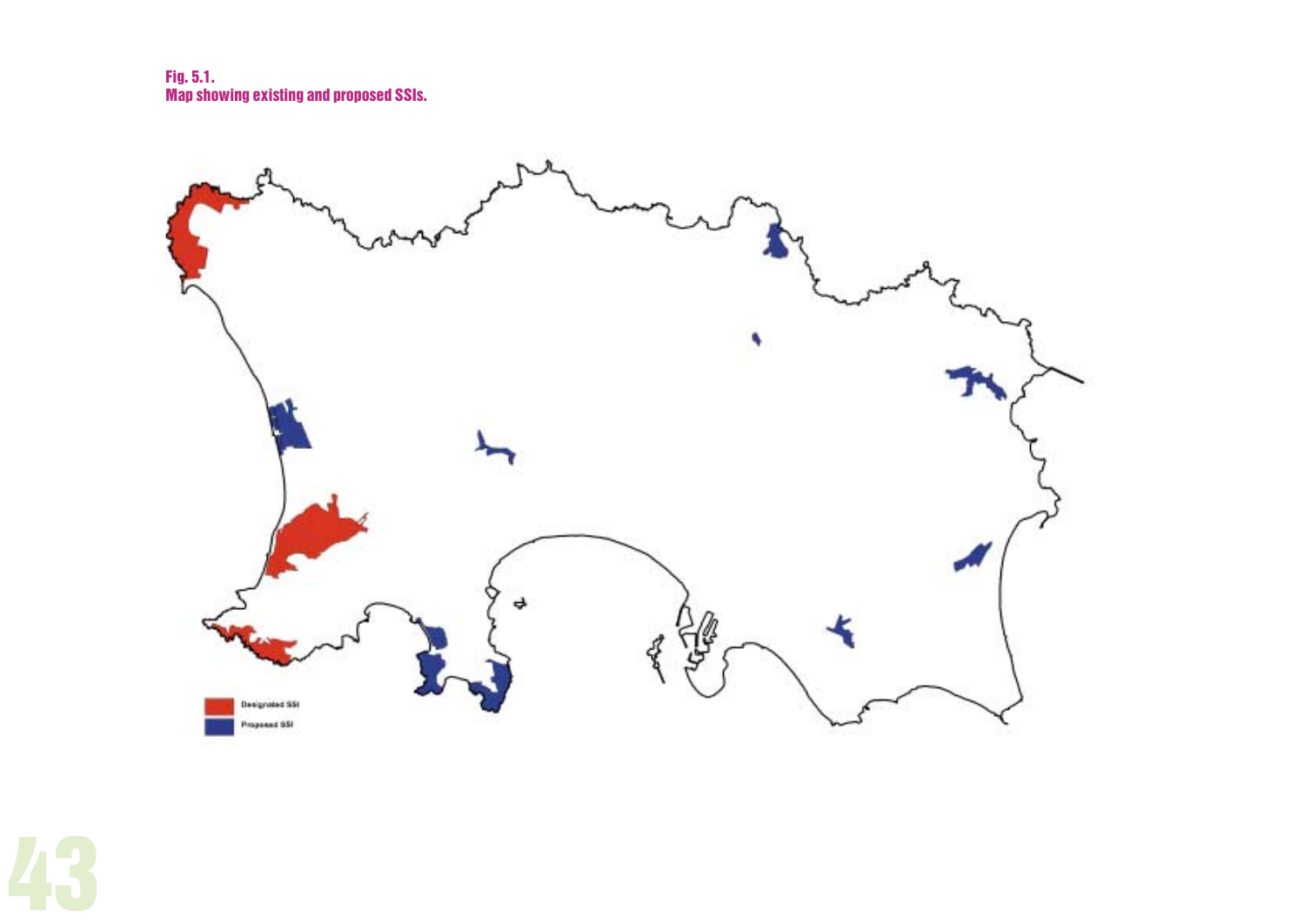



#### **Designations other than SSIs**

The designation of the south-east coast of Jersey as a Ramsar site will protect the internationally important wetland site (see map). An extensive consultation process ensured the continuation of traditional uses of the intertidal zone and involved the stakeholders in the determination and adoption of the best practices for the conservation and sustainable use of the biological diversity of the area.

#### **Maintenance of Viable Populations and Protection of Ecosystems - the Red Squirrel**

Over time, depletion in genetic variation will occur in small closed populations. The process of "genetic drift", the loss of genetic variation can lead to increased susceptibility to disease and an inability to adapt to climatic variation.

The Jersey population of red squirrels *(Sciurus vulgaris)* is probably the result of several introductions from the south of England and from France (Le Sueur 1976) which occurred about 130 years ago. It is probable, given the small (c.400) present population that the original introductions numbered tens rather than hundreds. It is also probable that the introduced squirrel were taken from the same population, increasing the chances that they were related. Inbreeding, the mating of related individuals, can cause various defects including higher rates of birth defects, higher mortality, lower fecundity and reduced mating ability. Populations suffering from "inbreeding depression" may exhibit depressed population growth rate and a reduction in ability to adapt to changing environments; the latter is especially important in the light of the speed of modern environmental change. In an attempt to maximise the possibility of preserving the genetic diversity of Jersey's squirrel population, the Red Squirrel Tree Planting Project has been initiated.

There are two main squirrel population centres in the Island, one in the south-west and one in the north-east. Studies have shown that animals in these centres have different genetic makeup. (Magris 1998). The project aims to create a corridor connecting these two centres, thus maximising the possibility of unrelated squirrels meeting and mating. It will also help to increase the squirrel population by increasing and connecting available habitat. Phase I was intended to consolidate connections between the St Brelade's populations and the populations at Railway Walk, St Peter's Valley and Waterworks Valley. The Project is collaboration between farmers and landowners in the area who will do the planting, ESU and PSD. Later phases will eventually provide connections across the Island.

## **Habitat Restoration**

Habitat restoration carried out by the Environmental Services Unit in the recent past has shown that appropriate management or re-creation of habitats can lead to the recovery of species. Two such species are Brown Galingale *(Cyperus fuscus)* (see case study) and Jersey Forget-me-not *(Myosotis sicula)*. This work

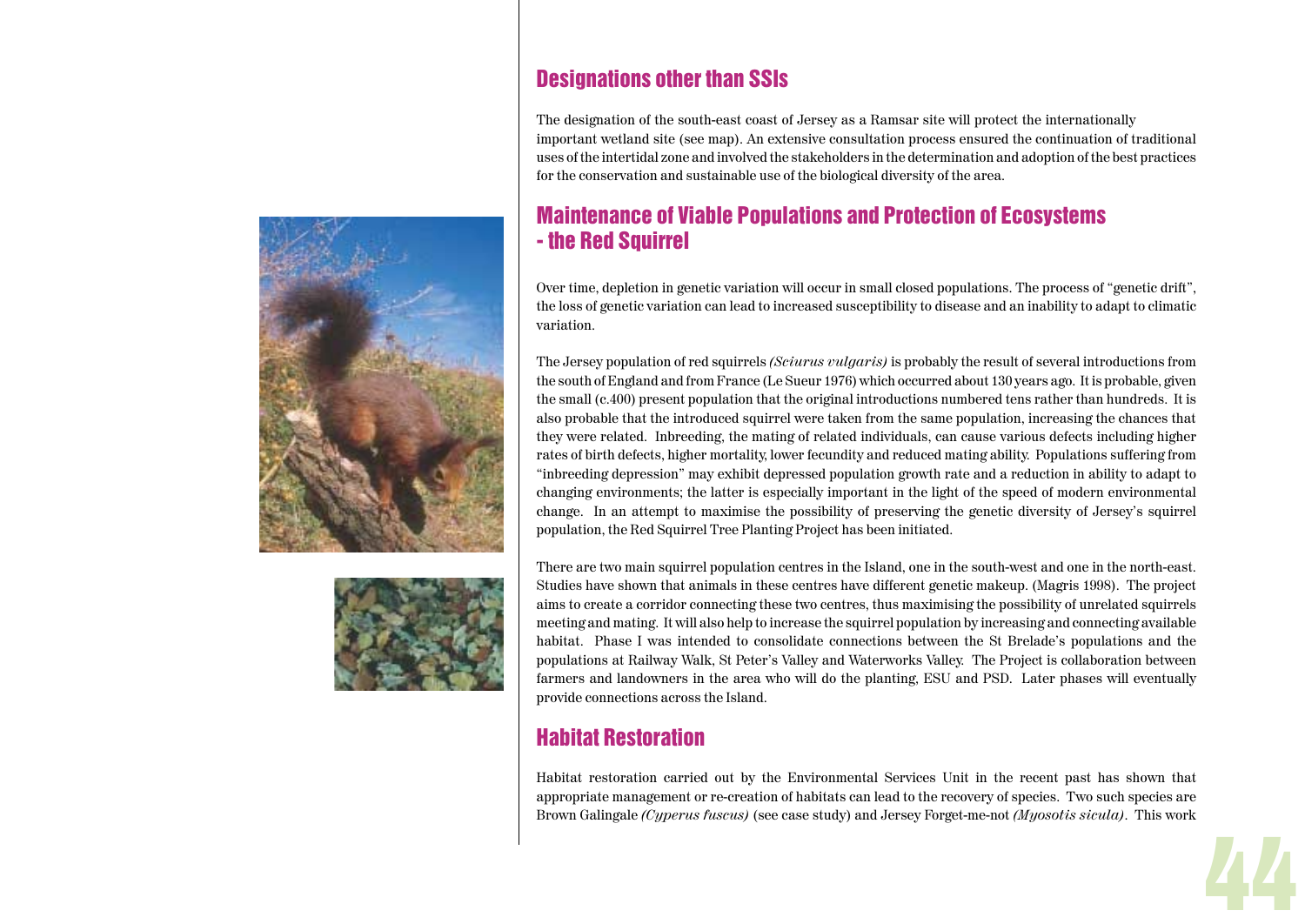demonstrates that recovery plans, properly targeted, can be very effective in enhancing and conserving our native species.

#### **The Effects of Biotechnology**

In a recent resolution the States of Jersey agreed to take all possible care to designate and maintain the Island as free from the growing of genetically modified organisms. Research into genetic modification and on transgenic potatoes was also suspended.

## **HABITAT RESTORATION - A CASE STUDY**

#### **Le Ouaisné Pond and Brown Galingale** *(Cyperus fuscus)*

*C. fuscus* disappeared from Jersey around 1832. It reappeared some 160 years later, in 1989, when Le Ouaisné Pond was dug out to prevent Common Reed, *Phragmites*, from taking over the area. The emergence of bare sand provided suitable conditions for seed in the seed bank to germinate, having been brought to the surface by digging. From this chance 'experiment' it is now known that *C. fuscus* seed probably has longevity of several decades. In this first year only one

plant was found and by 1990 the number had risen to 50 individuals. This was then followed by a few years of absence, then limited appearance, until in 1996 and 1997 when at least 3000 plants were observed in each year. *C. fuscus* is located in Le Ouaisné Pond on the east side of Le Ouaisné Common,

Jersey. The area has a lowered water table, which allows the pond and the dune slacks towards the middle of the common to dry out early in the year.





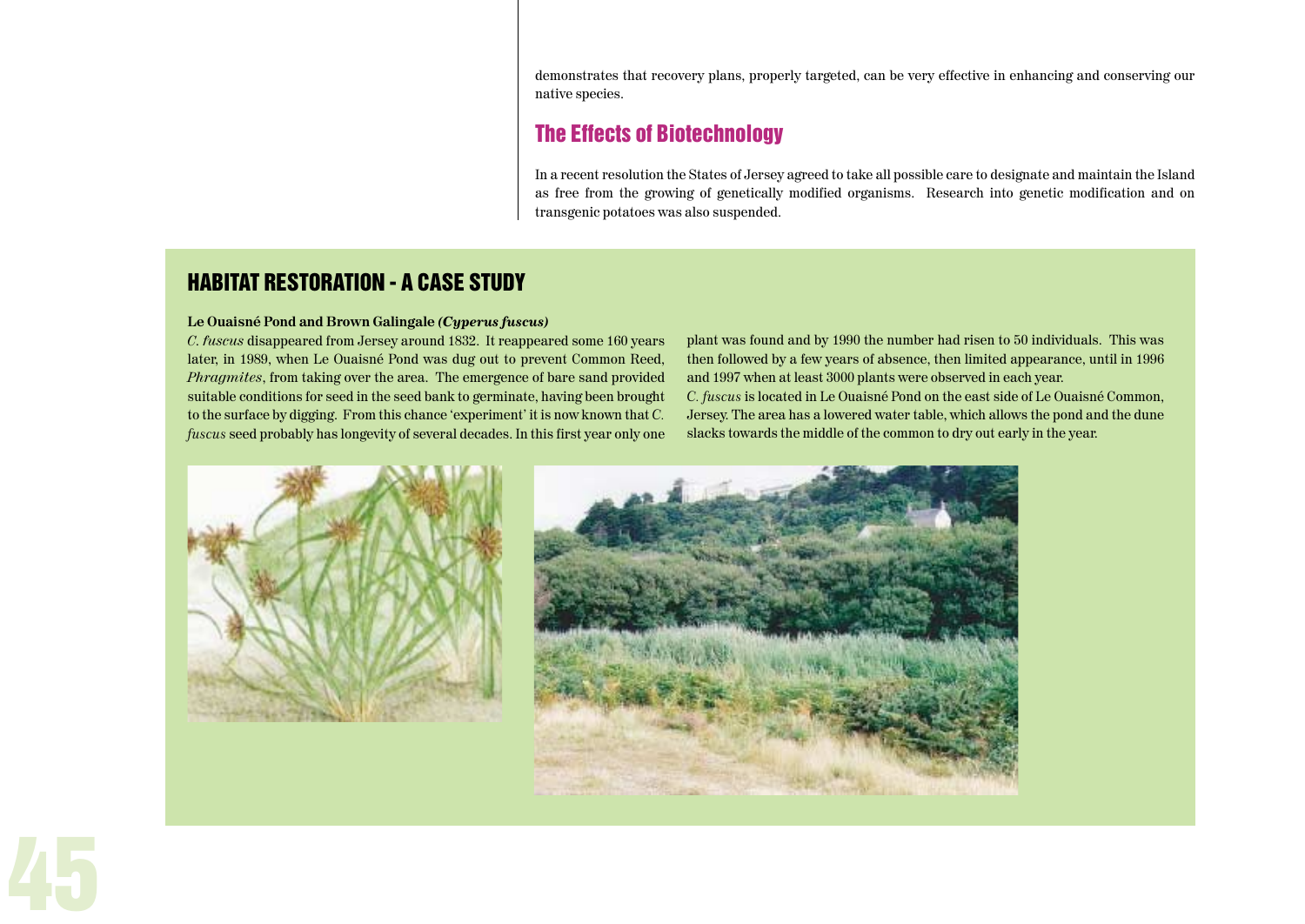#### **SPECIES**

## **Identification and Preservation of Key Species**

Species identified by application of the criteria discussed below are the subject of action plans being drawn up with the help of students on the University College London Conservation Course.

## **Action Plan Formats**

Action Plans should be presented in a no-nonsense way so they can be interpreted easily by conservation practitioners - the people who ultimately will ensure the species survival in the Island. A number of formats for Action Plans have been proposed. A model Action Plan format is presented in Biodiversity: The UK Action Plan (1994). This format is very comprehensive in its nature but lacks the clarity and concise presentation required to ease the work of the conservation practitioner. The Biodiversity Steering Group proposed a more condensed Action Plan format in 1995. This basic format has now been modified through the practical experience of implementing Species Biodiversity Action Plans (BAPs). Recommendations from these experiences were summarised by Simonson in 1997 and it is from these recommendations that the Species Action Plan format currently in use with English Nature has been drawn.

## **Identification, Preservation and Enhancement of Key Habitats**

A Phase I Habitat survey has been completed in September 1999 which provides a comprehensive list of habitats in the Island. Habitat action plans will be prepared for the following key habitats.

## **Key Habitats** See fig. 3.1.

#### Mixed woodland

Ancient and/or species rich hedgerows Wet meadows Maritime heath (north and south-west) Maritime cliff and slope Coastal sand dune (including fixed dunes with herbaceous vegetation, dune heath, dune scrub and strandline vegetation) Coastal vegetated shingle Intertidal habitats Shallow water sandbanks covered by seawater at all times Mudflats and sandflats not covered by seawater at low tide Rocky reefs

These plans will be linked to site management plans, which are being prepared as part of the ongoing work of



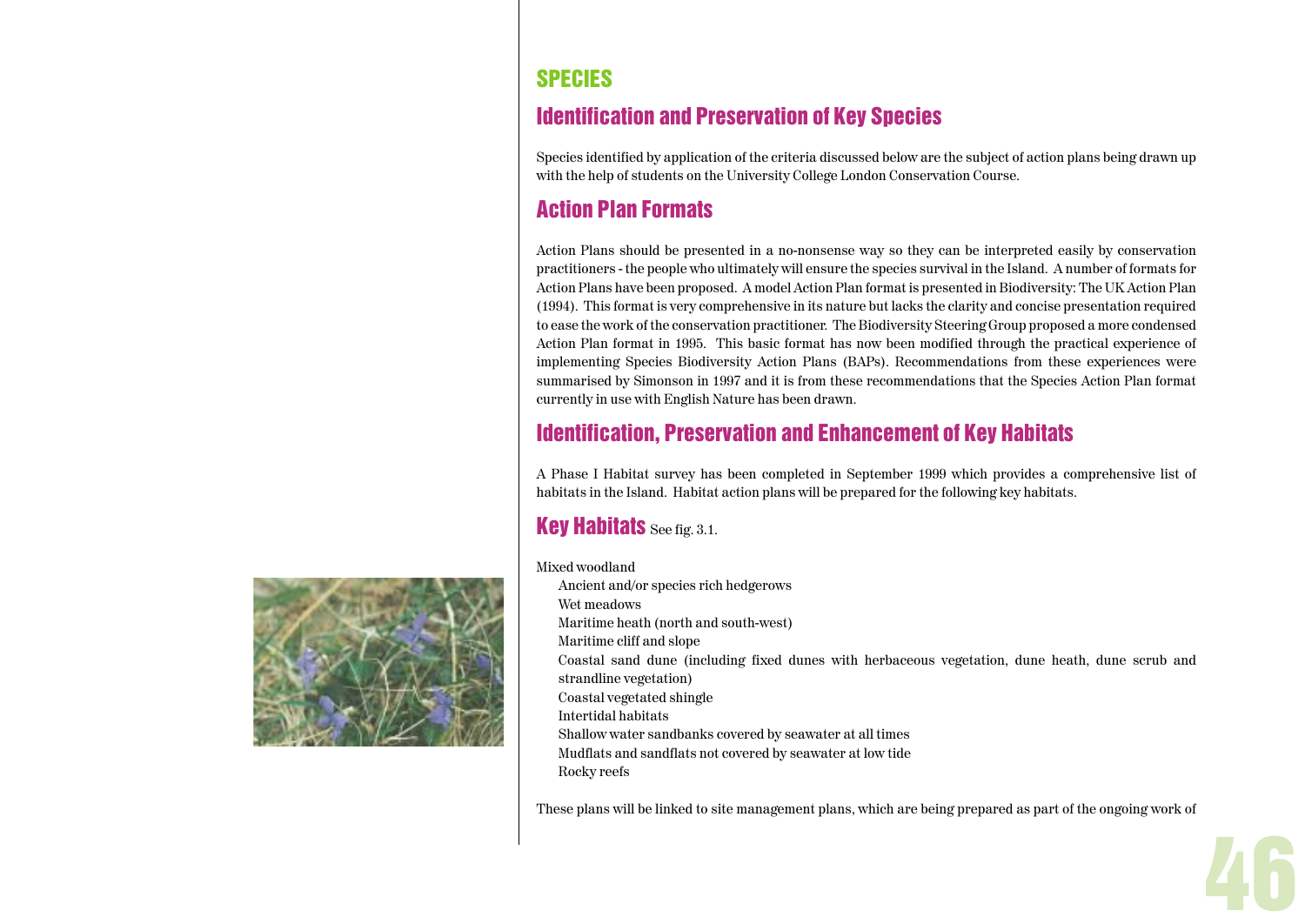the countryside management team. The first site management plans to be prepared are those for designated SSIs. (Les Blanches Banques, Les Landes and La Lande du Ouest).

## **THE IDENTIFICATION OF KEY SPECIES**

The identification of criteria to select key species is the first step. Except where inapplicable to Jersey, the criteria identified follow those suggested by the UK Biodiversity Steering Group.

- World status species listed by the IUCN or other sources as globally threatened
- Local decline rate
- **E** Rapidly declining  $>50\%$  decline in range / numbers in last 25 years
- Declining 25-50% decline in range / numbers in last 25 years
- UK status species listed in the British red data book or Biodiversity Steering Group short, middle and long lists
- French status species listed in the French red data book
- International Conventions- species listed in EU Birds Directive or Habitats Directives, the Bern, Bonn or CITES convention or under the Conservation of Wildlife (Jersey) Law 2000

This approach produces a long list of species. The short list, drawn from the long list applies two more criteria:

- Local threat
- Local rarity:
- Rare currently occurs in 1-5 squares
- Scarce currently occurs in 6-15 squares
- Common currently occurs in 16 squares or more
- Local distinctiveness includes potential flagship, keystone and typical species. This criterion is intended to add extra weight to species already identified under other criteria

From the short list, a list is drawn up containing species for which action plans will be prepared. The criteria applying to the action plan list are:

- substantial decline in recent years
- local rarity
- covered by relevant Conventions, Directives and legislation
- high popular appeal also meeting one of above criteria

#### **An Example of the Process - Plants**

This example is included since the only list completed so far is the list for vascular plants. Many of the comments apply to other species groups and indicate the problems in compiling lists in the light of the very limited information available.

A long list of rare plants in Jersey, prepared in consultation with the Botany Section of the Société Jersiaise was



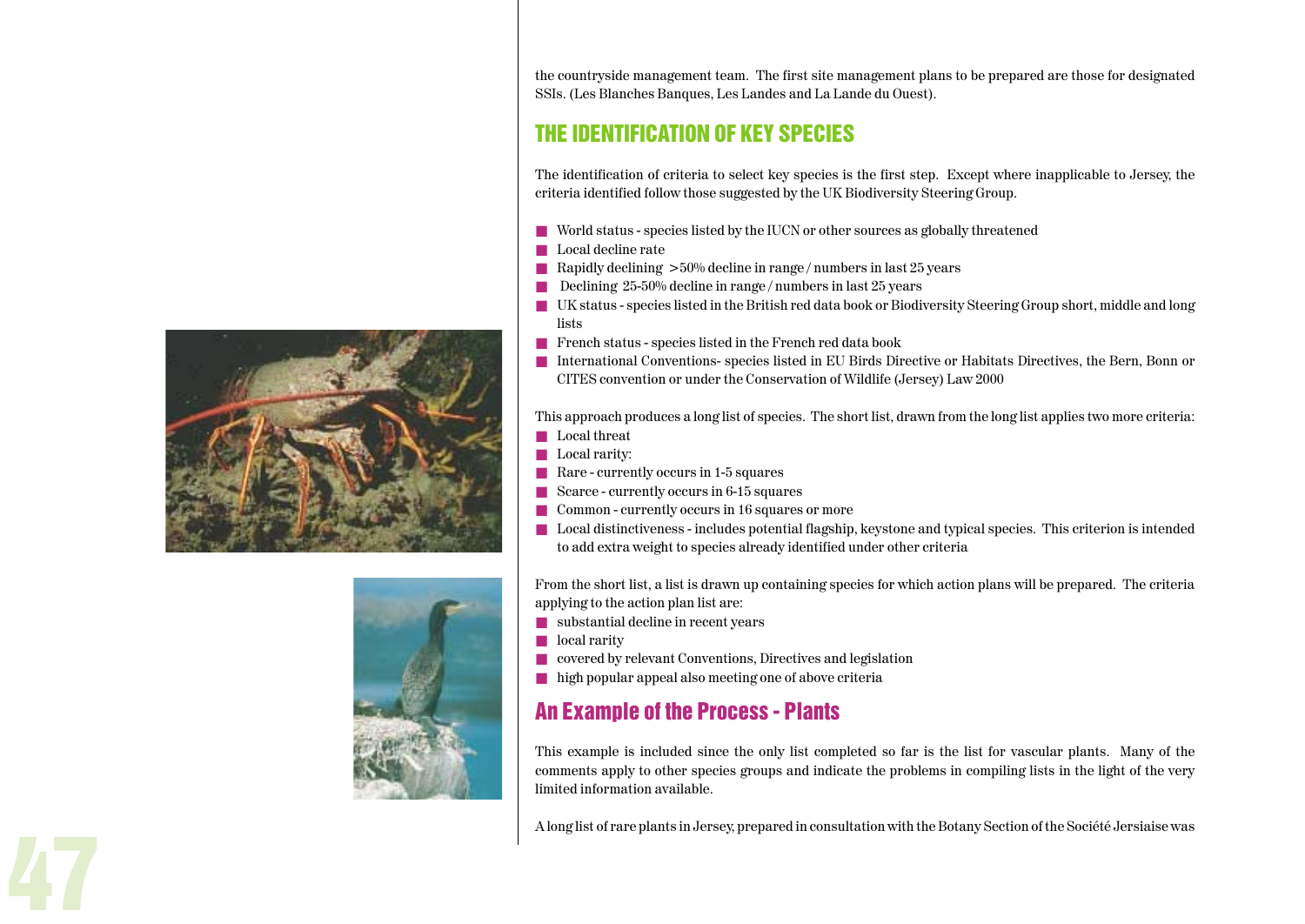the starting point for the compilation of a species shortlist. This contained species that were, in the authors' view, either rare (no strict definition given) or rapidly declining in Jersey. It was initially written as a guide for species to be included in the proposed Conservation of Wildlife (Jersey) Law 2000.

Where not already on the list, species, or subspecies, were added that were;

- a) Listed in Red Data Books for Britain and France (Perring & Farrell 1977),
- b) Listed in the Biodiversity Steering Group short, middle or long lists,
- c) Absent from the U.K.

Also added to the list were species found to have declined significantly by the Société Jersiaise, Botany Section's re-mapping scheme. Nine species considered by local botanists to have declined since the Island's flora was mapped over a ten year period in the 1960s have been remapped in the past four years. The current distribution of these species can thus be compared with distribution in the 1960s and the extent of any decline identified.

Species, or subspecies, that were known or probable introductions or garden escapes were removed from the list. The Biodiversity Convention placed a great emphasis on the conservation of states' native species (Wynne et al, 1995). The following categories are recognised:

- a) Only known from occasional records,
- b) Not known in Jersey in the last 25 years
- c) Only identifiable by an expert. (This includes groups such as *Callitriche spp*. where the aggregate is common but the status of individual species is unknown (Le Sueur, 1984)).

178 species thus form a list of species of conservation concern in Jersey. These are matched against the criteria and the shortlist of 15 priority species for conservation action is drawn from this. World status is taken as the most important category followed by species known to have rapidly declined in the last 25 years, in line with the system used in the UK. A combination of the other criteria is used to prioritise further. Rarity, on the whole, is seen to be less important than decline as many species, especially on a small island such as Jersey, have such specific requirements that they will only ever be found in a small number of sites and are thus less appropriate targets for conservation action.

#### **LIMITATIONS**

It must be stated most strongly that due to a lack of data (see below), beyond those species internationally threatened, the process of selecting species for priority action is highly subjective. The shortlist is not definitive and with improvements in knowledge different priorities are likely to be recognised.

Whilst the best available data are all that can be used to compile the shortlist, there are many shortcomings with this data, some of which are described below:

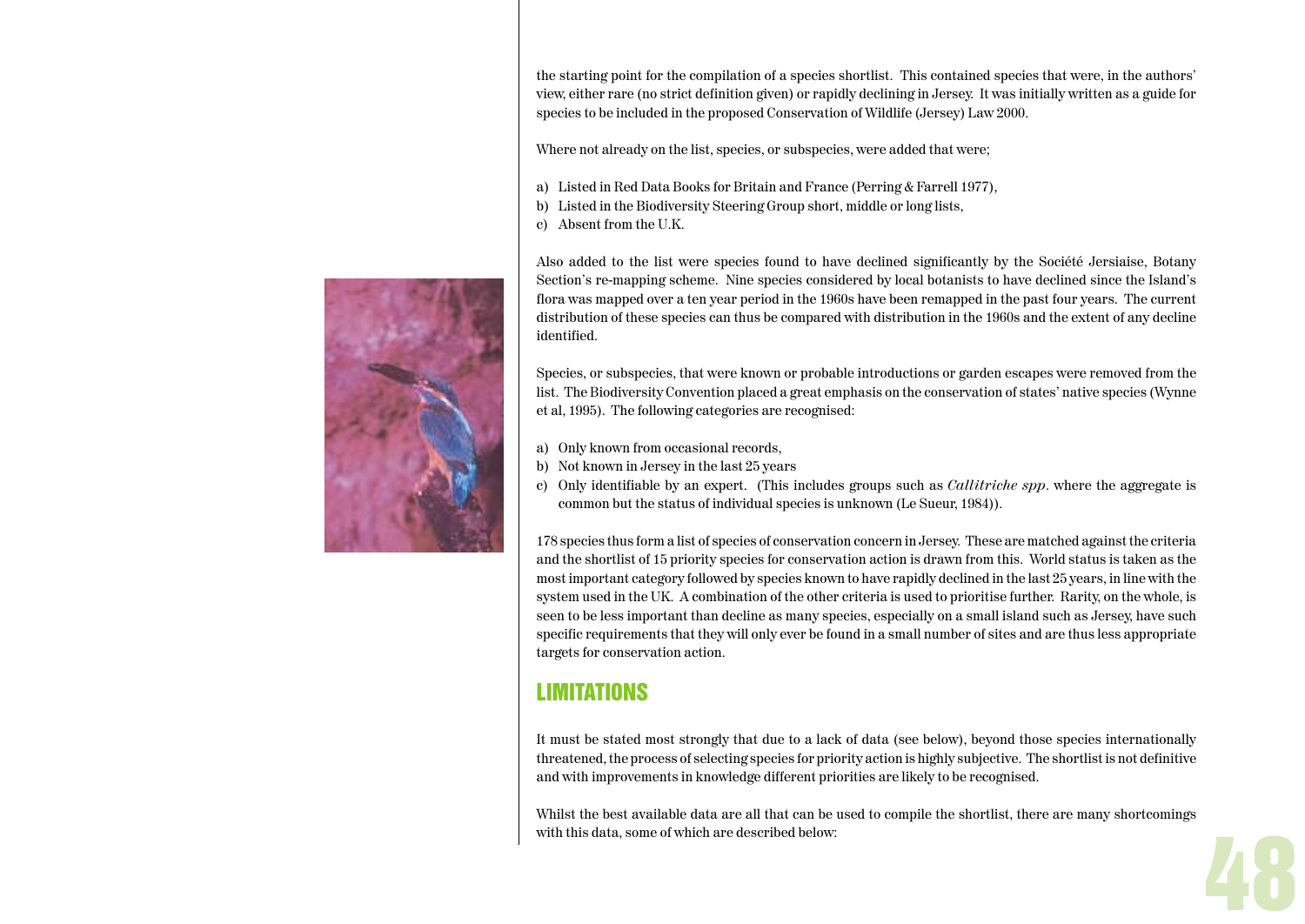- a) The only documented information on the status of plant species in Jersey is Le Sueur (1984). While more recent records for a few, selected species appear in the annual report of the Botany Section of the Société Jersiaise (Annual Bulletin Société Jersiase, 1985-1996), most data are now out of date.
- b) Data on species declines are few. Re-mapping has only been carried out for a small number of species.
- c) Further caution is necessary due to slight differences in the grid squares used (the 1990s maps use the now completed OS 1km grid squares instead of the 1.15km squares used by LeSueur, 1984).
- d) The causes of the decline of several species are not fully understood.
- e) The use of presence / absence in a number of squares to assess species' status takes no account of species that are declining or rare within each square.

A similar process has been adopted to compile lists of other species (see above). All plans and lists are based on the best available information and will need regular review. Populations of all long list species should be monitored where possible. Action Plans should be prepared for the remaining species on the short list by 2005 and work on refining the lists should be ongoing (See the section The Way Forward).

## **SPECIES ACTION PLANS**

Species Action Plans are prepared under the following headings and sub-headings (a similar approach is used for habitats):

#### **Current Status**

Biological and ecological description of the species.

Information on habitat, historical and current range, numerical status and changes in abundance over the last 25 years.

Sites and habitat types species inhabits in Jersey.

Statutory importance of the species e.g. present on the long list of Biodiversity: The UK Steering Group Report - Volume 2 and any legal protection afforded to the species.

#### **Current Factors Causing Loss or Decline**

'Current' refers to factors that have occurred over the last 25 years. Factors include those that are preventing recovery as well as those that are still contributing to losses. Without scientific studies it is often impossible to say whether a particular factor has been a major cause in the decline of the species, and often the factors listed are those that the author believes could be the cause, but without evidence. Factors are listed in order of priority.

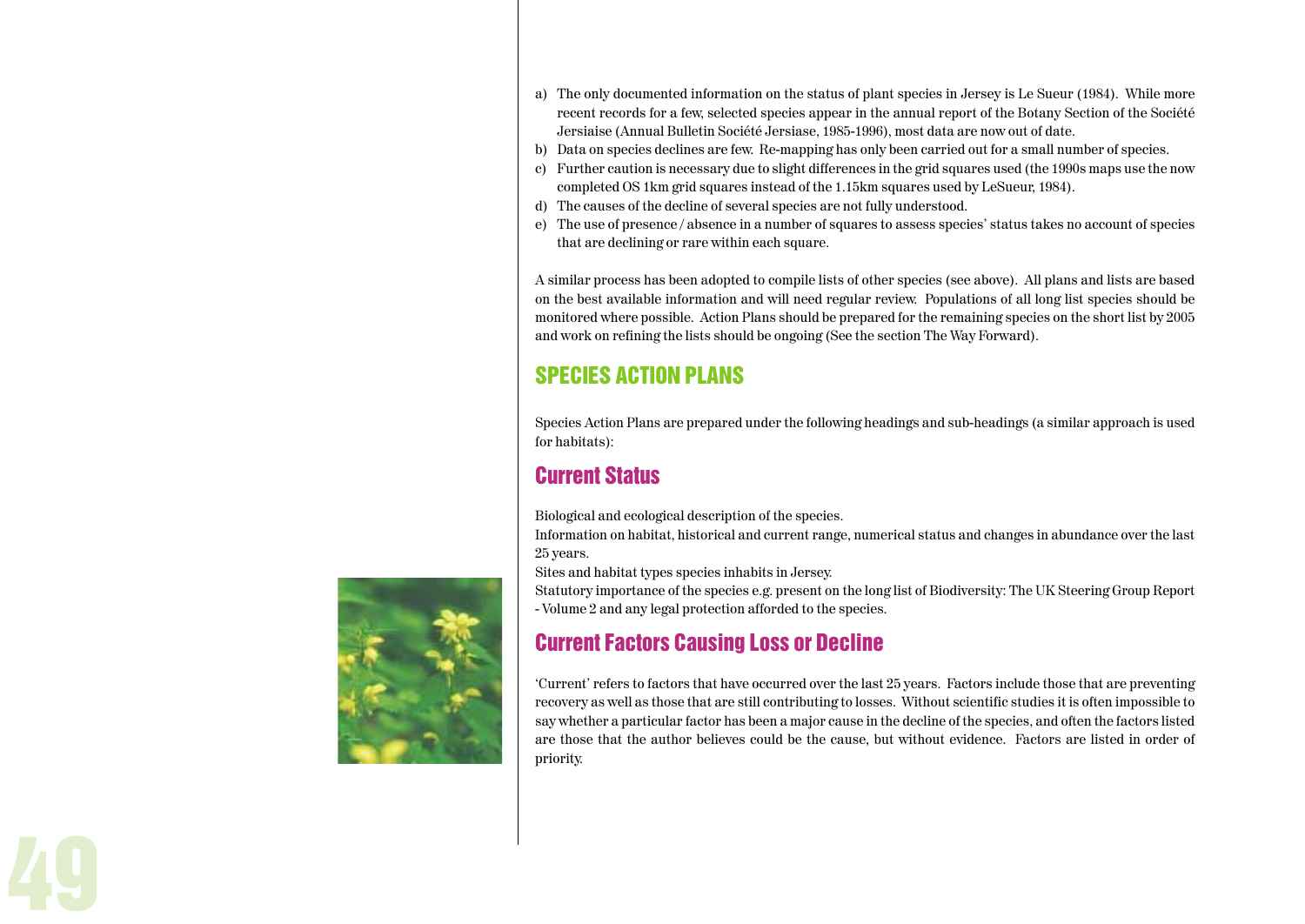

## **Current Action**

Current conservation action and monitoring or research that is being undertaken on the species.

#### **Action Plan Objectives and Targets**

Lists the objectives of the Action Plan, not the actions by which these will be achieved.

Targets, of what to aim for, and by when, are included in this section and it is these by which the success of the Action Plan will be measured.

It is recommended that the targets be quantitative in terms of population numbers and range (Wynne et al. 1995), although this may not always be possible.

Dates set for targets to be carefully considered, not arbitrary.

A five-yearly basis is recommended for reporting on outcomes.

Targets should be SMART - Specific, Measurable, Achievable, Realistic, Timed.

## **Proposed Action with Lead Agencies**

Actions should address the factors listed in section 4.

Organisations listed as being responsible for undertaking the recommended actions should be the statutory bodies and NGOs.

Actions are presented under the following headings:

Policy and Legislation Site Safeguard and Management Species Protection and Management Advisory Future Research and Monitoring Communications and Publicity Links with other Action Plans - actions for this species which will also benefit other species with Biodiversity Action Plans

It should be recognised that it is difficult to use these targets to place accountability on to conservation practitioners due to natural variations in population sizes in nature. It is better to assess their performance by asking if they implemented all the recommended actions.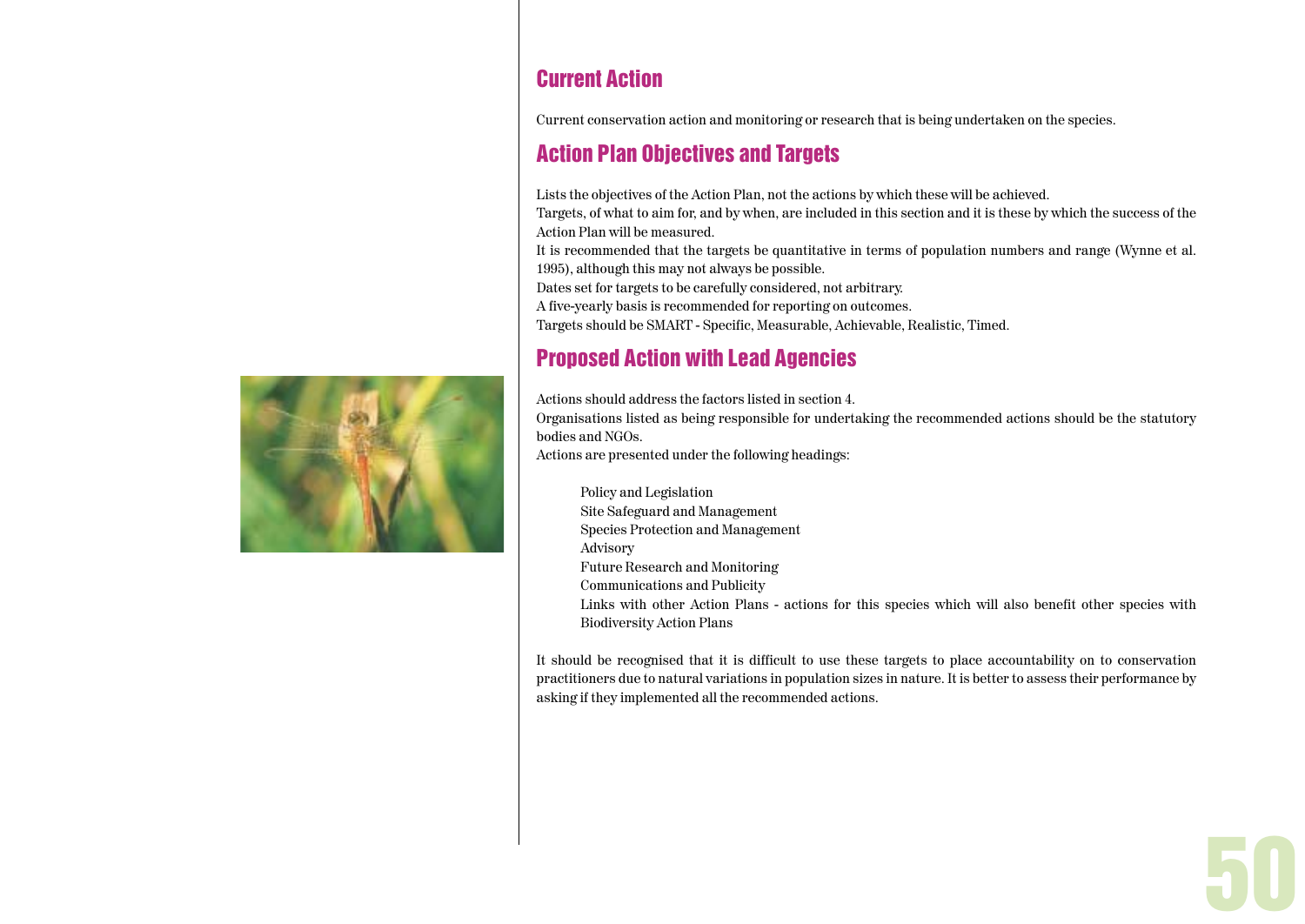#### **SAMPLE ACTION PLAN Species Action Plan for Cyperus fuscus - Brown Galingale**

#### **CURRENT STATUS**

**51**

- *Cyperus fuscus* is found on bare, nutrient rich mud with a high pH that is seasonally exposed on the margins of ponds and ditches. It benefits from some soil disturbance and plants are able to withstand up to one week of inundation by water before death.
- *C. fuscus* is located in Le Ouaisné Pond on the East Side of Ouaisné Common, Jersey.
- Brown Galingale is currently known from one site in Jersey and from six sites, all in the south of England. Outside of the UK *C. fuscus* is widespread, where it ranges across Europe, adjacent parts of Africa and much of Asia.
- Brown Galingale is listed on the Long list of *Biodiversity: The UK Steering Group Report* (1995) as 'internationally threatened 1' (Unfavourable conservation status in Europe). It occurs in 1-5 ten-km squares in Great Britain. *C. fuscus* is 'rare' in Jersey.

#### **CURRENT FACTORS CAUSING LOSS OR DECLINE**

- Loss of sites.
- Habitat degradation.
- Loss of interconnectivity between pond and ditch sites may have limited the ability of *C. fuscus* to disperse.
- *C. fuscus* exists at a single site, Ouaisné, meaning there is a high risk of a chance event eliminating the species from the Island.
- Run off water from the road feeds directly into Ouaisné Pond. This provides two threats: long term accumulation of toxic chemicals in the pond and the possibility of a major pollution event taking place on the road destroying *C. fuscus*.
- Changes in the water level at Ouaisné could result in the habitat becoming unsuitable. Grazing of *C. fuscus* by rabbits.
- *C. fuscus* is at risk from grazing ducks.
- Overgrowth of newly germinated seedlings by other species such as *Mentha aquatica* and *Phragmites australis*.
- There may be a lack of sufficient disturbance at the site.
- Le Ouaisné has been afforded no statutory site protection.

#### **CURRENT ACTION**

- Seed from four English sites is held at the Millennium Seed Bank, Wakehurst Place and seed and plants from one other are held at Bristol Botanic Gardens.
- Monitoring of all sites takes place annually.
- PLANTLIFE collates monitoring data from all sites into an annual report.
- The extent of *Phragmites* is monitored annually. Reeds are cut back to a marked level when they start to encroach on the pond.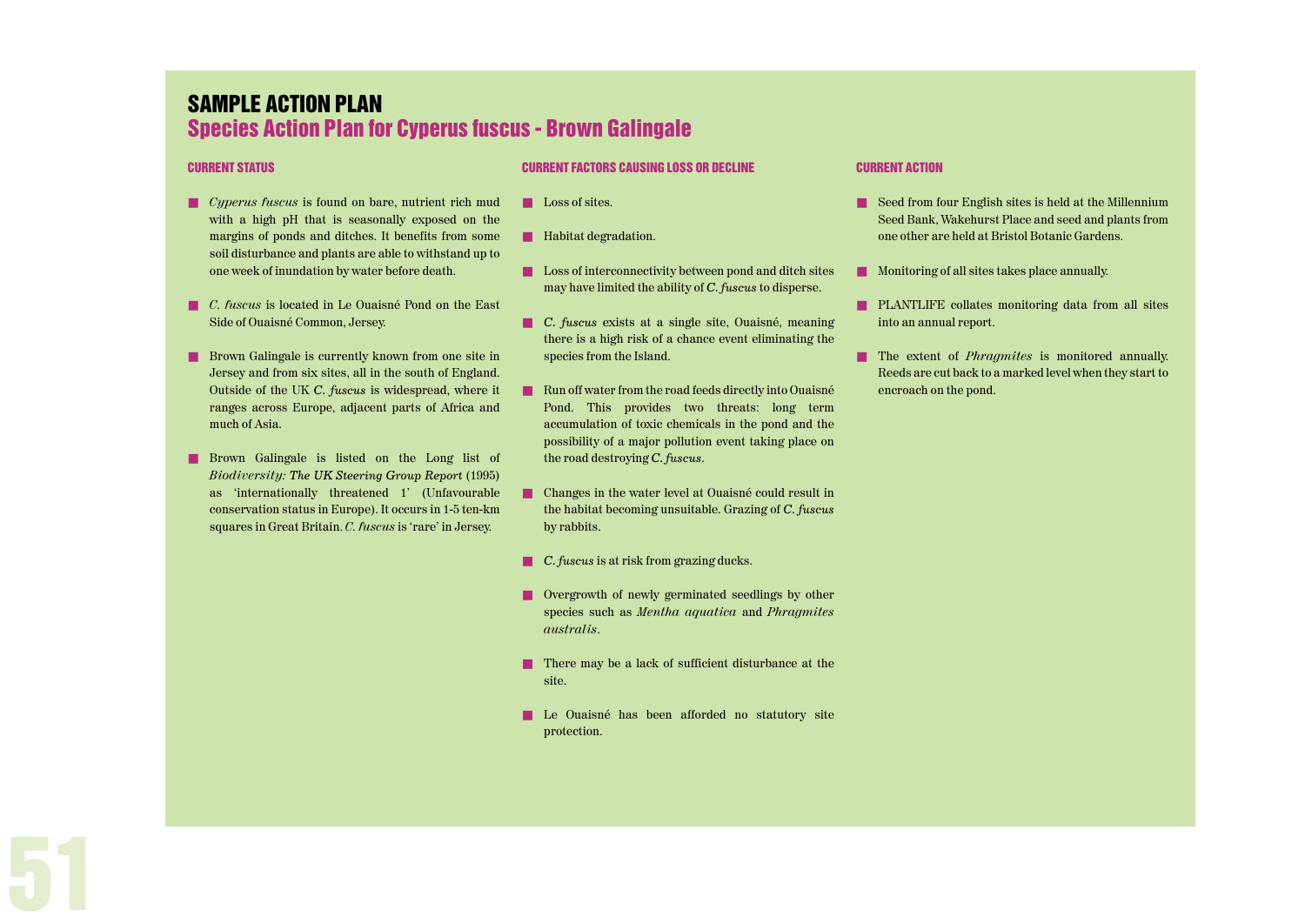#### **SAMPLE ACTION PLAN Species Action Plan for Cyperus fuscus - Brown Galingale - continued**

#### **ACTION PLAN OBJECTIVES AND TARGETS**

#### **PROPOSED ACTION WITH LEAD AGENCIES**

- Establish an *ex-situ* programme to maintain the genetic diversity of *C. fuscus* in Jersey, by 2000.
- Maintain and enhance the population at Ouaisné by 2001.
- Introduce a population to a suitable new site and manage this site for *C. fuscus* by 2003.
- Provide statutory or active site protection at Ouaisné by 2004.
- Commence research into the impacts of rabbit and duck grazing on the fruiting success of *C. fuscus* at Ouaisné by 2003.
- **Policy and Legislation**
- No action proposed.

#### **Site Safeguard and Management**

- Submit Le Quaisné Pond and Le Quaisné Common for designation as a SSI, by 2004 (ESU).
- Manage water levels at Ouaisné, ensuring that they are maintained within the parameters necessary for the species long-term survival, by 2000 (CMT).
- Introduce mild annual summer disturbance by 2001 e.g. trampling or drive a vehicle across the site once, (CMT).
- Divert run off water from the road so it does not flow into the pond at Le Ouaisné by 2006, (ESU to negotiate with the relevant States Authority).
- Ensure public access to the pond is not increased, (CMT).

#### **Species Protection and Management**

- Bring seedlings, from Ouaisné, into cultivation by 2000, (ESU).
- Collect seeds from Ouaisné and send them to the Millennium Seed Bank at Wakehurst Place by 2000, (ESU).
- Introduce *C. fuscus* to a new site, by 2003 (ESU and CMT). Monitor the new population, (ESU).

#### **Advisory**

■ No action proposed.

#### **Future Research and Monitoring**

- Continue to monitor the population at Ouaisné annually and monitor the new population when introduced (ESU and CMT).
- Commence research into the impacts of rabbit and duck grazing on the fruiting success of the population at Ouaisné, by 2003 (ESU). Contact English Nature for advice on the experimental procedure that should be followed.
- Monitor research being undertaken in Britain on other aspects that influence the ecology of *C. fuscus*, (ESU).

#### **Communications and Publicity**

■ Send the monitoring data collected on *C. fuscus* at Ouaisné to PLANTLIFE annually (ESU).

#### **Links with other Action Plans**

■ C. *fuscus* occupies bare mud habitats as do the BAP species Elatine hexandra and Baldellia ranunculoides. Management at Ouaisné for *C. fuscus* would benefit these species should they also appear.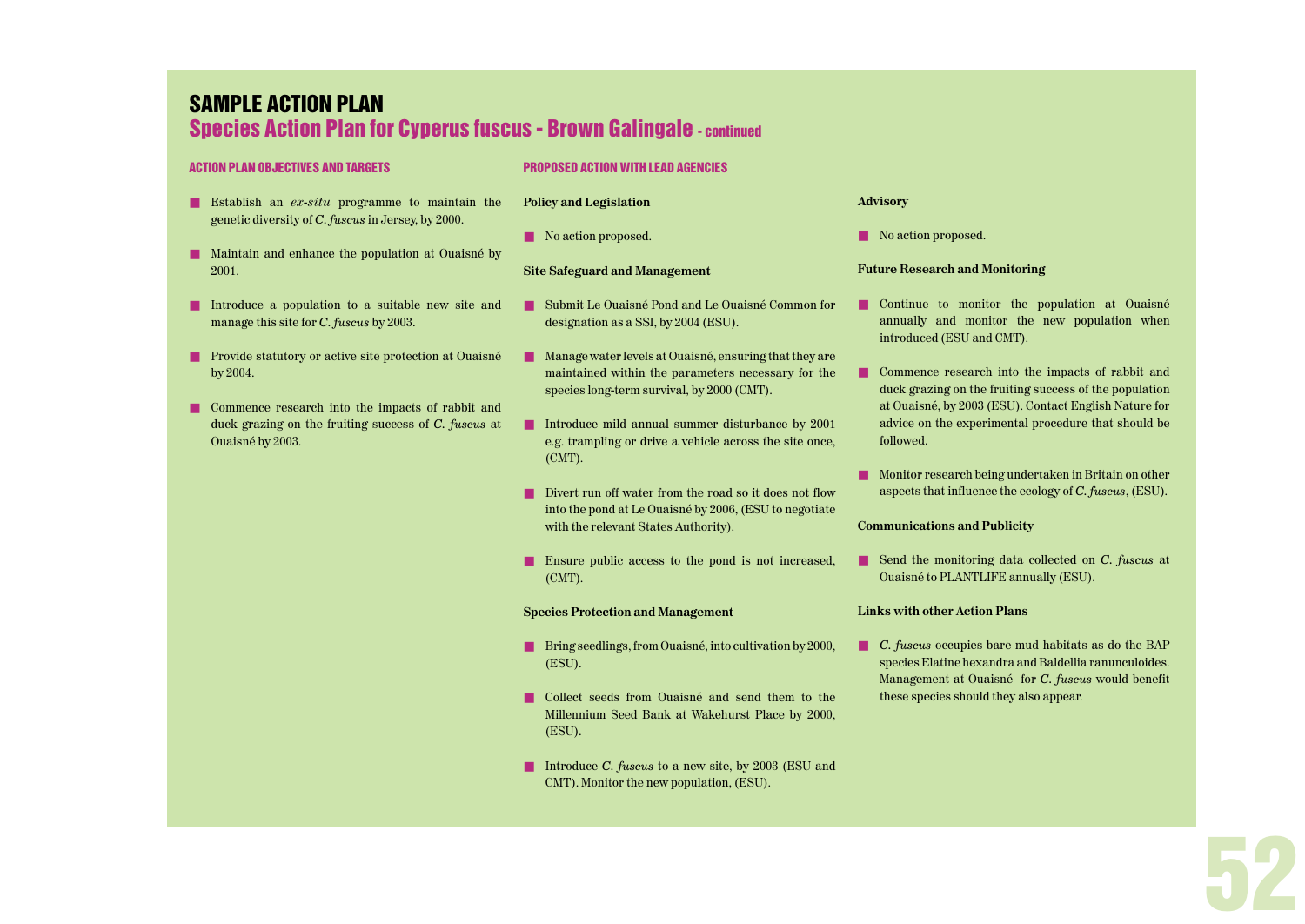



**Fig. 5.2. Location Map of Cyperus fuscus**

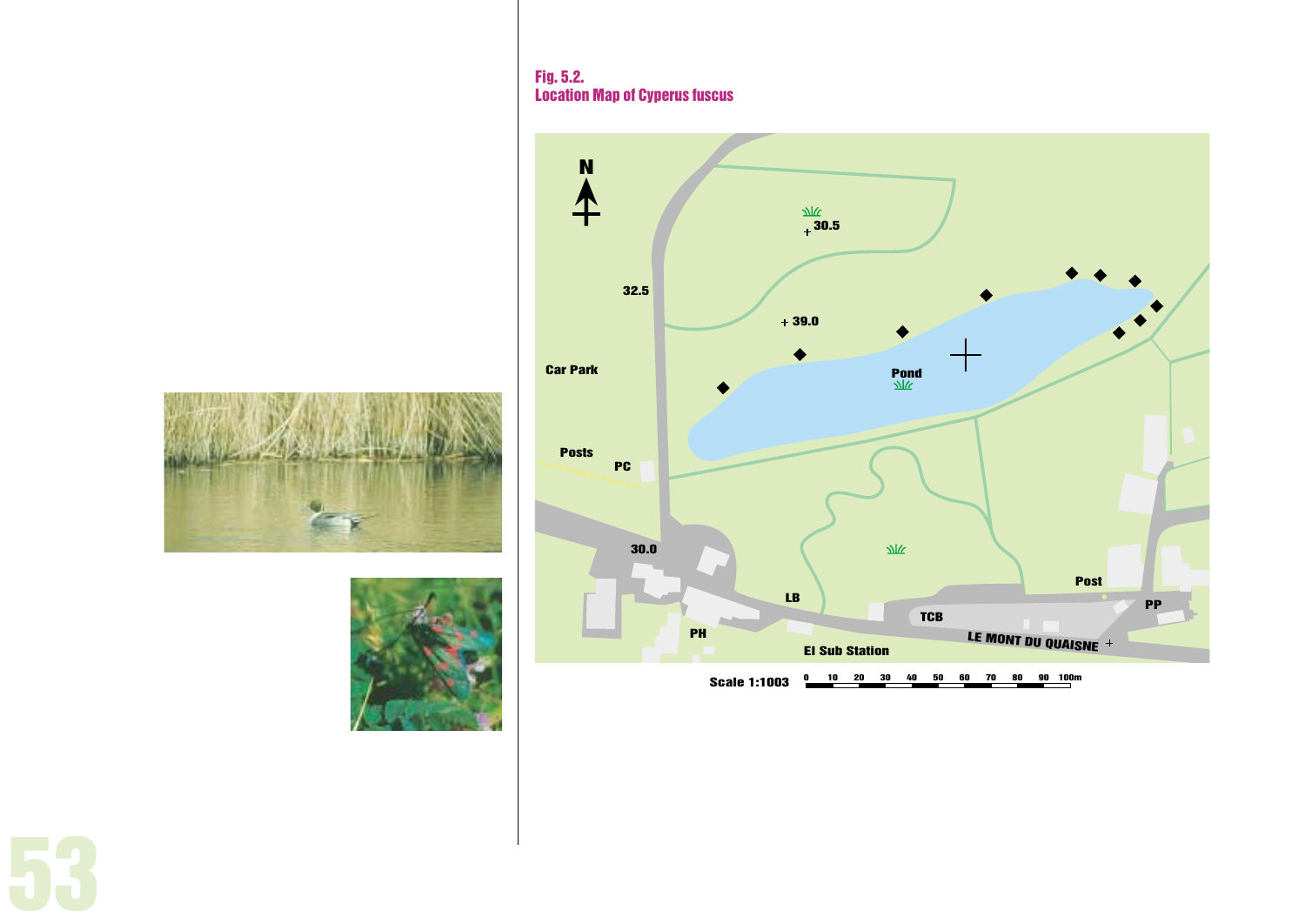

## **HABITAT STATEMENTS**

A brief habitat statement has been prepared on the broad habitat types to inform policy and action. The habitat types to have been defined so as to be easily understood, unambiguous, and recognisable by a broad range of people.

## **The Identification of Key Habitats**

The following criteria have been adopted to select key habitats. Costed Action Plans will be prepared for those habitats which satisfy one or more of the following criteria:

- Habitat for which Jersey has international obligations. e.g. listed in the EC Habitats Directive
- Habitats which are rare or important in the British Isles
- Habitats that are at risk in Jersey because of their rarity or vulnerability or high rate of decline in the last 20 years.
- Habitats that are important in Jersey because they provide a refuge for key species.

## **Habitat Action Plans - Format**

Habitat action plans will be prepared under the following format:

## **Current Status**

A physical description of the habitat including NVC or CORINE classification where appropriate. A brief description of the biological importance of the habitat including notable species present and any links with species action plans

## **Current factors affecting the habitat**

'Current' refers to factors that have occurred over the last 25 years. Factors considered to affect the habitat are listed in order of importance.



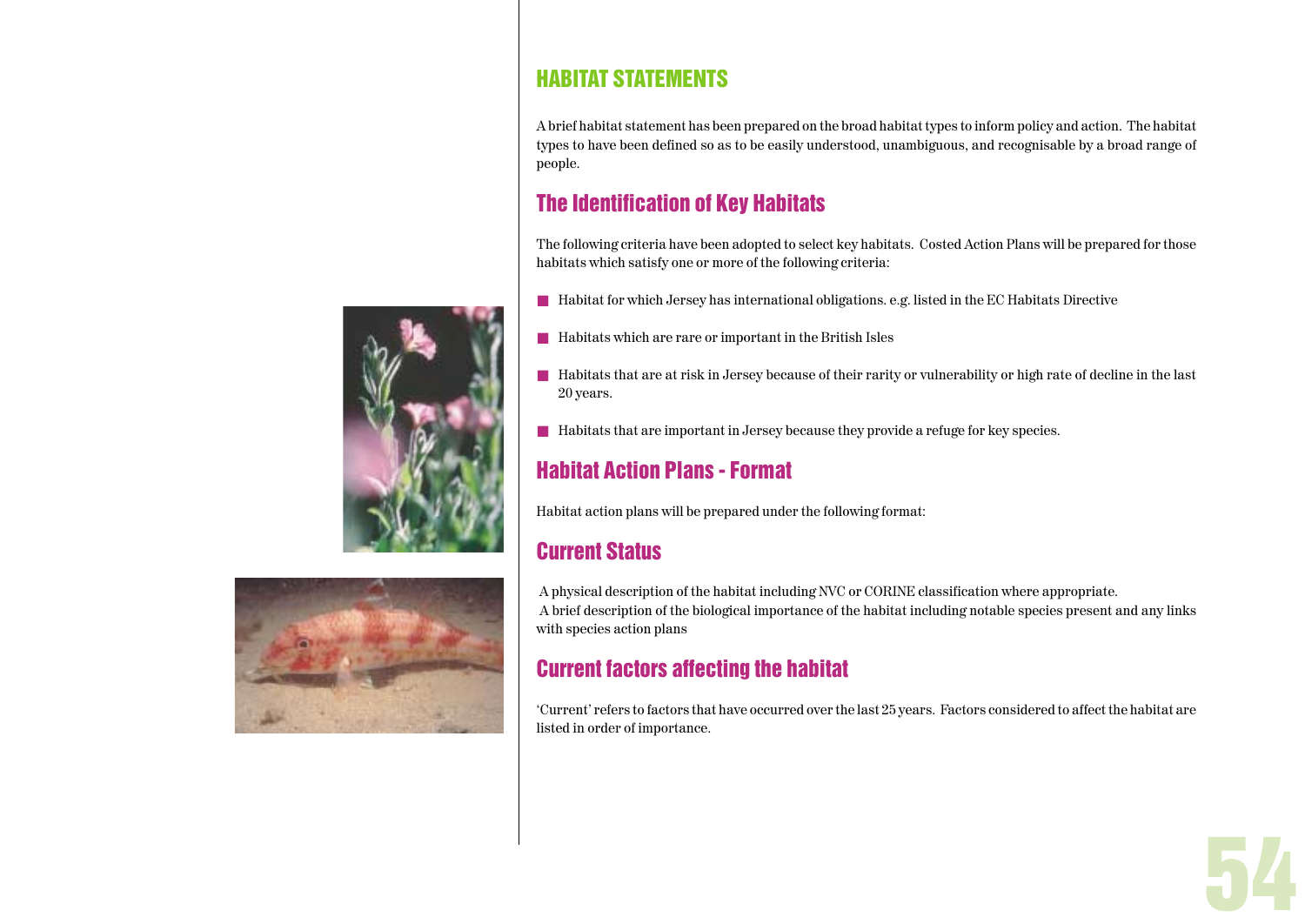

#### **Current action**

Legal Status - The current legal status of the habitat.

Management, research and guidance - Any management agreements, incentive grants, research or advice relating to the habitat.

#### **Action plan objectives and proposed targets**

Lists the objectives and targets of the plan, not the means of achievement. The success of the action plan is measured against the targets. Where possible quantitative targets will be set in terms of areas of habitat. Reporting on outcomes will be on a five-yearly interval.

## **Proposed action**

The methods by which the targets set in section 5. Agencies responsible for targets are listed. Actions are listed under the following headings:

> **Policy and Legislation Site safeguard and management Advisory International Future research and monitoring Communication and Policy**

## **Costings**

Costs include any agri-environmental grants and average resource costs over 5 years. Cost estimates are based on previous experience and are based on costs of specific actions within the plans. Costings are general and could change if the assumptions made in the costing process prove to be under- or over-estimates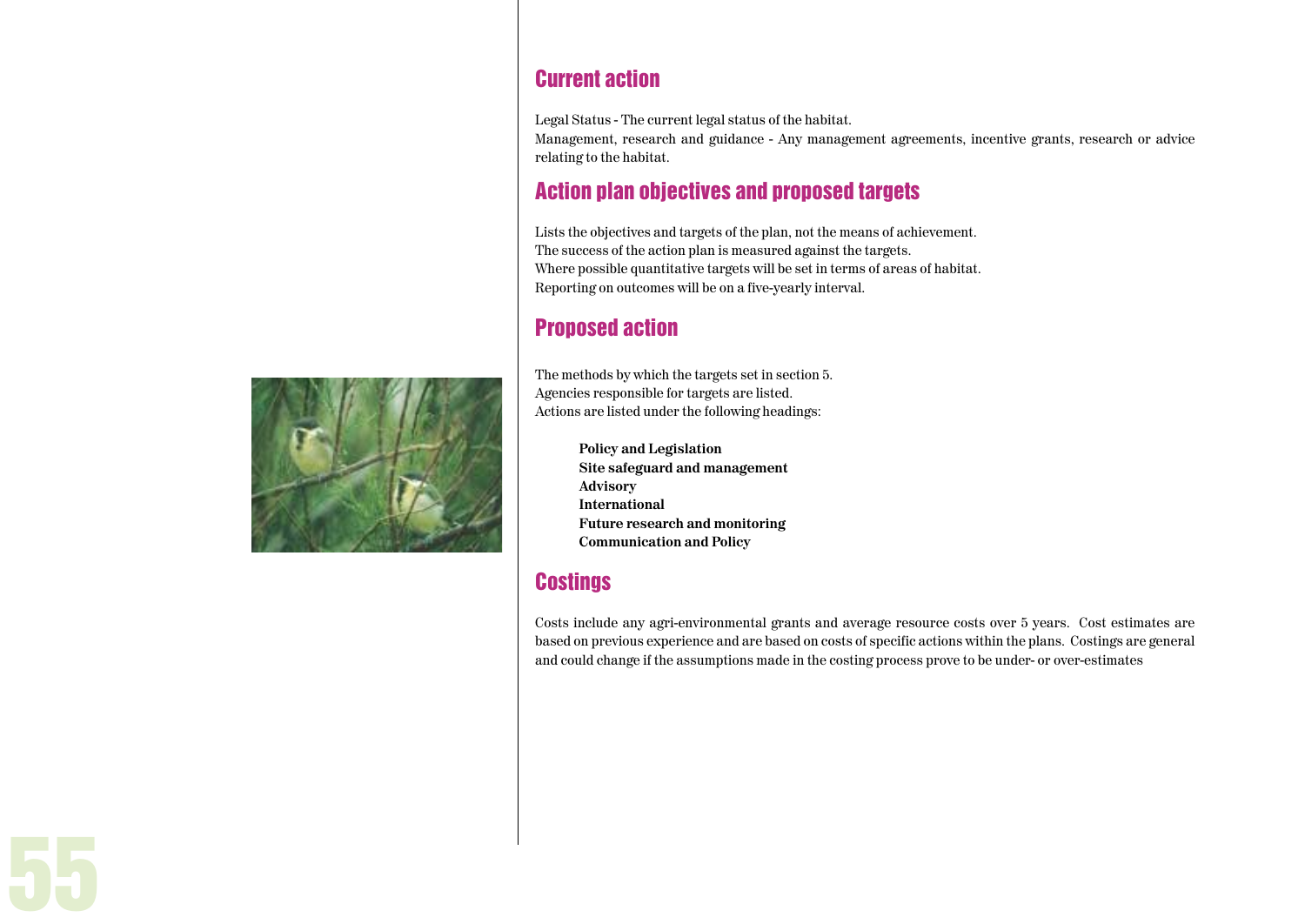



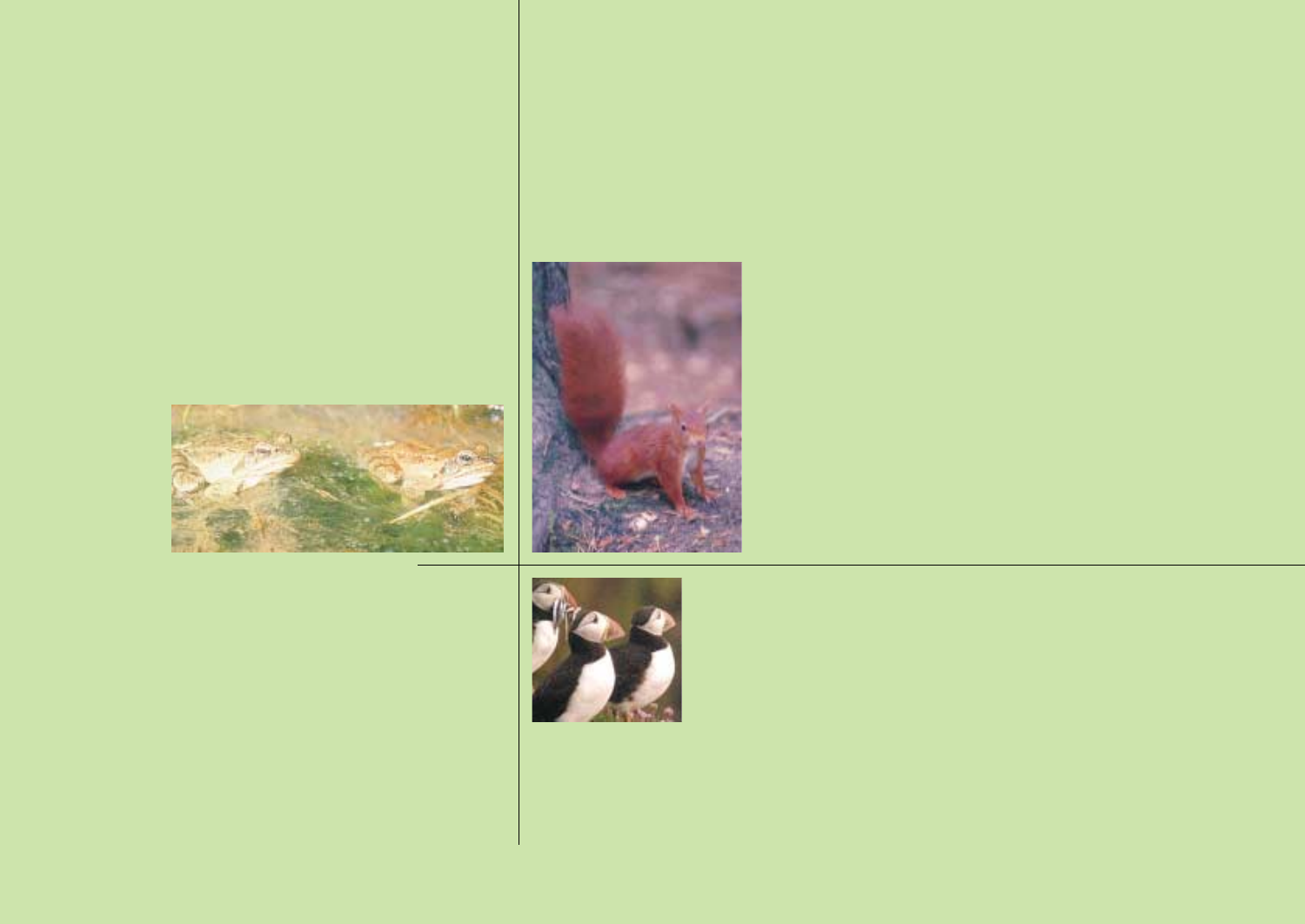



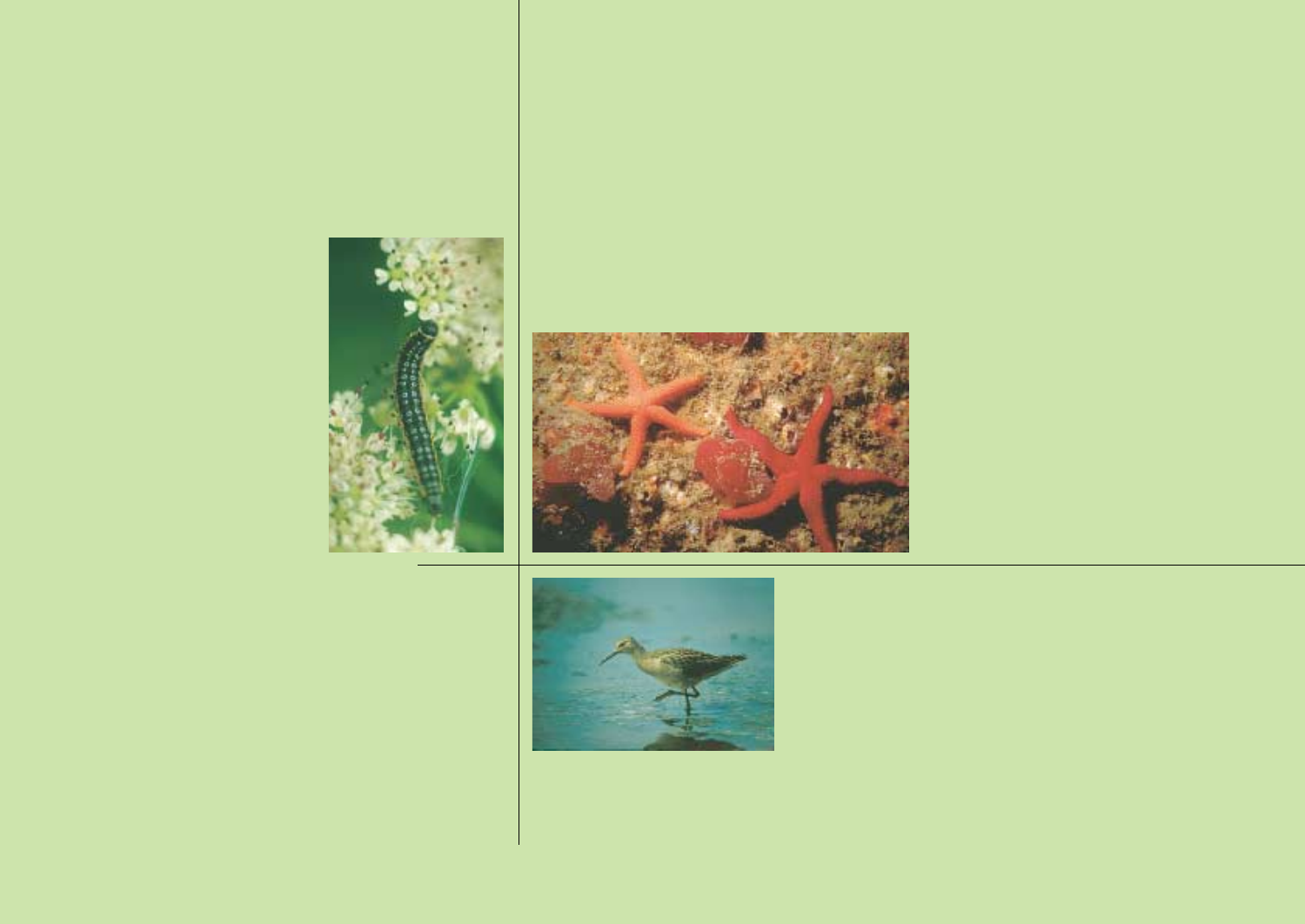## **Section 6**

**Introduction Data Requirements The Jersey Environmental Database Monitoring Climate Change Habitat Classification**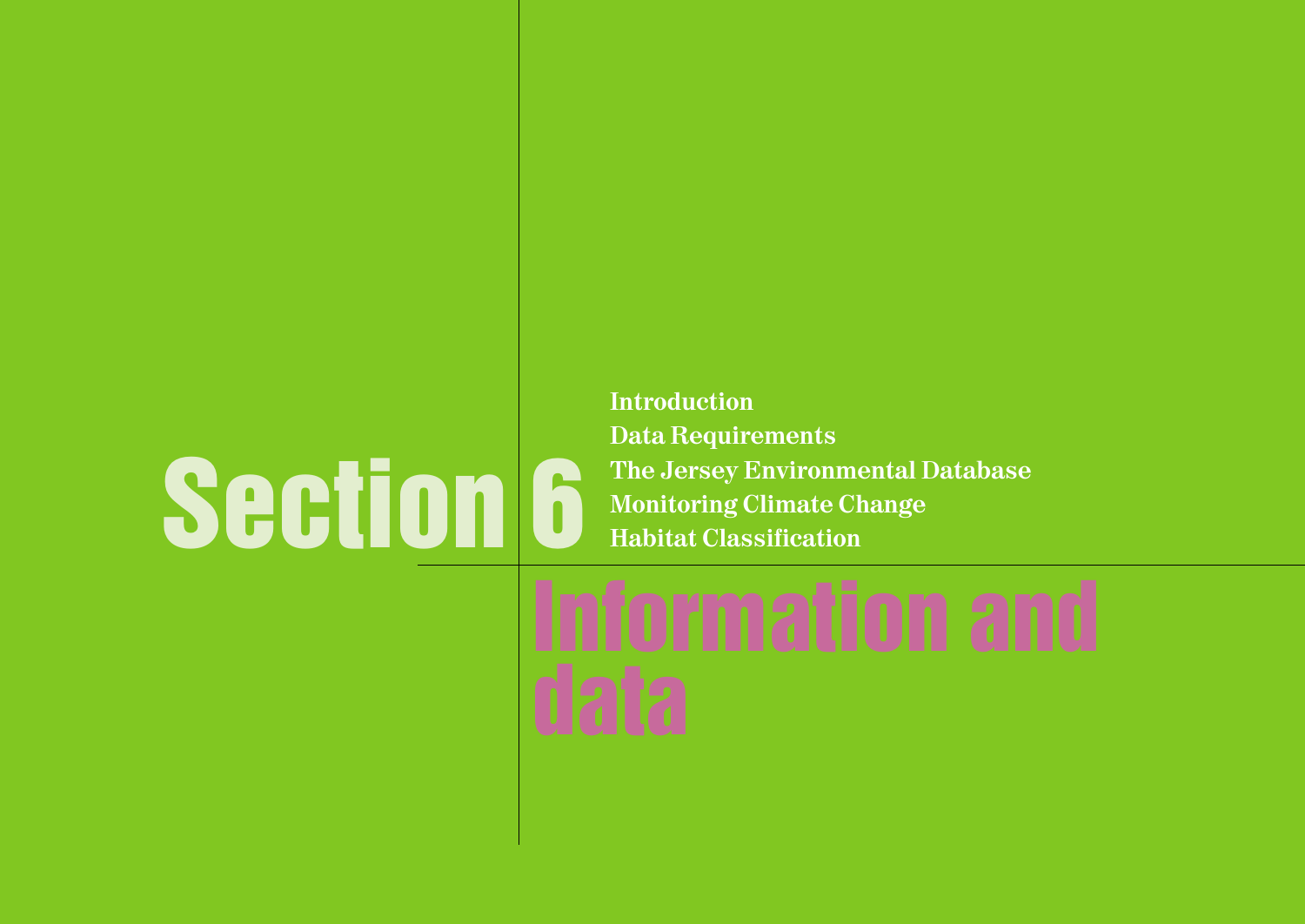#### **ARTICLE 7 OF THE CONVENTION ON BIOLOGICAL DIVERSITY: IDENTIFICATION AND MONITORING**

**"Each Contracting Party shall, as far as possible and as appropriate, in particular for the purposes of Articles 8 to 10:** 

- **a) Identify components of biological diversity important for its conservation and sustainable use having regard to the indicative list of categories set down in Annex I;**
- **b) Monitor, through sampling and other techniques, the components of biological diversity identified pursuant to subparagraph (a) above, paying particular attention to those requiring urgent conservation measures and those which offer the greatest potential for sustainable use;**
- **c) Identify processes and categories of activities which have or are likely to have significant adverse impacts on the conservation and sustainable use of biological diversity, and monitor their effects through sampling and other techniques: and**
- **d) Maintain and organize, by any mechanism data, derived from identification and monitoring activities pursuant to subparagraph (a), (b) and (c) above.**

#### **INTRODUCTION**

It is to Jersey's credit that much information and data on biodiversity has been collected in the past. The Société Jersiaise has an impressive amount of information, collected over the years in line with its stated objective of "the study of the history, the ancient language, the geology, the natural history and the antiquities of the Island". Since the formation of a States' conservation section in IDC in 1979, surveys have been carried out on most of the important habitats of the Island. Plant lists and habitat maps have been compiled. Unfortunately much of the work is not in an easily accessible form which would assist decision making on habitat management, species protection and land-use.

The collection, organisation and storage of biological data and information need to be improved. The opportunity to do this is provided by the need to comply with Article 7 of the Convention and the requirement to monitor progress on the implementation of Directives and Conventions. It is anticipated that once the mapping system has been adopted and the new Recorder 2000 is on line, it will be possible to make progress in this area. Consideration will be given to the issues of access to information and the intellectual property rights. It is important that data relating for instance to the location of especially rare plants or breeding birds is not immediately available to everyone. Existing links with data collectors in the Island will be strengthened.

The requirement under the Biodiversity Convention to identify important components of biodiversity for data collection and monitoring provides a framework into which requirements from a number of EC directives and other conventions fit. Table 6.1 shows the requirement to collect data and information relevant to biodiversity under various EC directives and the Convention itself. Table 6.2 shows the current status of surveillance and monitoring for the main groups of species in Jersey.

#### **DATA REQUIREMENTS**

The concept of biodiversity and the need to create an Island Strategy within the framework of the international Convention has drawn attention to the amount of work that has been done to date on this topic. In addition to work addressing the requirements of Article 7 of the Convention and the European dimension mentioned earlier, other important work has been completed during the preparation of the draft of the Island's Conservation of Wildlife law. It deals with its schedules of protected species, the EU Birds and Habitats Directives and the international conventions, such as Bern, Bonn and Ramsar. The principles outlined in 2.4 above and the formulation and implementation of the Island Plan also require a fuller knowledge of species and habitats throughout the Island

The achievement of the broad aims, specific objectives and precise targets in States' policy-making across the board depends to a large extent on data and information. The management of change requires knowledge of the existing position and what is changing. This gives understanding of the factors causing change, and identification and evaluation of the action needed to deal with them. Structured monitoring is a requirement of,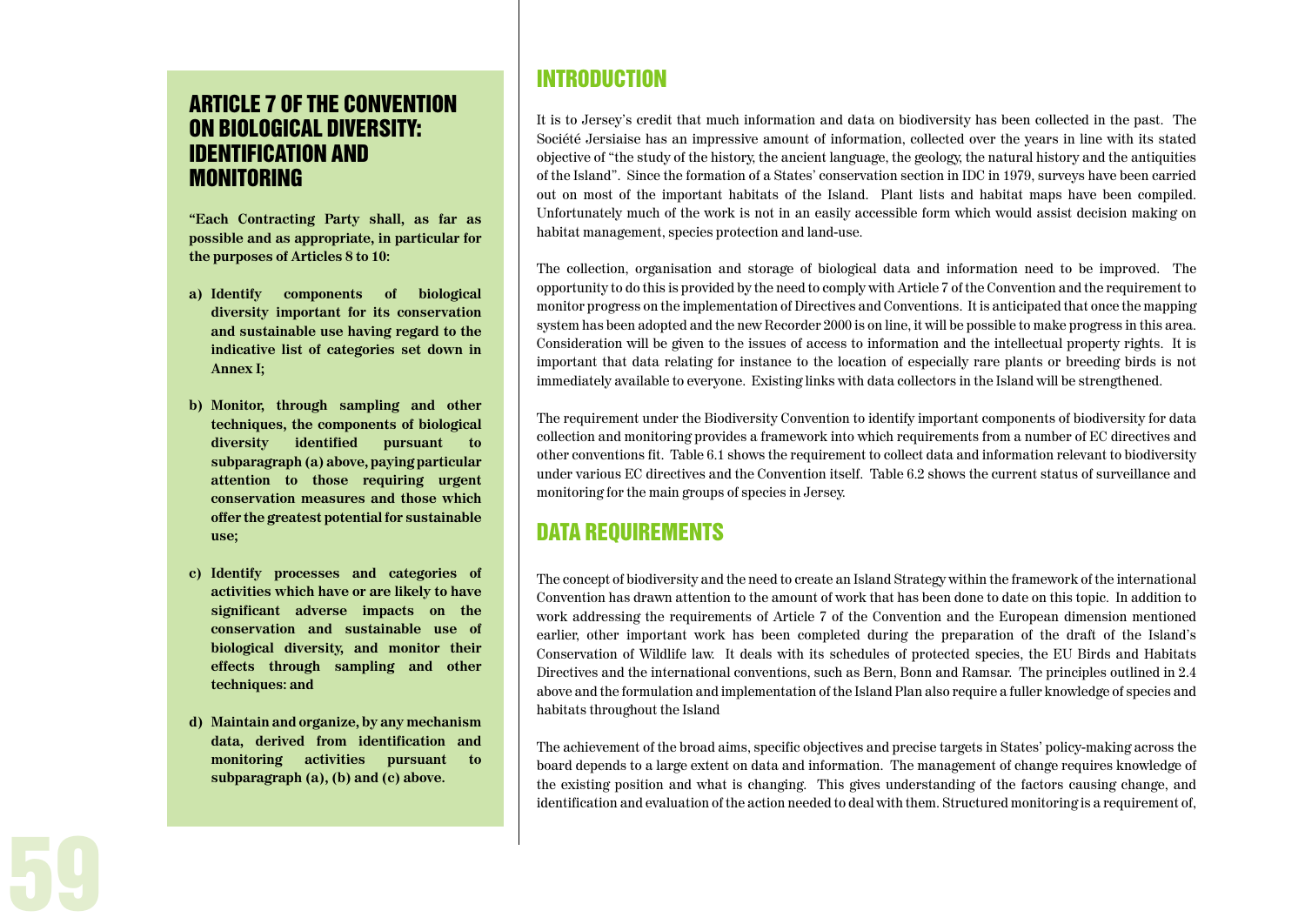for example, the UK action plan. Basic requirements are:

- a) Establishment of a baseline;
- b) Regular and systematic monitoring to detect change or progress towards specific targets; and study of the reasons for change, especially undesirable change in order to inform action.

There is also a need for broader surveillance programmes which will allow the identification of important new trends such as declines in farmland birds, which in the UK have declined by as much as 50% in the last decade. The study of such trends would lead to action through operational programmes.

The quality of the decision taken is greatly influenced by the quality of the information, its relevance and the ease of access to it. As noted above, Jersey has a quantity of data on species and habitats, but it needs organisation to improve its accessibility. The first priority is the accessibility and co-ordination of existing data. Information support is needed for several areas including:

- planning applications;
- EIA decision making;

Due to lack of resources, it has not been possible to validate table 6.2 fully. However, the table does indicate that there are groups of species that are not covered by the required level of surveillance and monitoring. It will be necessary to give attention to the high costs of formal monitoring systems and the length of time before results can be fed into action. There is a need to prioritise on a more formal basis than at present, and to recognise that the lists of species are far from complete.

#### **THE JERSEY ENVIRONMENTAL DATABASE**

Following a request in the 1995 Strategic Policy Report, Alison Barnes (1996) made recommendations on :

- the generation of habitat and species data;
- monitoring habitat change;
- technology, including use of Recorder software system;
- standardisation/verification procedures;
- legal protocol;
- use of volunteers;

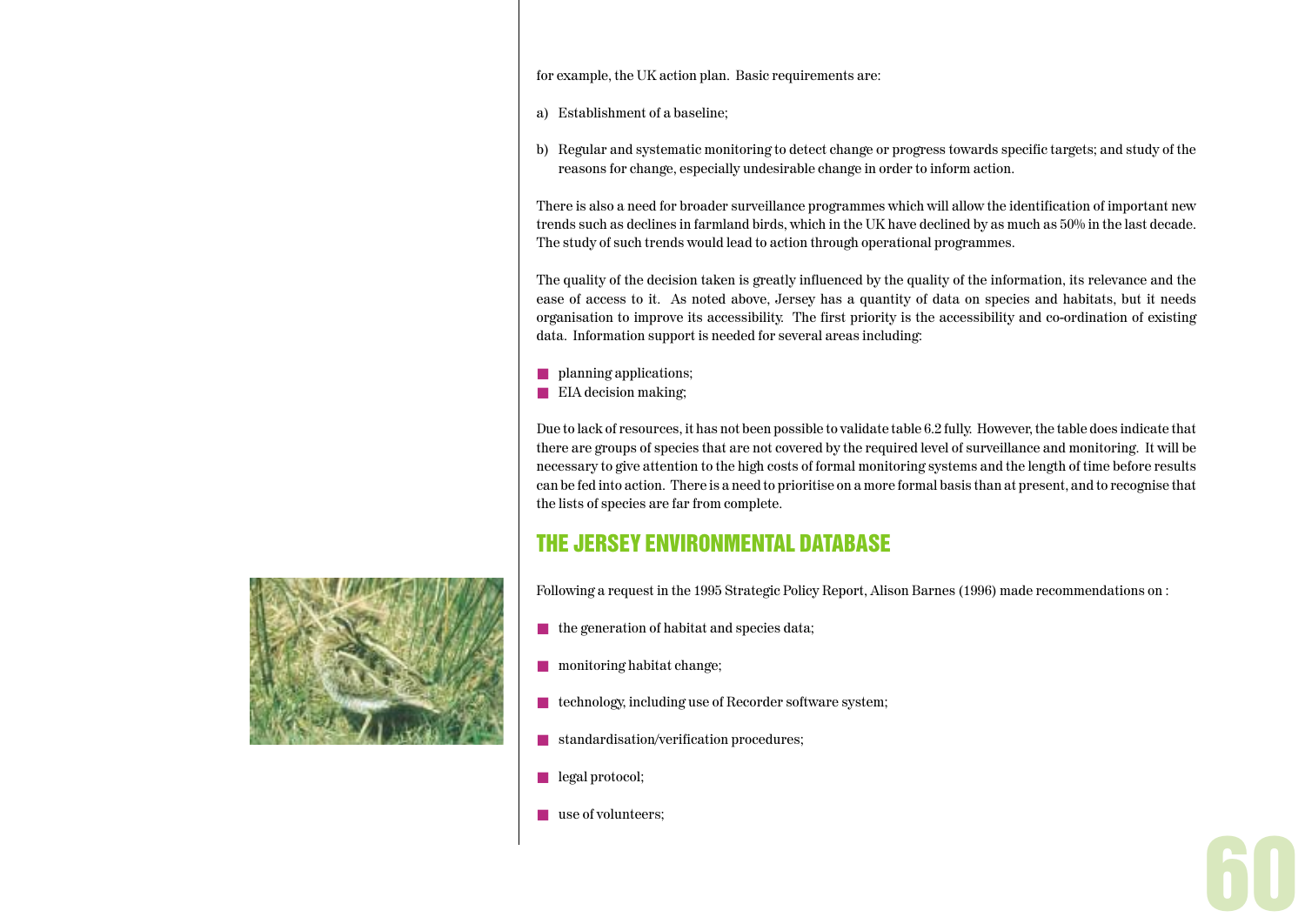- staff requirements and finance, and
- inputting marine and non-biological data (such as geological) on the database and aiming at accreditation by the UK National Biodiversity network.

The recommendations were adopted and funding was acquired and it is still important to appoint a full-time project officer. And a Phase I habitat survey was completed but lack of staff has seriously hindered the implementation of the recommendations.

Fieldwork for Le Sueur's *Flora of Jersey* began in the 1960s and is somewhat out of date. Furthermore the spatial references in the flora use a grid using latitude and longitude. Each square is a rectangle half a minute of latitude by one minute of longitude, giving an area of about 1.15 square kilometres. Modern recording methods use a kilometre square based on the UTM grid. If resources were available it might be possible to scan the entries in the flora for individual species and convert their location to a UTM grid, although inaccuracies would be introduced. This data could then be compared with modern records to give comparative data on the status of species.

Surveyors from the Société Jersiaise are using subjective methods to identify species that are decreasing in range. It is partly this data that is used to compile threatened species lists. This study is combined with data generated by workers employed by the ESU and before that the Conservation Department of the IDC. This data spans a period of nearly 20 years.

A Phase I habitat survey has been completed using a combination of remote sensing (analysis of satellite and aerial photography supported by ground truthing) and fieldwork. Phase II surveys of sites identified in Phase I as being of importance will define vegetation more precisely and will include surveys of animals and communities. Phase II information is used to justify the designation of SSIs and Ramsar sites and enough data has so far been generated to enable the designation or proposed designation of 12 terrestrial SSIs and one Ramsar site. Marine sites are less well covered, but a substantial amount of detailed information has been gathered on the south-east intertidal zone.



#### **MONITORING**

Baseline data on Jersey's habitats is now largely complete. It is recognised that the baseline data may not be representative, since all systems are subject to stochastic or cyclical change. A period of surveillance will be vital to ensure that the baseline is representative. Key components (components intrinsic to and vital to the ecological integrity of an ecosystem) of individual habitats will be identified as part of the development of a monitoring programme. The monitoring programme will also define specific methods, frequency of sampling and criteria for review and changes. A programme of resurveying will be initiated in 2005 to monitor gross habitat changes in size and quality. An interval between surveys of three years would be ideal. The resource commitments for such a programme would be considerable. Fig. 6.1. shows a schematic representation of the ideal monitoring strategy: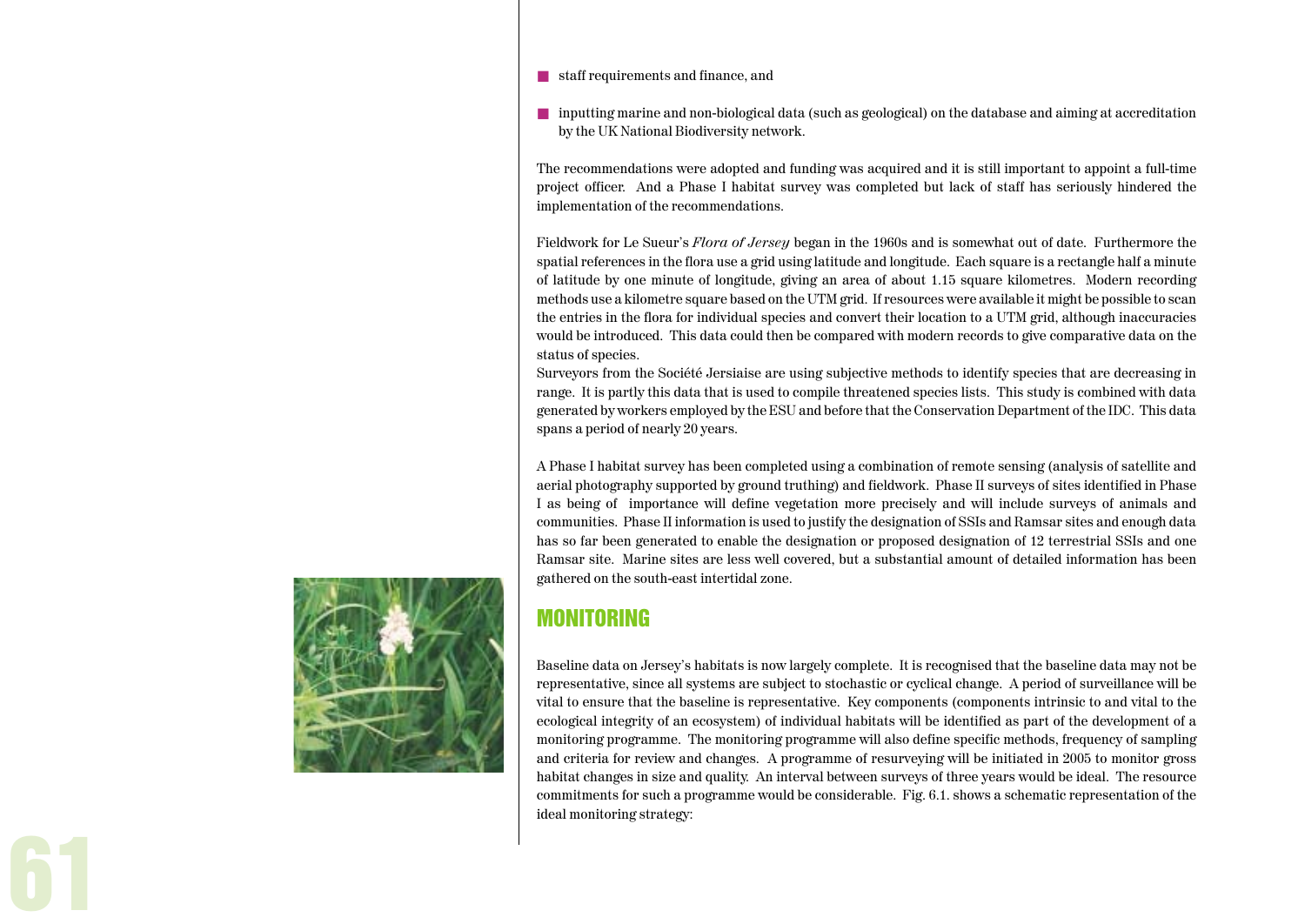

#### **HABITAT CLASSIFICATION**

Up to now the UK's National Vegetation Classification has been used in parallel with the European CORINE system. Biogeographically Jersey is part of Europe. This fact, combined with the small area and high diversity of Jersey's habitats, has made the use of NVC in the Island difficult. NVC is a vegetation classification. It relies on rigorous sampling by skilled field workers to generate data, which while producing consistent data, is fairly time consuming. The use of Domin values can be problematical and may not be consistent between surveyors. CORINE is a hierarchical habitat classification, which is based on European phytosociology. It is a 'quick and dirty' method, which can be used by non-specialists. CORINE is the system used to define habitats under the Europa 2000 scheme, and is thus more useful when setting the Island's habitats in a European context. The problem of comparing classification systems reflects the artificial nature of trying to divide a continuum of vegetation into distinct categories, especially in a small island where distinct communities can be crowded together. Data collection in the Island will be on a level, which will generally allow classification under the NVC. Since the collection of data is the most time consuming it is intended to run both systems in tandem where possible.

A computer mapping system is proposed that is user-friendly and will be accessible to naturalists, the Société Jersiaise and ESU staff.

**Standardisation /Verification procedures** - At present no real verification procedure exists. This issue will be addressed when the Biodiversity Review Panel is set up

**Legal Protocol** - Data entry will comply with The Data Protection (Jersey) Law, 1987.

**Use of Volunteers** - The proposed Biodiversity Review Panel will also investigate the possibility of using volunteers to input data. The natural history sections of the Société Jersiaise are actively investigating this but progress is slow.

**Staff Requirements** - It is hard to see how progress can be made on this project without the appointment of a full time project officer. It may be possible to employ temporary staff to input historical data, but without specialist supervision it is inevitable that serious errors will occur. Piecemeal development of the project will lead to more problems than it will solve.

**Marine Data** - Fairly comprehensive data has been gathered for the south-east coast during the preparation of the Ramsar designation for the area. Data are available for most of the rest of the shoreline, but, like terrestrial data, it needs to be collated, analysed and updated. Recorder 2000 will be used to help to produce a full dataset.

**62**

**Non Biological Data** - In order to provide centralised information, consideration will be given to including geological and other data in a linked system.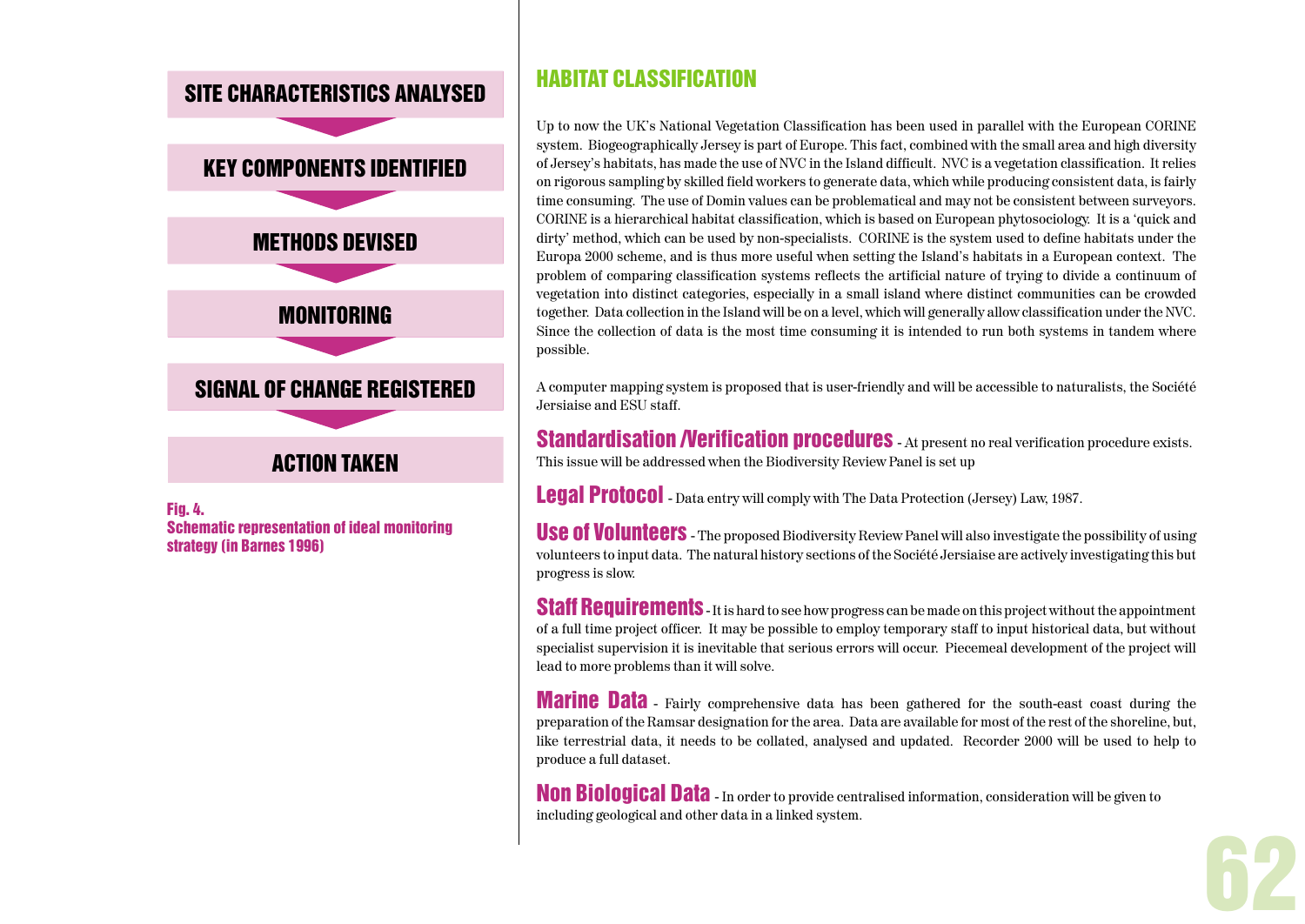#### **Table 6.1. Requirements to collect data and information under various EC Directives and International Conventions**

| <b>REQUIREMENT FOR</b><br><b>DATA AND INFORMATION</b>                                                                 | <b>EC BIRDS</b><br><b>DIRECTIVE</b> | <b>EC HABITATS</b><br><b>DIRECTIVE</b>      | <b>RAMSAR</b><br><b>CONVENTION</b>     | <b>BONN</b><br><b>CONVENTION</b> | <b>BERN</b><br><b>CONVENTION</b> | <b>BIODIVERSITY</b><br><b>CONVENTION</b> |
|-----------------------------------------------------------------------------------------------------------------------|-------------------------------------|---------------------------------------------|----------------------------------------|----------------------------------|----------------------------------|------------------------------------------|
| <b>REQUIREMENT TO</b><br><b>GATHER INFORMATION ON</b>                                                                 | Wild Birds                          | Habitats and species                        | Wetlands and species Migratory species |                                  | Threatened habitats              | All components<br>of biodiversity        |
| <b>MAINTAIN AND</b><br><b>ORGANISE DATA</b>                                                                           | Yes                                 | Yes                                         | Yes                                    | Yes<br>Yes                       |                                  | Yes                                      |
| <b>REQUIREMENT TO</b><br><b>MONITOR</b>                                                                               |                                     | Bird population levels Habitats and species | Wetlands and species Migratory species |                                  | Threatened habitats              | All components<br>of biodiversity        |
| <b>COLLECT INFORMATION</b><br><b>ON DESIGNATED SITES</b><br><b>FOR CONSERVATION OF</b><br><b>BIOLOGICAL DIVERSITY</b> | <b>SSIs</b>                         | <b>SSIs</b>                                 | <b>SSIs</b>                            |                                  |                                  |                                          |
| <b>DATA ON SUSTAINABLE</b><br><b>USE OF BIODIVERSITY</b>                                                              | Yes                                 | Yes                                         | Yes                                    | Yes                              | Yes                              | Yes                                      |
| <b>DATA TO QUALIFY</b><br>Threats to biodiversity                                                                     | Yes                                 | Yes                                         | Yes                                    | Yes                              | Yes                              | Yes                                      |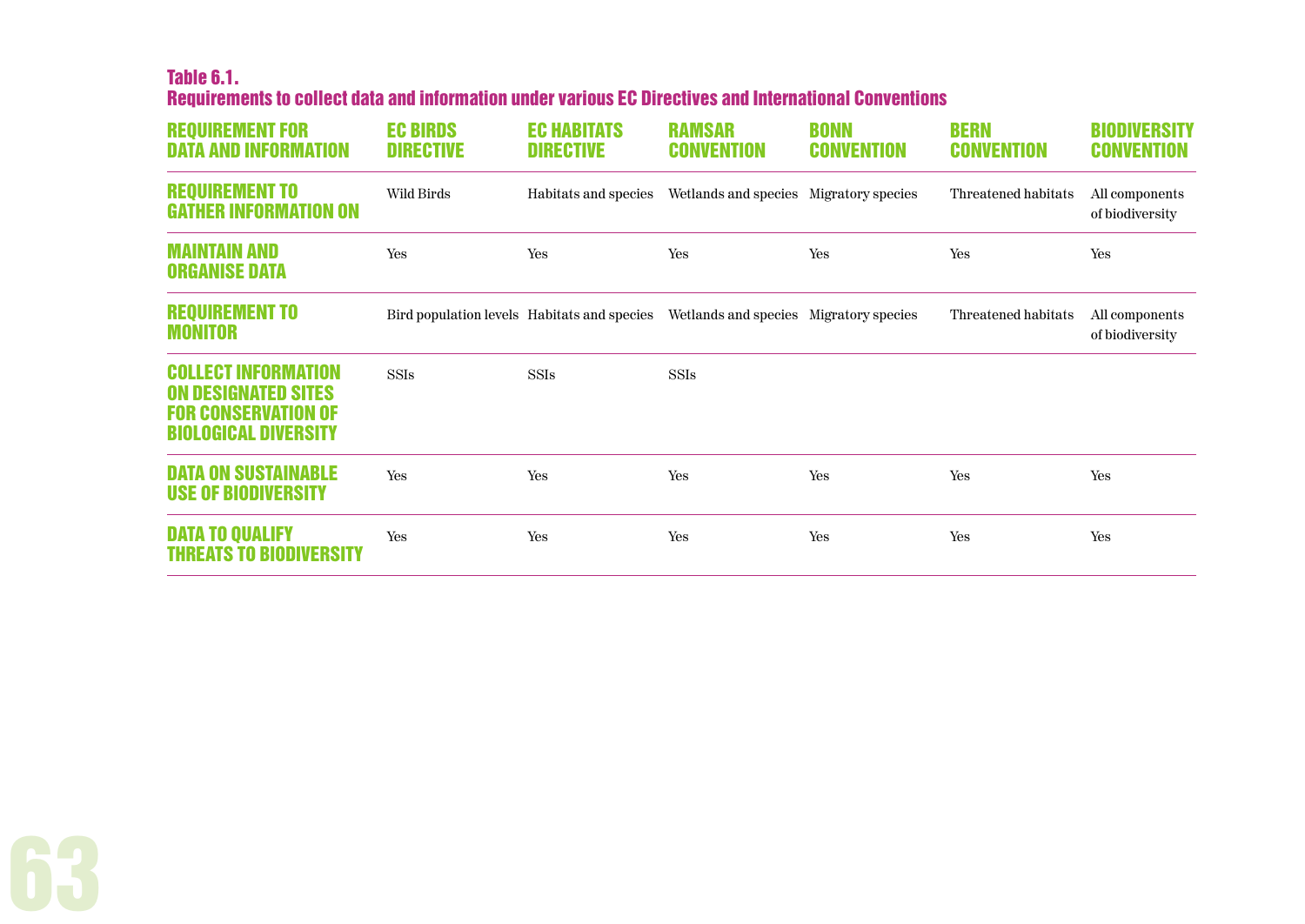#### **Table 6.2. Current Status of 'long list' Species Groups in Jersey**

| <b>GROUP</b>            | <b>NUMBER</b><br><b>OF SPECIES</b><br>CURRENTLY<br><b>ON LIST</b> | <b>NUMBER</b><br><b>OF SPECIES</b><br><b>WITH</b><br><b>ACTION</b><br><b>PLANS</b> | <b>NUMBER</b><br><b>OF SPECIES</b><br>OUTSIDE<br><b>SSIs</b> | <b>NUMBER</b><br><b>OF SPECIES</b><br>MAINLY<br><b>WITHIN</b><br><b>SSIs</b> | <b>NUMBER</b><br><b>OF SPECIES</b><br>FOUND<br><b>ISLANDWIDE</b> | <b>NUMBER</b><br><b>OF SPECIES</b><br><b>LACKING</b><br><b>ADEQUATE</b><br><b>STATUS</b><br><b>ASSESSMENT</b> | <b>NUMBER OF</b><br>WITH<br>Some form of<br>Assessment<br><b>PROGRAMME</b><br><b>IN PLACE</b> | <b>NUMBER OF</b><br>WHICH<br>Action Plans<br><b>Exist or are</b><br><b>BEING</b><br><b>CONSIDERED</b> |
|-------------------------|-------------------------------------------------------------------|------------------------------------------------------------------------------------|--------------------------------------------------------------|------------------------------------------------------------------------------|------------------------------------------------------------------|---------------------------------------------------------------------------------------------------------------|-----------------------------------------------------------------------------------------------|-------------------------------------------------------------------------------------------------------|
| Aldae                   | $\boldsymbol{0}$                                                  | $\overline{0}$                                                                     | unknown                                                      | unknown                                                                      | unknown                                                          | unknown                                                                                                       | $\overline{0}$                                                                                | $\mathbf{0}$                                                                                          |
| Fungi                   | $\overline{2}$                                                    | $\boldsymbol{0}$                                                                   | $\overline{2}$                                               | unknown                                                                      | unknown                                                          | unknown                                                                                                       | $\boldsymbol{0}$                                                                              | $\bf{0}$                                                                                              |
| Lichens                 | 360                                                               | $\boldsymbol{0}$                                                                   | unknown                                                      | unknown                                                                      |                                                                  | unknown                                                                                                       | $\boldsymbol{0}$                                                                              | $\boldsymbol{0}$                                                                                      |
| Liverworts              | $\mathbf{0}$                                                      | $\boldsymbol{0}$                                                                   | unknown                                                      | unknown                                                                      | unknown                                                          | unknown                                                                                                       | $\bf{0}$                                                                                      | $\bf{0}$                                                                                              |
| Mosses                  | $\boldsymbol{0}$                                                  | $\boldsymbol{0}$                                                                   | unknown                                                      | unknown                                                                      | unknown                                                          | unknown                                                                                                       | $\mathbf{0}$                                                                                  | $\mathbf{0}$                                                                                          |
| <b>Stoneworts</b>       | $\overline{0}$                                                    | $\overline{0}$                                                                     | unknown                                                      | unknown                                                                      | unknown                                                          | unknown                                                                                                       | $\mathbf{0}$                                                                                  | $\theta$                                                                                              |
| Vascular plants         | 304                                                               | 18                                                                                 |                                                              |                                                                              |                                                                  |                                                                                                               | $8\,$                                                                                         | 25                                                                                                    |
| Ants                    | $\mathbf{1}$                                                      | $\mathbf{1}$                                                                       | unknown                                                      | unknown                                                                      | unknown                                                          | unknown                                                                                                       | $\mathbf{1}$                                                                                  | 1                                                                                                     |
| <b>Bees</b>             | $\boldsymbol{0}$                                                  | $\boldsymbol{0}$                                                                   | unknown                                                      | unknown                                                                      | unknown                                                          | unknown                                                                                                       | $\boldsymbol{0}$                                                                              | $\mathbf{0}$                                                                                          |
| <b>Beetles</b>          | $\theta$                                                          | $\mathbf{0}$                                                                       | unknown                                                      | unknown                                                                      | unknown                                                          | unknown                                                                                                       | $\mathbf{0}$                                                                                  | $\mathbf{0}$                                                                                          |
| <b>Butterflies</b>      | 30                                                                | $\mathbf{0}$                                                                       |                                                              |                                                                              |                                                                  |                                                                                                               | $\mathbf{0}$                                                                                  | $\mathbf{0}$                                                                                          |
| <b>Caddis Flies</b>     | $\overline{0}$                                                    | $\boldsymbol{0}$                                                                   | unknown                                                      | unknown                                                                      | unknown                                                          | unknown                                                                                                       | $\boldsymbol{0}$                                                                              | $\overline{0}$                                                                                        |
| Crickets/Grasshoppers 4 |                                                                   | $\overline{4}$                                                                     | $\overline{4}$                                               | $\overline{4}$                                                               |                                                                  |                                                                                                               |                                                                                               | $0\,0$                                                                                                |
| Dragonflies             | $\rm 3$                                                           | $\bf{3}$                                                                           |                                                              |                                                                              |                                                                  |                                                                                                               | $\mathbf{0}$                                                                                  | $\overline{0}$                                                                                        |
| Two-winged flies        | $\boldsymbol{0}$                                                  | $\boldsymbol{0}$                                                                   | unknown                                                      | unknown                                                                      | unknown                                                          | unknown                                                                                                       | $\mathbf{0}$                                                                                  | $\theta$                                                                                              |
| Matfly                  | $\boldsymbol{0}$                                                  | $\boldsymbol{0}$                                                                   | unknown                                                      | unknown                                                                      | unknown                                                          | unknown                                                                                                       | $\boldsymbol{0}$                                                                              | $\mathbf{0}$                                                                                          |
| Millipedes              | $\boldsymbol{0}$                                                  | $\boldsymbol{0}$                                                                   | unknown                                                      | unknown                                                                      | unknown                                                          | unknown                                                                                                       | $\boldsymbol{0}$                                                                              | $\mathbf{0}$                                                                                          |
| Molluscs                | $\overline{0}$                                                    | $\mathbf{0}$                                                                       | unknown                                                      | unknown                                                                      | unknown                                                          | unknown                                                                                                       | $\boldsymbol{0}$                                                                              | $\boldsymbol{0}$                                                                                      |
| Moths                   | $\overline{0}$                                                    | $\mathbf{0}$                                                                       | unknown                                                      | unknown                                                                      | unknown                                                          | unknown                                                                                                       | $\mathbf{0}$                                                                                  | $\mathbf{0}$                                                                                          |
| Other invertebrates     | $\overline{0}$                                                    | $\mathbf{0}$                                                                       | unknown                                                      | unknown                                                                      | unknown                                                          | unknown                                                                                                       | $\mathbf{0}$                                                                                  | $\mathbf{0}$                                                                                          |
| Spiders                 | $\boldsymbol{0}$                                                  | $\boldsymbol{0}$                                                                   | unknown                                                      | unknown                                                                      | unknown                                                          | unknown                                                                                                       | $\boldsymbol{0}$                                                                              | $\mathbf{0}$                                                                                          |
| Stoneflies              | $\boldsymbol{0}$                                                  | $\boldsymbol{0}$                                                                   | unknown                                                      | unknown                                                                      | unknown                                                          | unknown                                                                                                       | $\boldsymbol{0}$                                                                              | $\bf{0}$                                                                                              |
| <b>True Bugs</b>        | $\boldsymbol{0}$                                                  | $\boldsymbol{0}$                                                                   | unknown                                                      | unknown                                                                      | unknown                                                          | unknown                                                                                                       | $\bf{0}$                                                                                      | $\bf{0}$                                                                                              |
| Wasps                   | $\boldsymbol{0}$                                                  | $\boldsymbol{0}$                                                                   | unknown                                                      | unknown                                                                      | unknown                                                          | unknown                                                                                                       | $\mathbf{0}$                                                                                  | $\theta$                                                                                              |
| Amphibians              | $\mathbf{1}$                                                      | $\mathbf{1}$                                                                       | 1                                                            | 1                                                                            | $\overline{2}$                                                   | $\mathbf{1}$                                                                                                  | $\overline{2}$                                                                                | $\mathbf{0}$                                                                                          |
| <b>Birds</b>            | $\overline{3}$                                                    | $\boldsymbol{3}$                                                                   | $\sqrt{2}$                                                   |                                                                              |                                                                  | $\overline{2}$                                                                                                | $\boldsymbol{3}$                                                                              | $\boldsymbol{3}$                                                                                      |
| Fish                    |                                                                   |                                                                                    |                                                              |                                                                              |                                                                  |                                                                                                               |                                                                                               |                                                                                                       |
| Mammals                 | $\boldsymbol{3}$                                                  | $\mathbf{1}$                                                                       | $\,2$                                                        | $\boldsymbol{0}$                                                             |                                                                  |                                                                                                               |                                                                                               |                                                                                                       |
| Reptiles                | $\overline{2}$                                                    | $\mathbf{0}$                                                                       | $\mathbf{0}$                                                 | $\boldsymbol{0}$                                                             |                                                                  |                                                                                                               | $\overline{2}$                                                                                |                                                                                                       |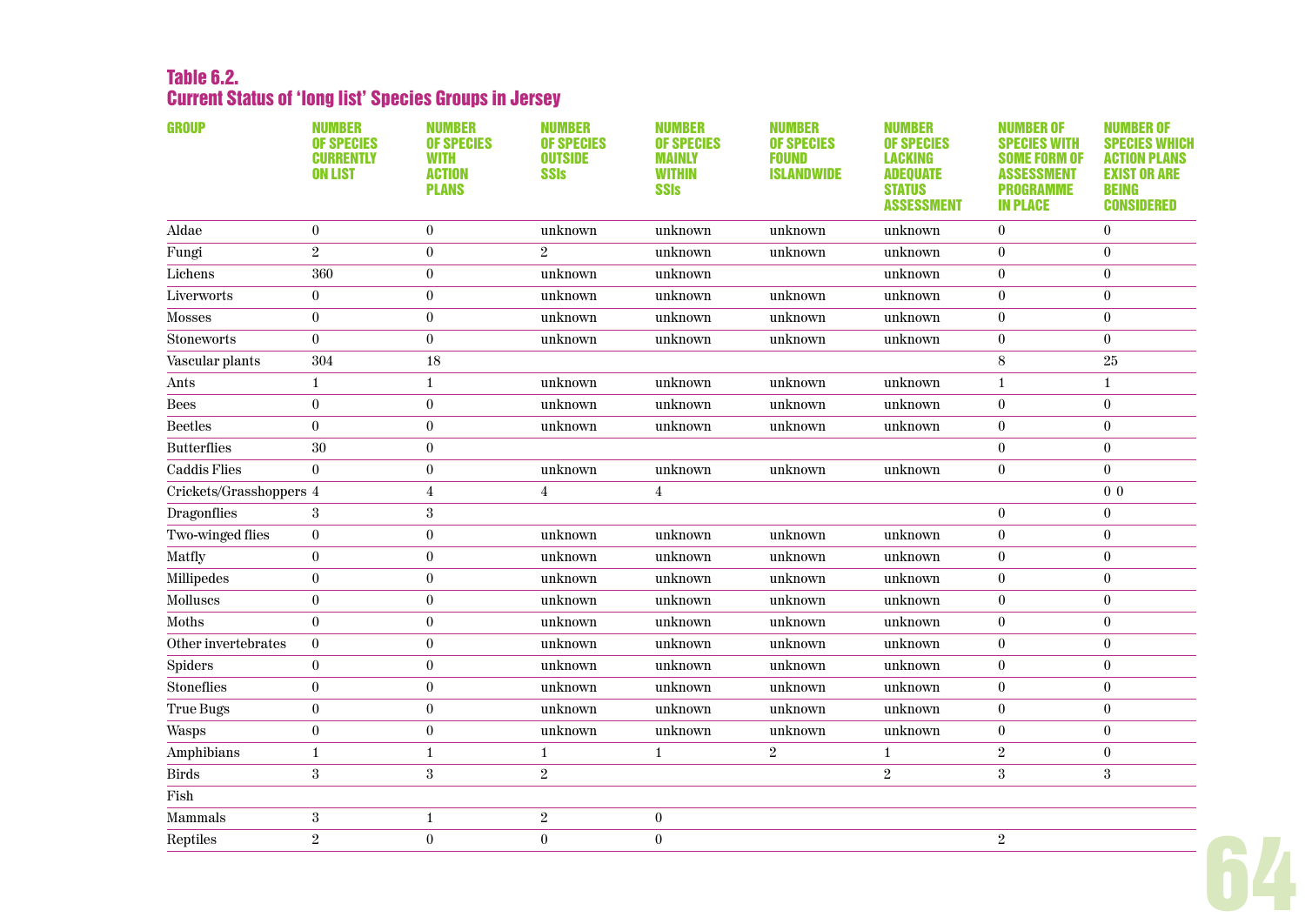



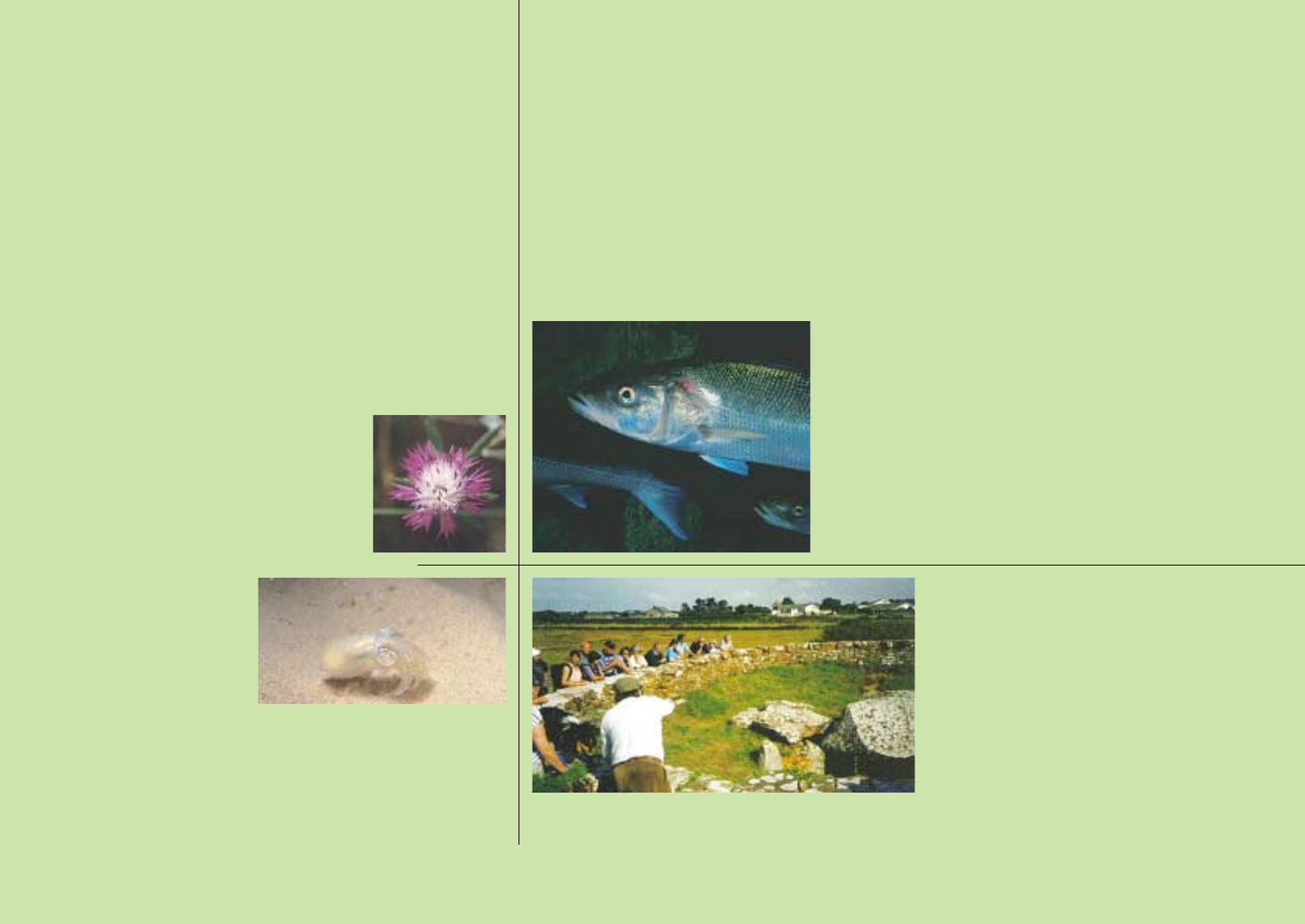# **Section 7**

**Introduction Development of a Co-ordinated Education and Awareness Strategy Key Sectors in Jersey**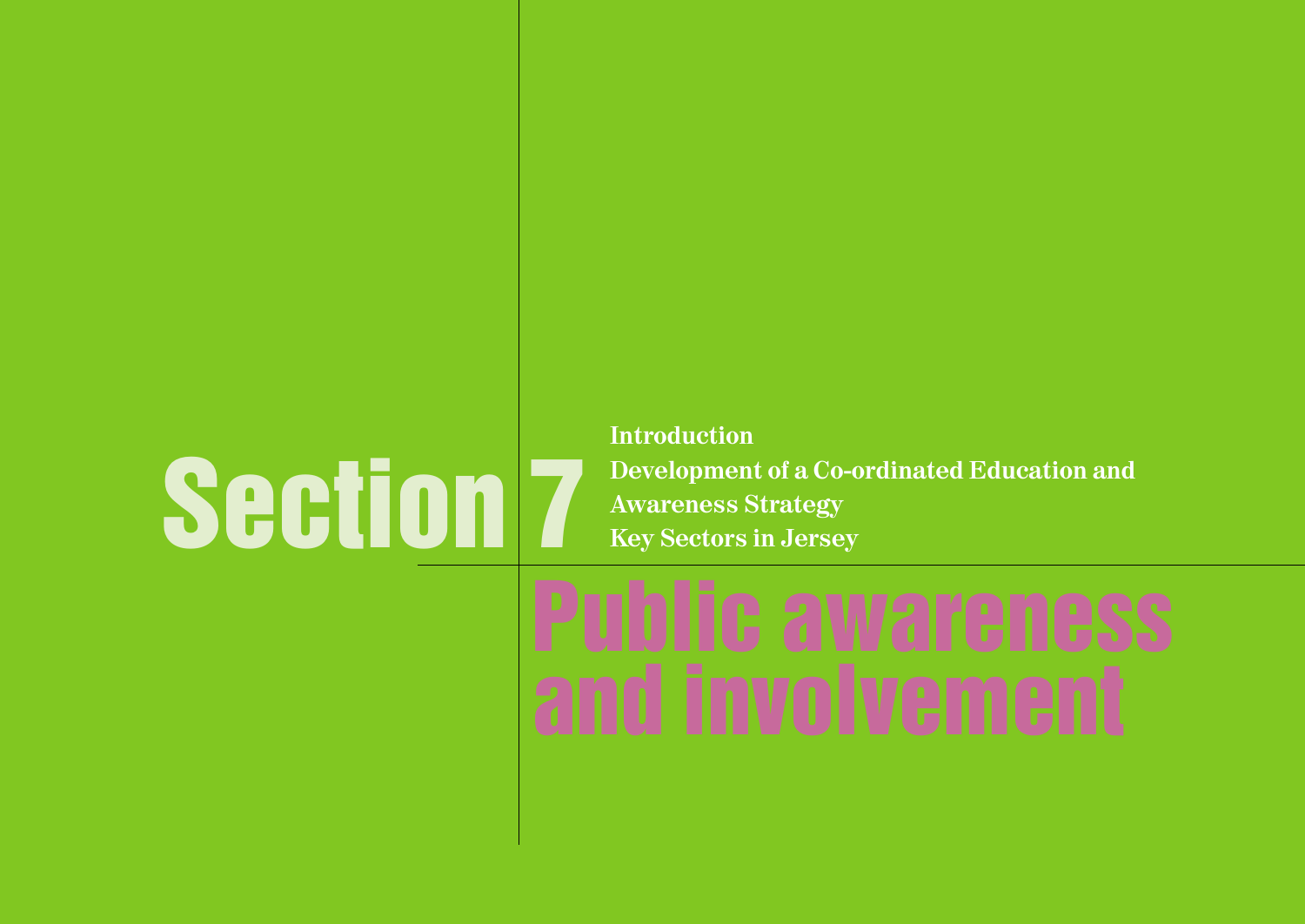### **ARTICLE 13 OF THE CONVENTION ON BIOLOGICAL DIVERSITY-PUBLIC EDUCATION AND AWARENESS:**

**The Contracting Parties shall:** 

- **Promote and encourage understanding of the importance of, and the measures required for, the conservation of biological diversity, as well as its propagation through media, and the inclusion of these topics in educational programmes; and**
- **Cooperate, as appropriate, with other States and international organizations in developing educational and public awareness programmes, with respect to conservation and sustainable use of biological diversity.**

# **INTRODUCTION**

Measures directly concerned with nature conservation are only a part of promoting and encouraging understanding of the importance of biodiversity. Measures must also be adopted to address the complex socioeconomic factors that influence the way that people interact with their environment and to promote and encourage the ways that everyone can help in the conservation of biological diversity.

Although these broader issues are more appropriately addressed in the broader context of sustainability, the thread of personal responsibility for and involvement in the conservation of biodiversity is central to the educational aims of the strategy. The implementation of the action plans relies to a large extent on public understanding and support.

# **Perceptions of Biodiversity**

A recent report commissioned to assist the development of Agenda 21 in Jersey held a series of focus groups. They note that while the groups evinced a strong aesthetic appreciation of the Island's landscape and natural beauty, "there was little awareness of the ecological importance of any of the habitats on Jersey, nor was (there) much concern about nature conservation expressed by the groups. Maintaining and enhancing biodiversity, a fundamental element of sustainable development strategies was not salient for group members - *which suggests that there is significant educational work to be done to raise this issue among the general public."* (Italics added).

Research commissioned by the UK Biodiversity Steering Group showed that public understanding of biodiversity in the UK falls into three main categories; species, the natural environment and sustainability. The most common understanding of biodiversity is the "diversity of life", and the idea that species are vital to the maintenance of the earth's ecology. Biodiversity is also seen to mean the natural environment in a broader sense, including natural habitats. In both cases implicit in the word biodiversity is the need to take action to preserve the widest possible range of species and habitats. Biodiversity is also understood by some to have a deeper and more fundamental meaning linked to the impact of human activities on a global scale. In this sense, biodiversity is regarded as a crucial part of sustainability and is closely linked with Agenda 21. Although people in Jersey may not have such a developed awareness of biodiversity as they do in the UK, it nonetheless seems likely, given the similarities between the peoples that similar perceptions of biodiversity are held in Jersey.

# **DEVELOPMENT OF A CO-ORDINATED EDUCATION AND AWARENESS STRATEGY**

# **Formal Education and Training**

The formal education sector must continue to play a major part in promoting the understanding and importance of biodiversity. With minor exceptions in certain subject areas, the Jersey Curriculum mirrors the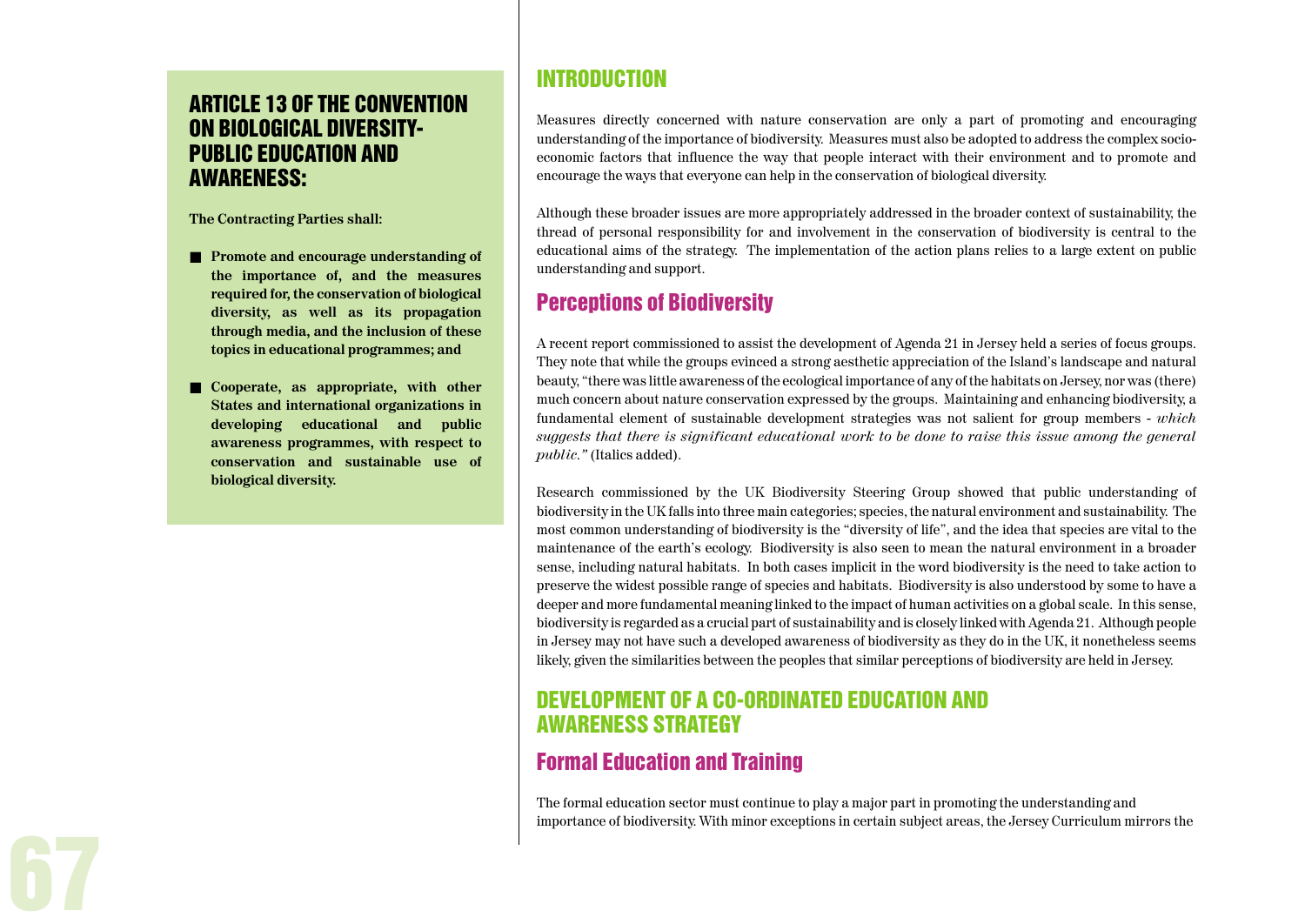National Curriculum for England and the major revisions made to this document in 2000 were also reflected in the local version.

Amongst those changes was a new statement of values, aims and purposes which underpins the Jersey Curriculum. This states under the heading of *'The Environment'*:

*"We value the environment, both natural and shaped by humanity, as the basis of life and a source of wonder and inspiration. On the basis of these values, we should:*

- *accept our responsibility to maintain a sustainable environment for future generations*
- *understand the place of human beings within nature*
- *understand our responsibilities for other species*
- *ensure that development can be justified*
- *preserve balance and diversity in nature wherever possible*
- *preserve areas of beauty and interest for future generations*
- *repair, wherever possible, habitats damaged by human development and other means."*

The Science and Geography programmes of study throughout Key Stages 1-3 aim to provide knowledge, skills and understanding to school children on a number of topics which have a direct relationship with the concept of biodiversity. Headings within these subject areas include *life processes and living things* and *knowledge and understanding of environmental change and sustainable development.*

Further to these subject specific connections, the Personal Social and Health Education (PSHE) Curriculum aims to provide pupils with the knowledge skills and understanding to become informed, active and responsible citizens, attributes which will clearly assist in the Islandwide objective of promoting the importance of biodiversity and sustainable development.

Nationally, a range of initiatives are underway to promote good practice in environmental education and ensure that a range of high quality resources on the subject are available to school teachers. Organisations such as the Council for Environmental Education and the Royal Society for the Protection of Birds provide expert advice and produce a range of guidance and resources for teaching about the importance of biodiversity in schools.

It is vital that the States of Jersey Departments responsible for education and environmental protection, work in partnership to ensure that Jersey keeps pace with developments at the national level and that progress continues to be made in this subject within the local formal education sector.

# **Public Awareness and Involvement**

It is essential that the contact between people and nature is re-established. People of all ages must be encouraged to develop their direct knowledge and experience of biodiversity on an everyday basis. Relevant



**68**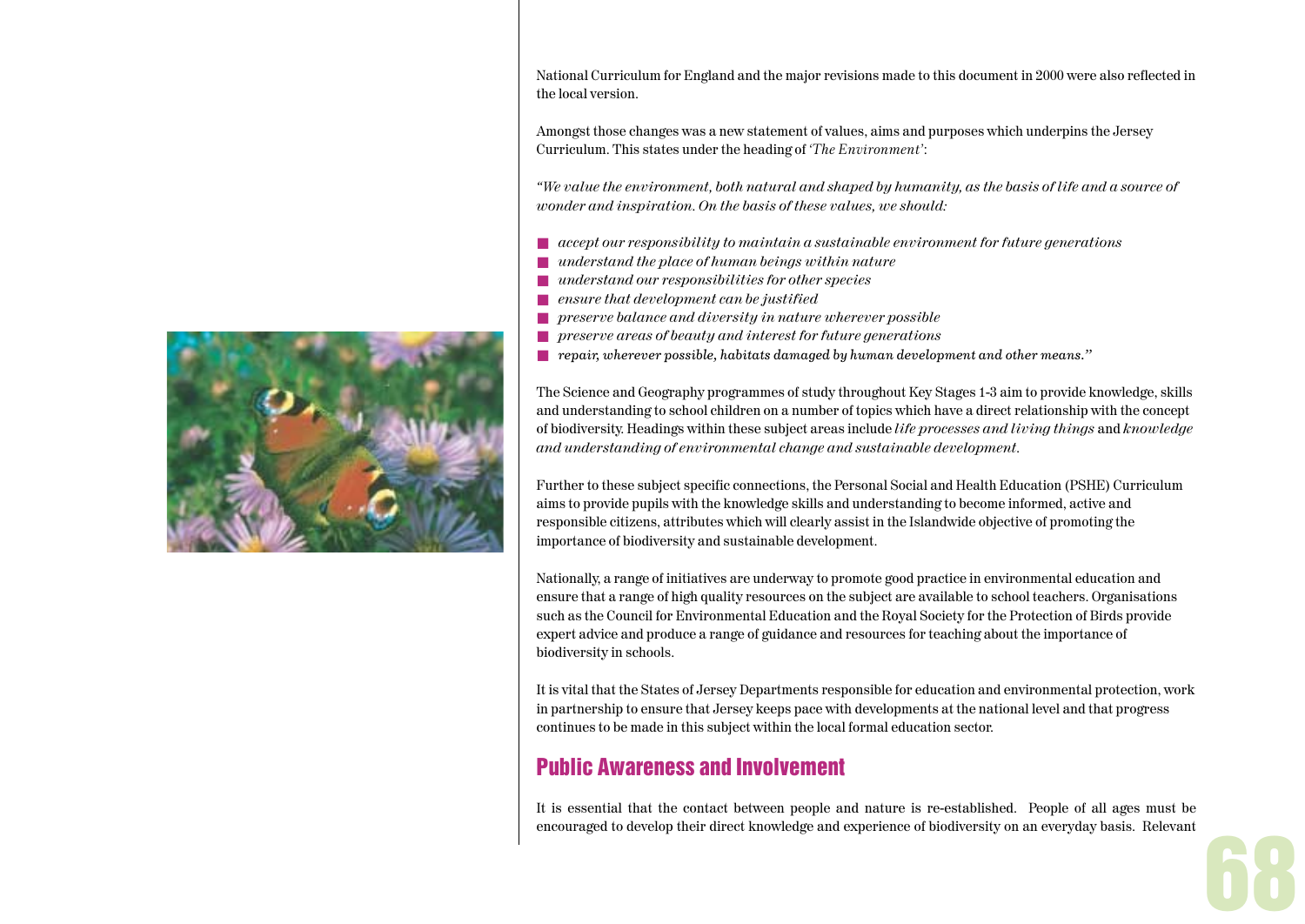initiatives being pursued by ESU include:

- a) A programme of walks and talks
- b) The production of information leaflets and videos
- c) The setting up of a computerised photographic archive; digital images are held on a database
- d) Various environmental events have been held since 1996 and these will continue to be an important way of bringing people together to learn about and discuss issues surrounding biodiversity.

Public consultation is enshrined in the decision making process. All initiatives involving biodiversity such as the St Ouen's Bay planning framework, and the consultation for Environmental Impact Assessment include wide public consultation as an essential component. Small consultation groups such as the Agile Frog Recovery Group and the protected species advisory group also fulfil an important role.

# **KEY SECTORS IN JERSEY**

UK research has shown that levels of understanding and interest in biodiversity vary considerably between different sections of society. It is important to gear messages and proposals for involvement and action in accordance with the particular interests of each sector. A list of key sectors in Jersey is shown below.

States Departments The churches and faiths Youth and community groups Tourism Business and commerce The farming industry The fishing industry The finance industry The professions - Architecture and landscape design - Engineering - Planning - Medical - Legal NGOs (Société Jersiase, National Trust for Jersey, JWPT) Other land managers The media All forms of education

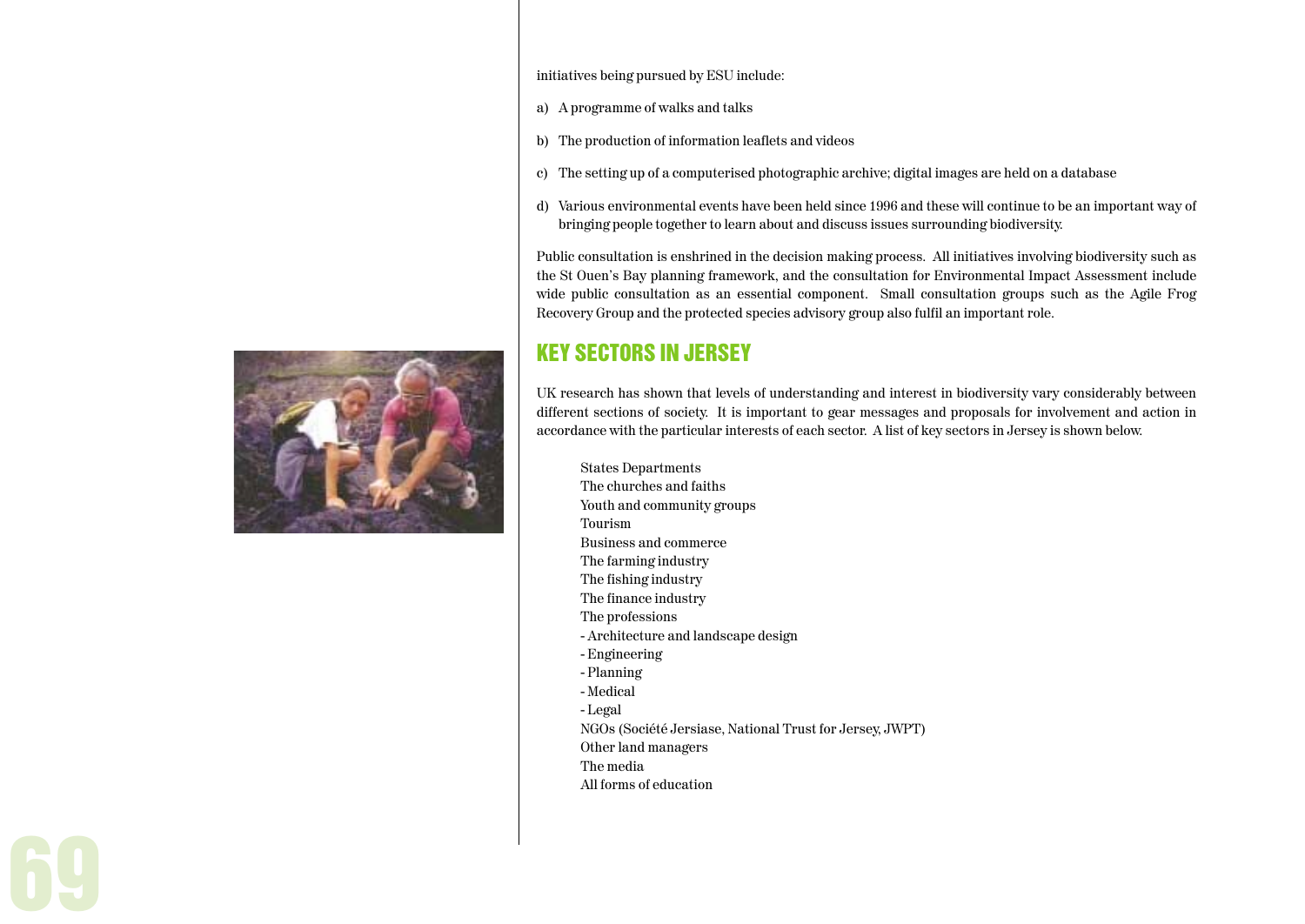**Champions of Biodiversity** - The relevance of biodiversity for various sectors depends on how closely each sector is linked with the natural environment. The perception that biodiversity has no relevance for a particular sector could be overcome by the provision of leadership and inspiration from within individual sectors. Respected figures from within sectors should be encouraged to become *Champions of Biodiversity*. They would supplement key messages from this strategy with explanations of why biodiversity is important to their particular sector.

**Partnerships** - In the context of biodiversity partnerships are valuable and viable. Historically the department has made management agreements and provided advice for landowners and organisations. Recently an initiative to form a forum of farmers, growers, landowners and conservation groups is proving fruitful. It is intended that this will be an independent group, which will act as a conduit to involve a wide range of stakeholders who were previously difficult to reach.

**Sponsorship** - Limited departmental funds are available for funding small projects. The Société Jersiaise and the Jersey Tree Advisory Council are two groups who have benefited from this. The recent environmental festivals and weekend events attracted sponsorship from several Island businesses and it is hoped that this will expand through the Champions of Biodiversity scheme.

**Barriers and Constraints** - The following issues are perceived as preventing effective action to preserve biodiversity:

- a) the relevance of biodiversity is misunderstood. Unless biodiversity is promoted as a primary issue in its own right, and as a critical part of sustainability, all environmental actions will continue to be essentially palliative.
- b) the costs on the environment of everyday decisions are not apparent. To make progress in preserving biodiversity, the issues must be clearly defined to provide a basis for individual lifestyle and commercial decisions.
- c) consideration of biodiversity by organisations is often perceived as a costly extra burden. The financial benefits of an environmentally conscious approach are not always sufficiently emphasised.
- d) the lack of a consistent strategy for all States' departments towards the environment and the preservation of biodiversity leads to a public perception that the States does not follow the advice it is giving the public. The Agenda 21 focus groups were well aware that the Island faces problems but felt that their contribution as individuals was negated, as in the issue of waste separation, or that their willingness to contribute was ignored, as in the case of transport.
- e) information supplied may only reach those who are already concerned with environmental issues. The accessibility and usability of information must be carefully evaluated to ensure that relevant, practical, consistent and clear information is reaching individual key sectors.



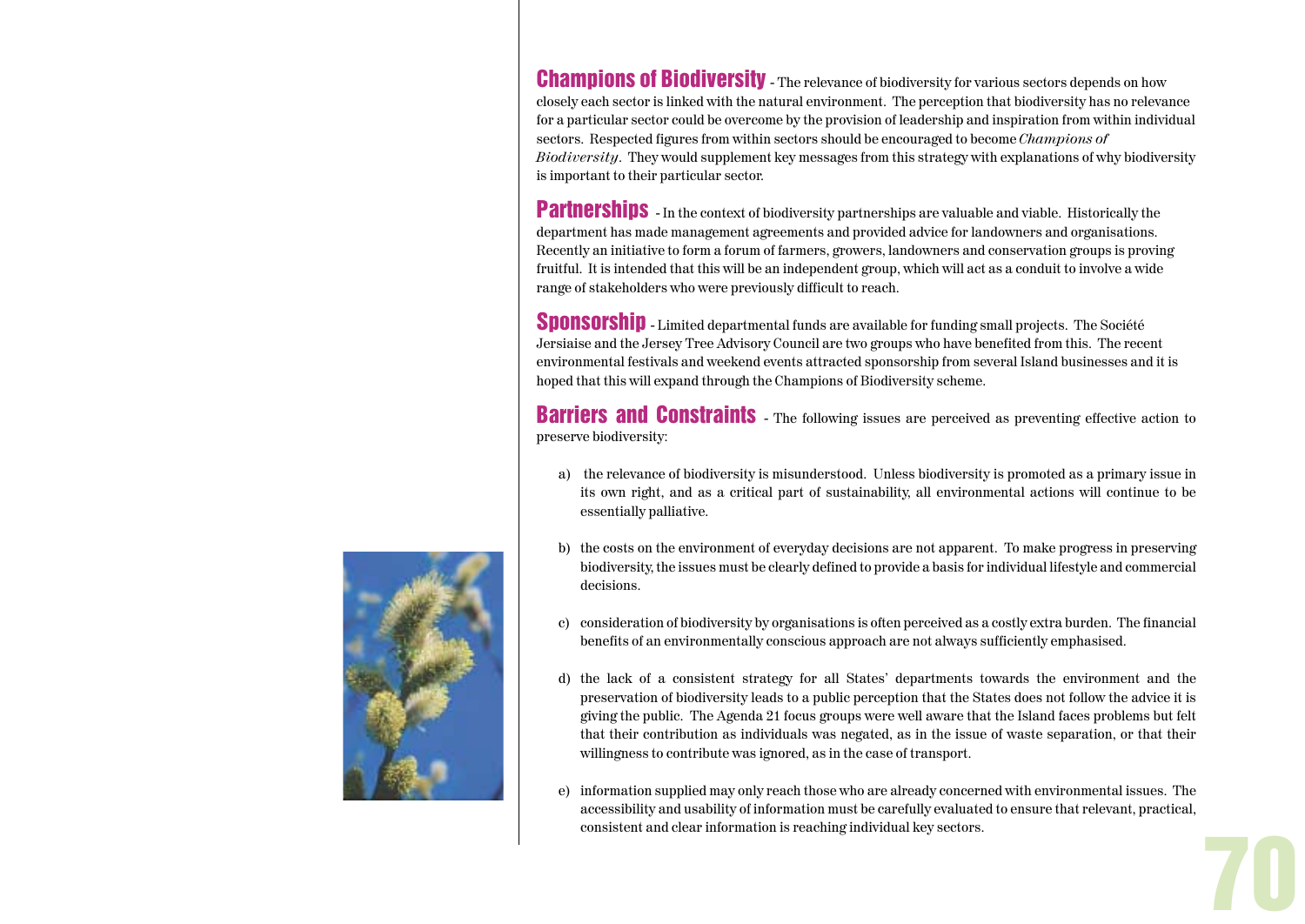f) media treatment of environmental issues tends to focus on contentious issues. A higher profile should be given to biodiversity issues in all sections of the media.

# **Public Awareness**

Biodiversity is ultimately lost or conserved at a local level and a considerable proportion of resources will continue to be devoted to providing information on biodiversity issues, and involving the population in the enhancement and conservation of the diversity of species in the Island. Key sectors in the Island will be approached to raise awareness and gain practical help. The gains to be made by involvement in the preservation of biodiversity will be emphasised.

# **International Linkages**

The value of linkages both with the other Channel Islands and internationally should not be underestimated. Links with the authorities of other Channel Islands and the Isle of Man will be strengthened and the possibility of some involvement in EC projects such as Eurosite and Arc Manche will be investigated.

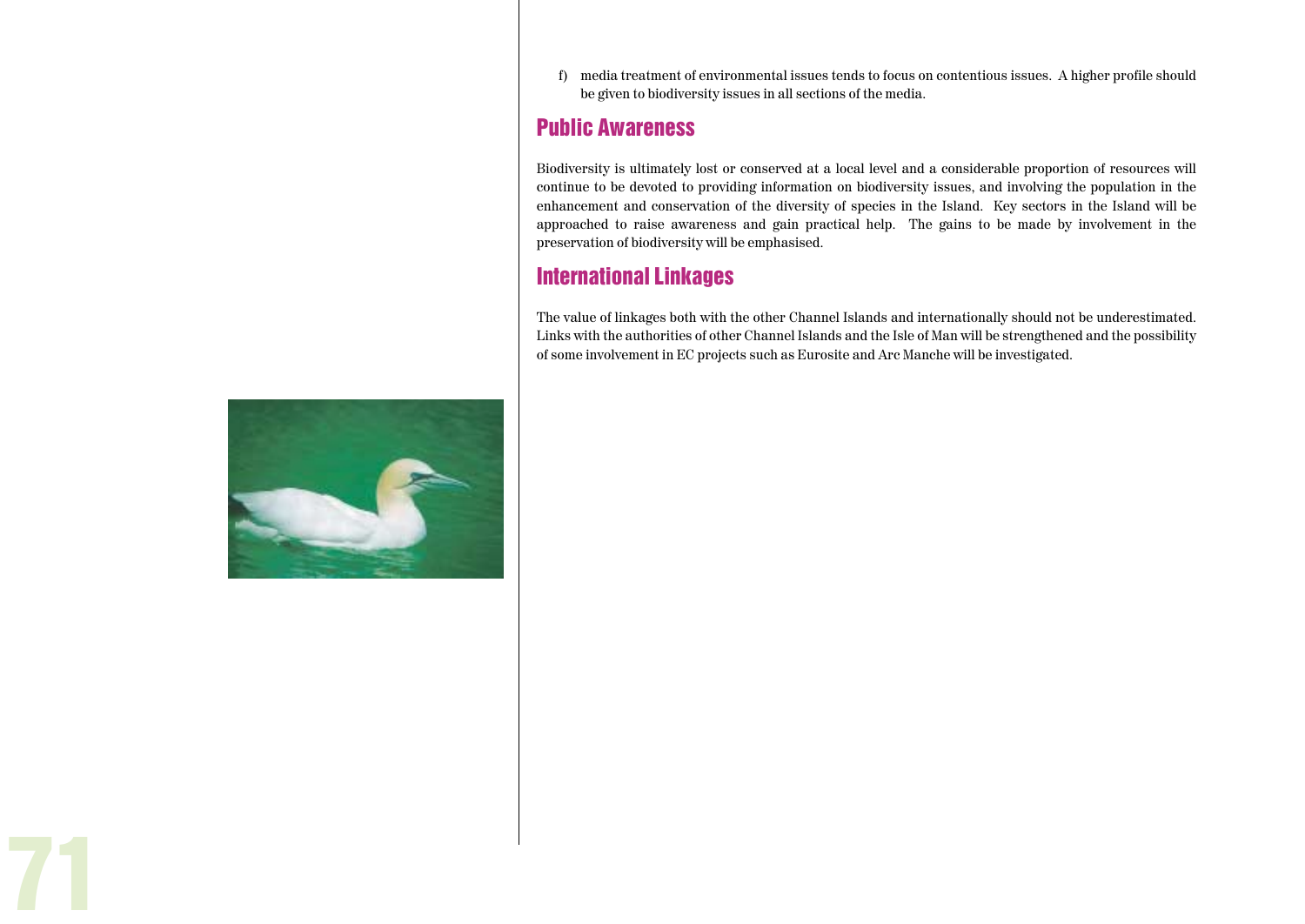

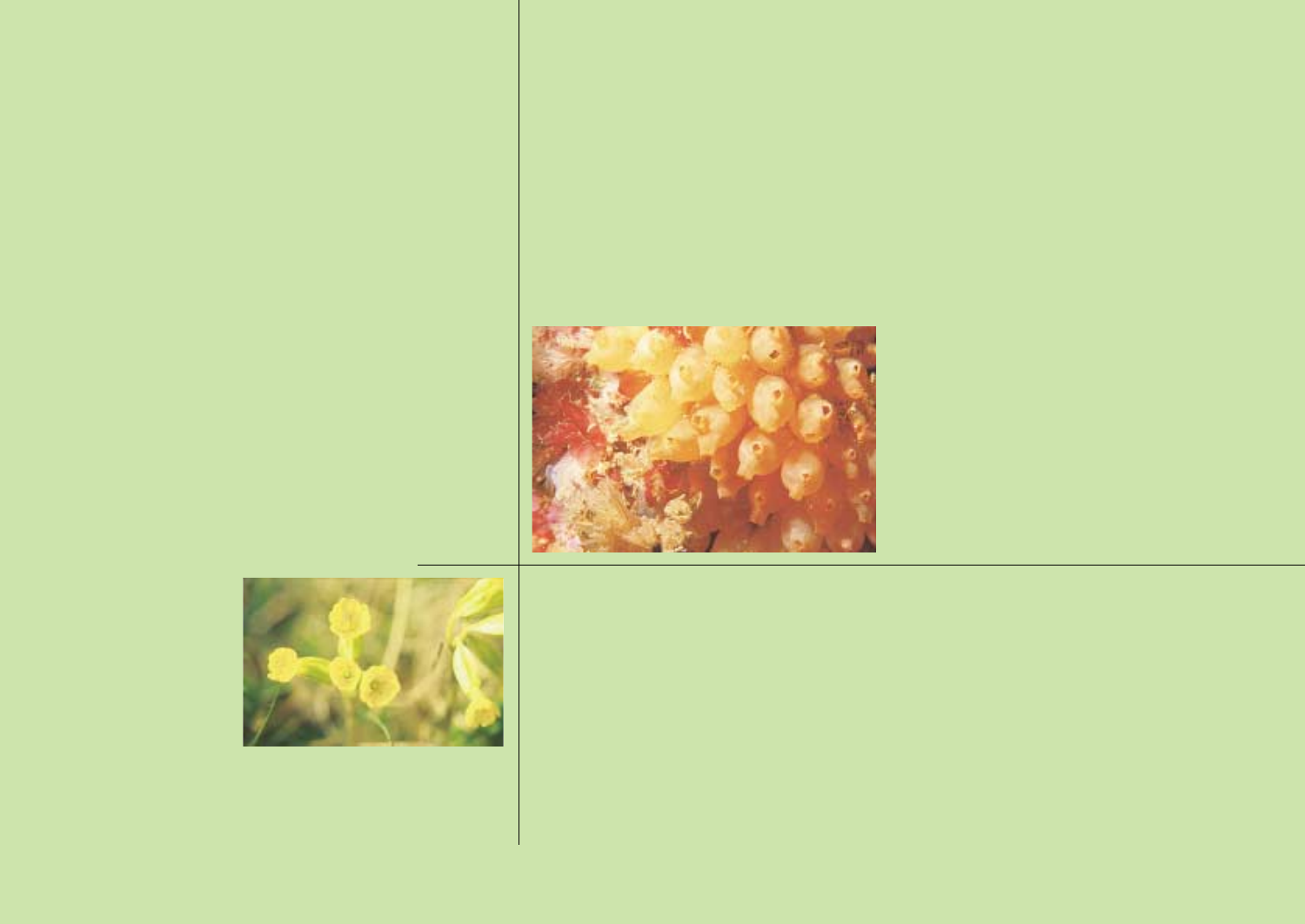



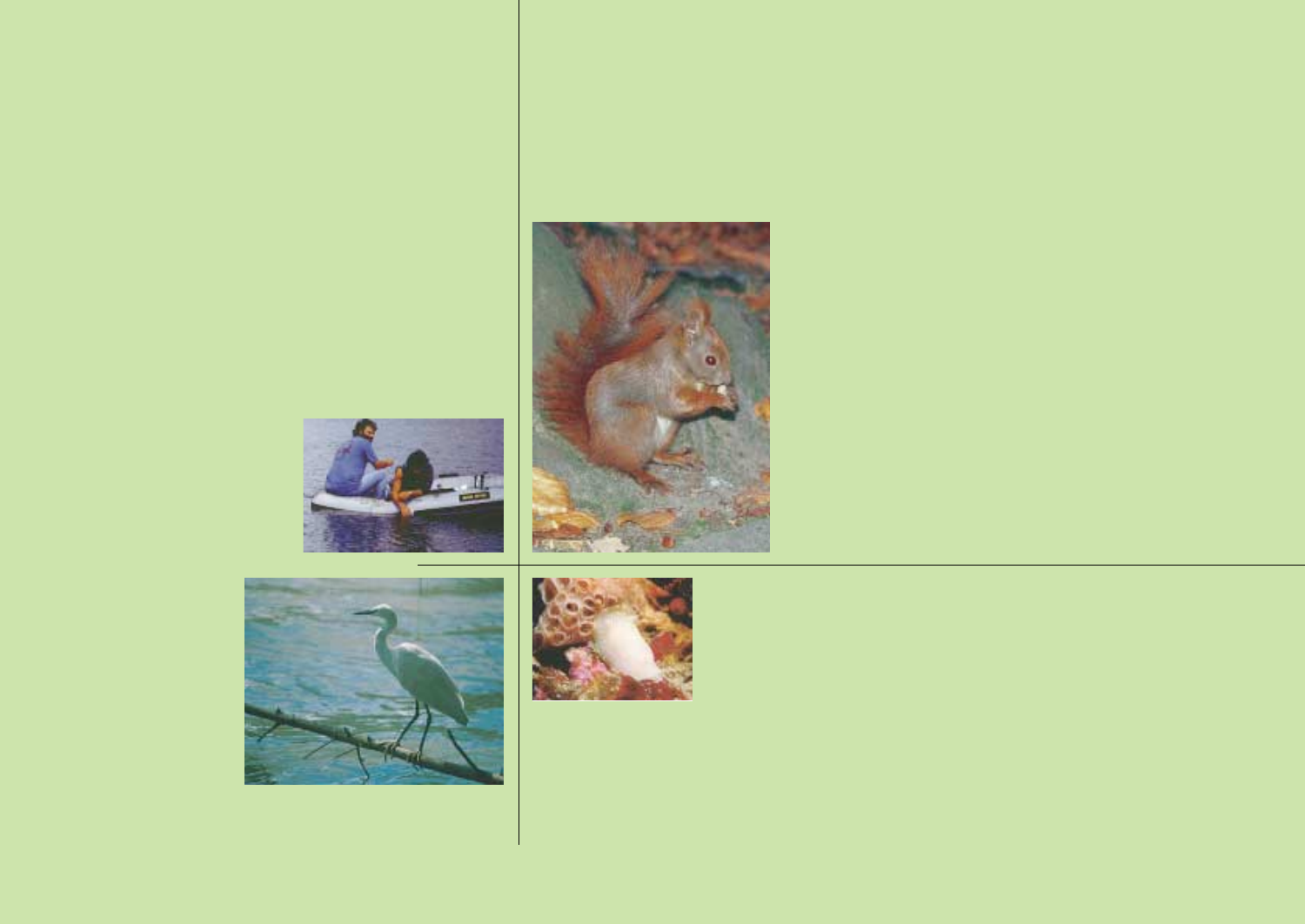# Section<sup>8</sup> References

**Acknowledgements**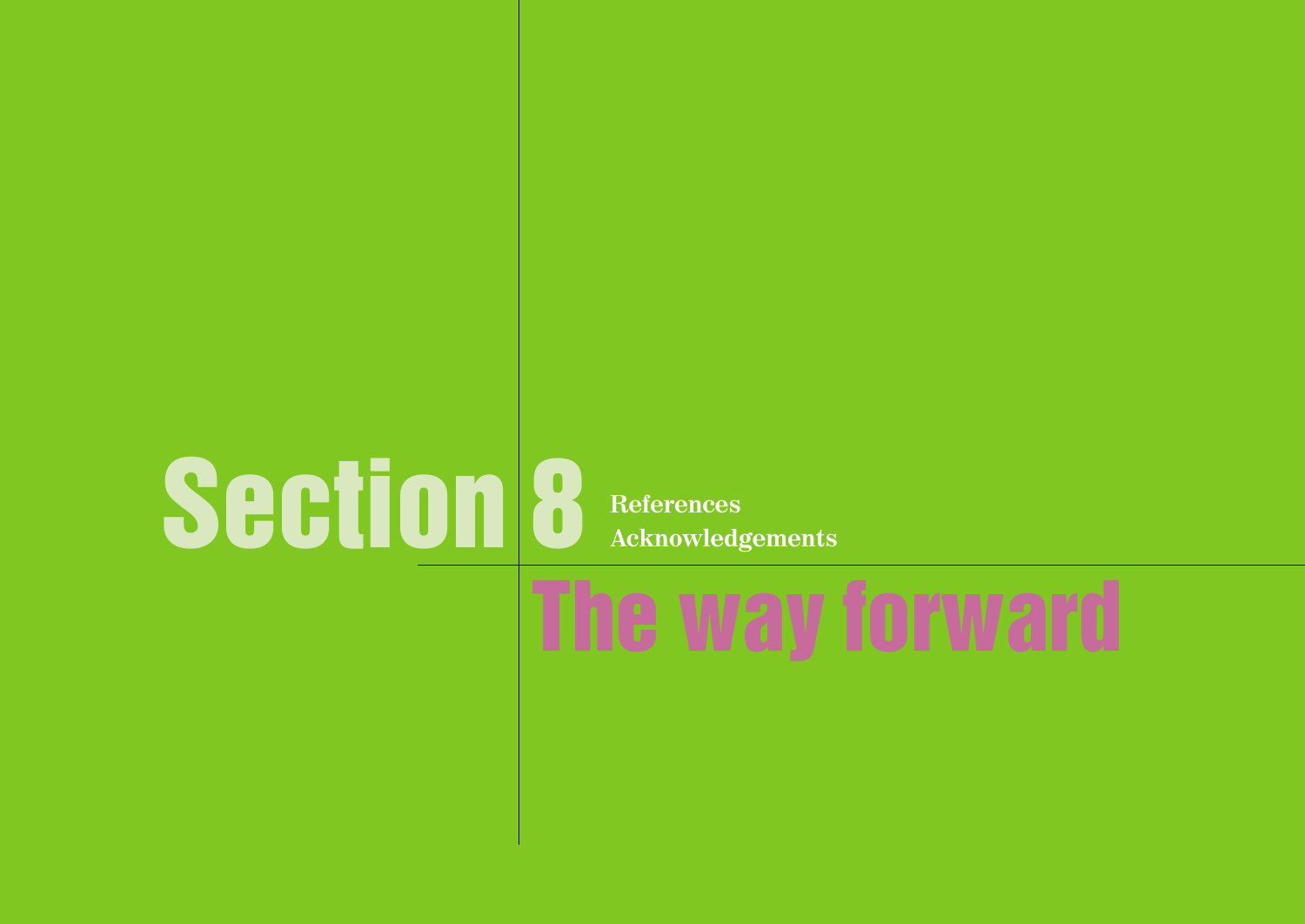

The task, which we have in front of us, we must tackle as partners, in the knowledge that we are leaving something worthwhile for those that come after us. In order to safeguard the extremely rich and visually attractive biodiversity of Jersey we must undertake a variety of protective measures and activities.

# ■ **Designation of Sites of Special Interest.**

Three have been declared already, the staff of ESU believe that six will be ready for designation by 2003 and nine by 2005. These are examples of what conservationists call site safeguard and will protect wildlife on the main wildlife sites of Jersey. We have an added responsibility to safeguard such areas because they belong to the world as well as to the people of Jersey.

#### ■ **Species Action Plans**

Some species are more mobile or range more widely than over a limited range of sites but may nevertheless be rare or threatened. For these, Species Action Plans need to be prepared and implemented. They indicate how the sites and populations should be managed and who should be responsible. Again several of these have already been prepared and 20 will be completed by 2003 and 25 by 2005.

# ■ **Sites of Importance for Nature Conservation (SINCs)**

A new recommendation for Jersey is the need to identify small semi-natural areas that are important to wildlife. These areas may not necessarily justify SSI status but will nevertheless be key sites for the conservation of nature. It is not proposed that they will have any statutory protection but will be the focus of targeted survey work by ecologists and be under the attentive eye of the Island's planners. Such recognition of small semi-natural areas of lesser importance than SSIs is part of the planning process in many English counties and has proved to be particularly beneficial. They should be known as Sites of Importance for Nature Conservation or more briefly as SINCs. The process does not require any legislative change and will not threaten the rights of any landowner. Indeed conservationists look to landowners for their support and co operation.

#### ■ **Other Strategies**

Although this strategy is fairly comprehensive there are still subjects which require further thought and development. It is therefore expected that in the next few years more detailed and focused strategies will be developed for grazing, water availability and quality for wildlife, public awareness of conservation (see below) and a Coastal Zone Management Strategy.

■ It is also important that Jersey complies with all EU conservation and environmental directives and continues to administer CITES in an effective manner.

# ■ **Research and Monitoring**

There will continue to be topics which require research and monitoring. For example, more needs to be known about the population dynamics of Jersey orchid, the impact and rate of spread of Hottentot fig and the control of bracken. These topics are candidates for research and there are many more. Monitoring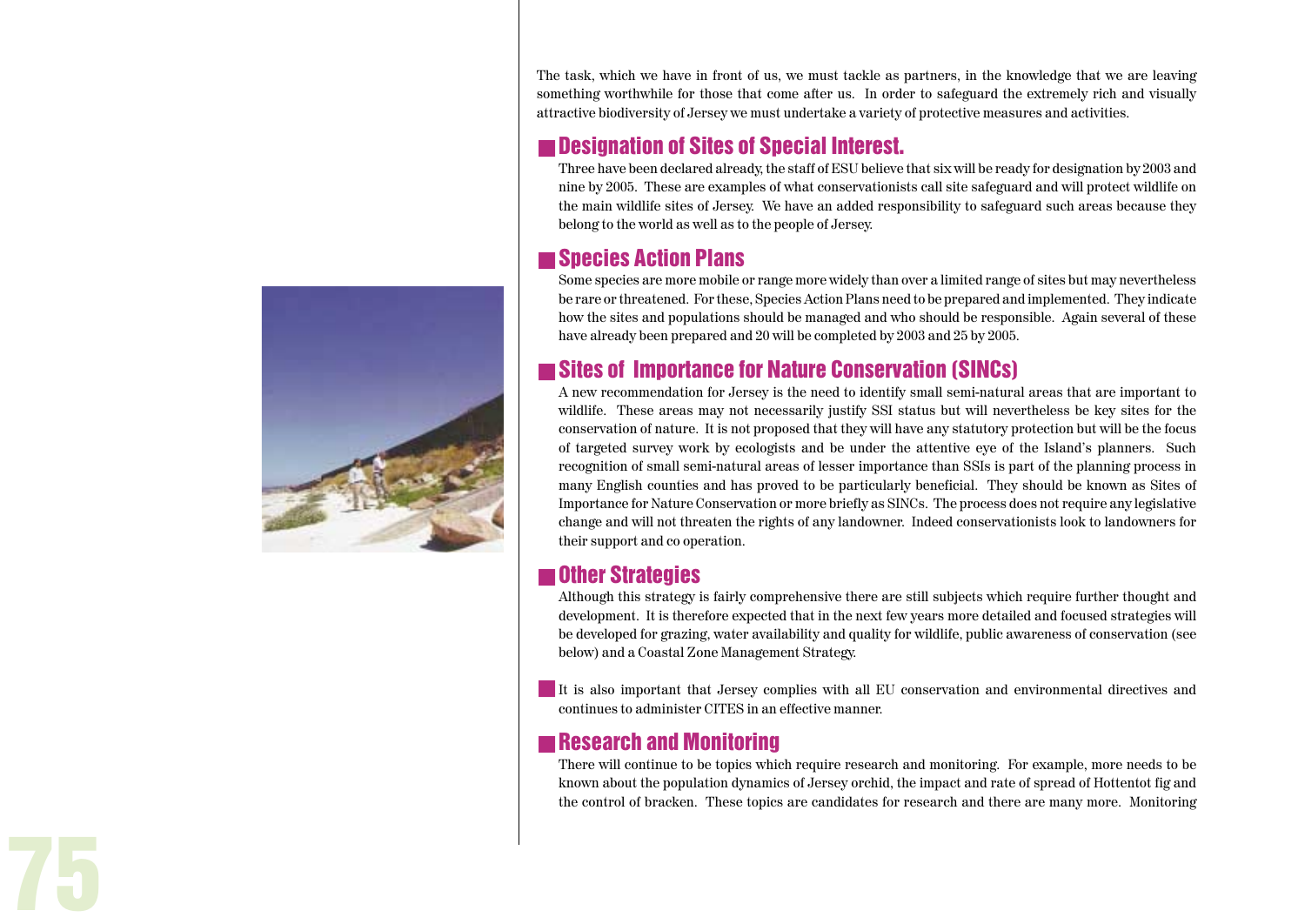needs to be conducted of groups such as bats, squirrels, agile frog, dartford warbler, heathland, wet meadows and sand dunes. There are established procedures for monitoring species and habitats and these are described elsewhere, for example in Goldsmith (1991).

#### ■ **Information Management**

A GIS-based data storage and mapping system is needed for native species in Jersey. At present CADCORP is available to planners and the ESU but it needs to be expanded and to be made more user-friendly. It could be tested for suitability and development during 2003 and, if successful, expanded to a wide range of taxonomic groups. This would probably be better than reverting to previous attempts to use RECORDER or BIOBASE systems. Ideally recording groups in the Société Jersiaise would contribute to and be able to access the system.

#### ■ **Biodiversity Review Panel**

A Biodiversity Review Panel should be established consisting of initially the three main NGOs (Société Jersiaise, National Trust for Jersey, Jersey Wildlife Preservation Trust) and the ESU. Other groups or individuals could be added in future, if desired. The Panel should prioritise work and resolve any disagreements arising from conflicting Action Plans or policies. It would need to meet four to six times each year with decisions being minuted and made available to interested parties.

The Strategy will require periodic reviews especially because nature is dynamic and human activities are constantly in flux. For example how will the landscape change if dairy herds decrease, and what will the ecological consequences be? The Review Panel will help to co-ordinate, direct, explain and justify conservation activities.

# **Interpretation Review**

Surveys of wildlife awareness amongst the people of Jersey indicated a generally low level of perception and this needs to be addressed. Wildlife increases the quality of life for residents and attracts tourists, especially naturalists, to the Island. Partnerships between the Société Jersiaise, National Trust for Jersey, Departments of Tourism, and of Agriculture, need to be developed. Though recent progress has been made a strategy for better interpretation facilities and wider public awareness of wildlife and nature should be prepared by 2003.

Jersey retains a rich and varied flora and fauna but their future survival depends upon the enforcement of existing legislation together with greater voluntary action, public support and cooperation between individuals and agencies. Progress has been made in the last few years and with goodwill and the continued work of existing staff Jersey could become a model for other island territories.

**76**

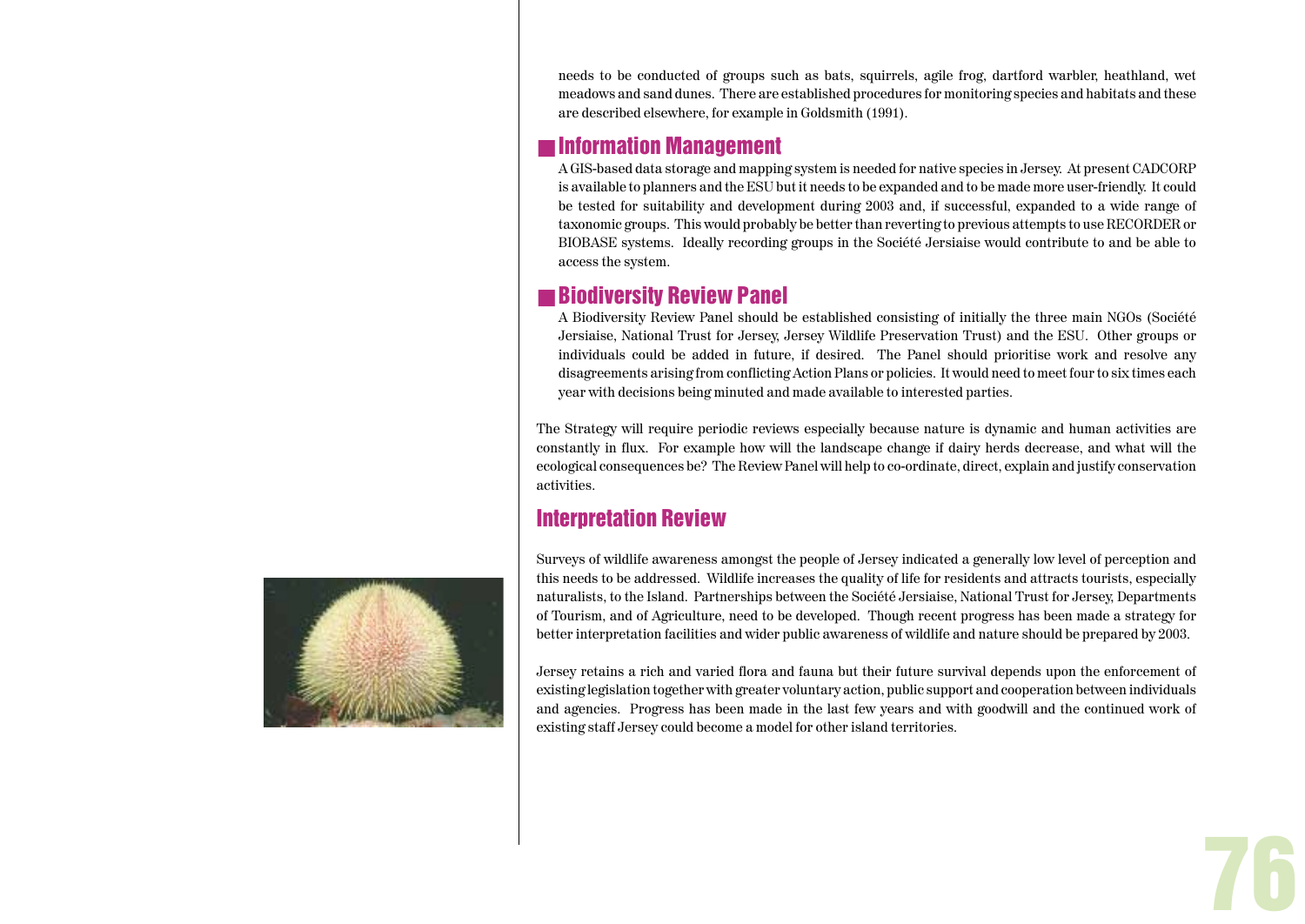# **REFERENCES**

Anon (2000) *Conservation of Wildlife (Jersey)* Law

Barnes, A (1996) Jersey Environmental Database: Recommendations for Implementation. M Sc. thesis, University College London.

Conservation Course (1993) *A Biodiversity Strategy for Jersey*. Discussion Paper 61, University College London, 60pp.

Culley, M.B..; Farnham W.F. , Fletcher R C.,& Thorp C.H., (1993) *The Marine Ecology of Maitresse Île Les Minquiers* Unpubl. Report to the States of Jersey. The Marine Laboratory University of Portsmouth 49pp

Falle, P. (1694) *Account of The Island of Jersey* Newton, London, 218pp.

Goldsmith, F.B. (1991) *Monitoring for Conservation and Ecology*, Chapman & Hall, London, 275pp.

Holmes, J.S., and Stroud, D.A., (1995) Naturalised Birds: Feral, exotic, introduced or alien? *British Birds*, 88 (12); 602-603

Heppell, D. and West F.M. (1989) Sinel Hornell and the Jersey Biological Station *Annual Bulletin Société Jersiaise* 25(1) 69-102

Kindleysides, D. (1995) *Conserving the Intertidal Biodiversity of Jersey*: A Strategy. M.Sc. Dissertation, UCL, London.

Laffoley D., and Bossy .S (1994) Managing the Marine Environment: Jersey in an International Context. In Société Jersiaise (ed) *Jersey-Suburban Paradise or Garden of Eden*: Report of the Conference on the Environment 7th/8th January 1994 Société Jersiaise St Helier 39pp

Lester-Garland, L.V. (1903) *Flora of the Island of Jersey*, West, Newman, London, 205pp.

Lyte, T. (1808) *A Sketch of the History and Present State of the Island of Jersey*. T, Egerton.

Plees, W. (1817) *An Account of the Island of Jersey*. T. Baker, Southampton.

Magris L ( 1998) *The Ecology and Conservation of the Red Squirrel (Sciurus vulgaris) on Jersey C.I.* Unpubl. PhD Thesis

Noury, C. (1886) *Géologie de Jersey*. Libraire F. Savy, Paris.

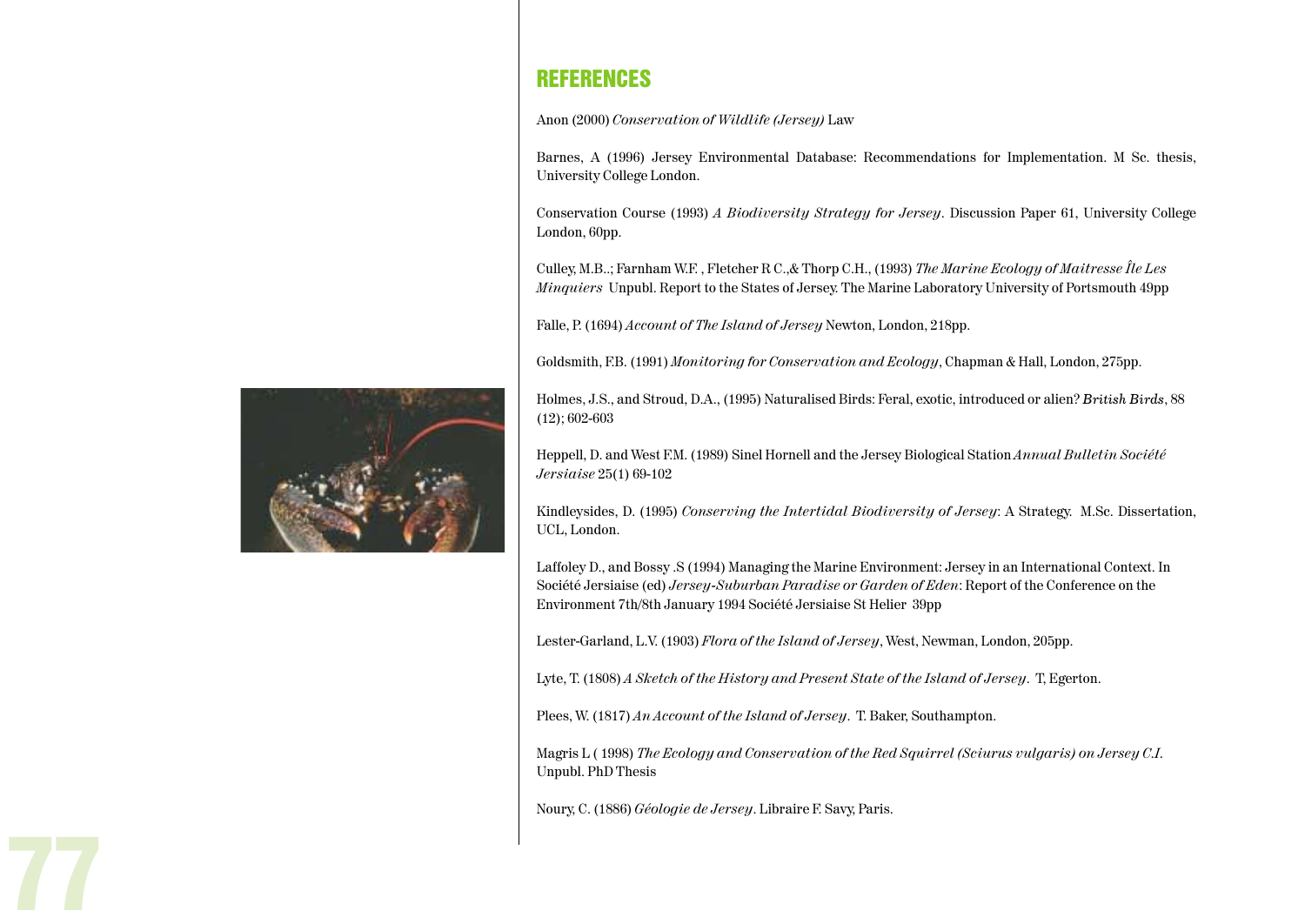Perring F.H. & L. Farrell (1977) *British Red Data Books*: 1 Vascular Plants. SPNC, London.

Poingdestre, J.N.W. (1682) *Caesarea* (MS 5417 in Harleian collection, B.M.).

Ratcliffe, D. A. (1977) *A Nature Conservation Review*, Cambridge University Press, Cambridge (2 vols.).

Le Sueur, F. (1976) *The Natural History of Jersey*. Phillimore, Chichester, 221pp.

Le Sueur, F. (1984) *A Flora of Jersey* . Société Jersiaise, Jersey, 244pp.

UK Steering Group (1995) Vol.II. Action Plans. HMSO, London.

Wynne, et al (1995) *Biodiversity Challenge*, RSPB, Sandy.

# **ACKNOWLEDGEMENTS**

Many people have helped with the preparation of this strategy. In particular we would like to thank the group from University College London who prepared the first draft in 1993. This version owes much to the help of the following who are listed in alphabetical order because it would be unfair and too difficult to select any individual for special praise: Charles Alluto, Penny Anderson, Chic Anthony, Joan Banks, Chris Le Boutiller, Kevin Buley, Allan Carol, Nina Cornish, Peter Double, Adrian Ellis, Suzanne Le Feuvre, Hugh Forshaw, Mike Freeman, Paul Holly, Barrie Goldsmith, Tim Liddard, Margaret Long, Roger Long, Louise Magris, Tim Myres, John Pinel, Tim Ransom, John Rive, Mike Romeril, André Shaw, Malcolm Smith, Andrew Syvret, Mike Stentiford, David Tipping, Tony Warne. Hopefully future generations in Jersey will appreciate their efforts.

**78**